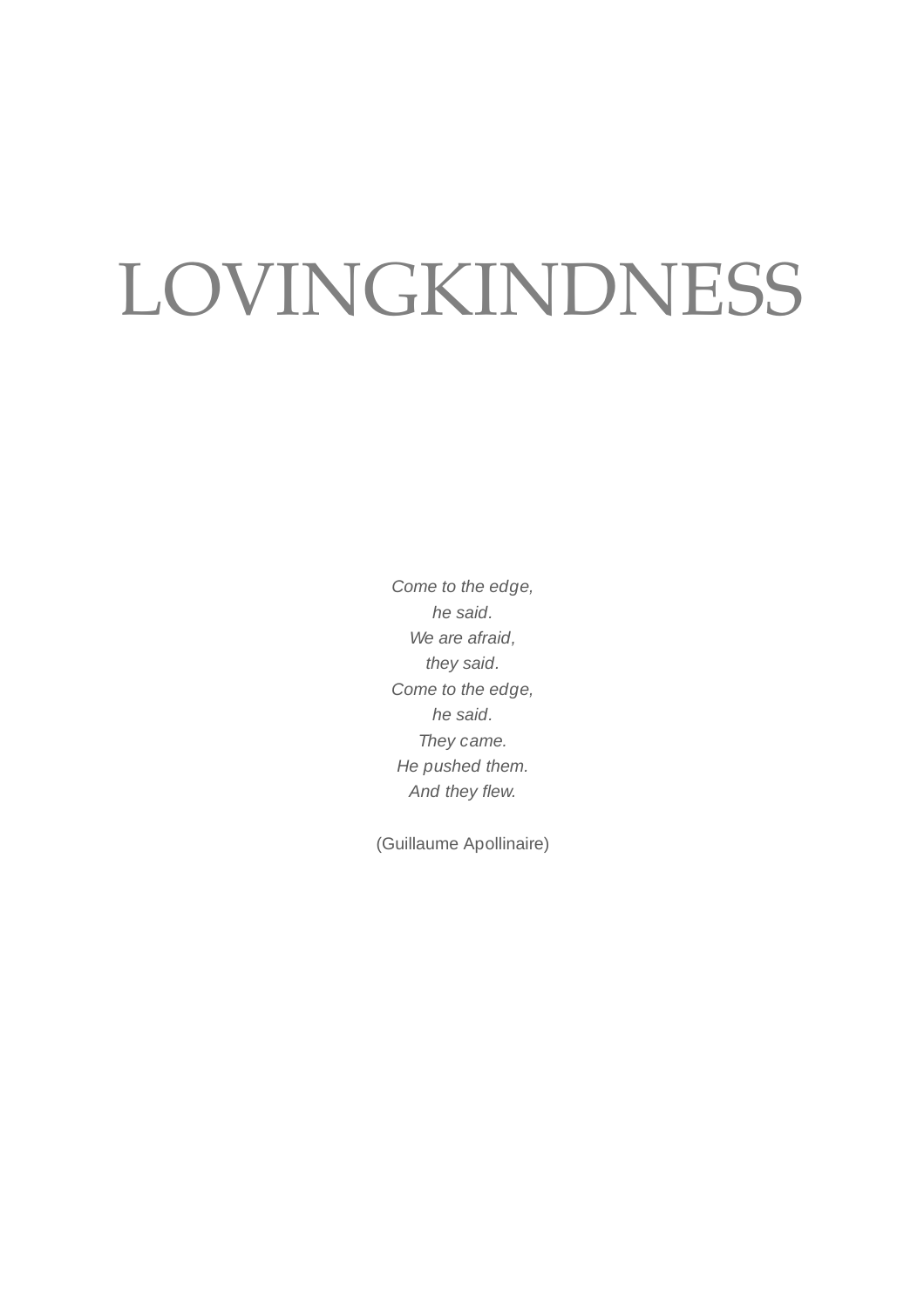

#### 4 *Introduction*

6 **Lovingkindness** & **Possible Healthy Environments** from talks given by the Venerable Namgyal Rinpoché

15 **Falling in Love with the Universe, One Being at a Time** by Bonni Ross

18 **A Heart Must be Broken** by Catherine Rathbun

20 **The Skill of Goodness** by Mary Jise Jaksch

24 **Sacred Walking** by Tarchin Hearn

### 25 **Healing, Growth, and Self-Acceptance**

by Nyanaviro Archer

## 28 **The Idea is in the Heart**

by Chimé Shore

#### 30 **Lovingkindness and Powerful Activity**

by Tarchin Hearn

#### 35 **Why Love?** by Cecilie Kwiat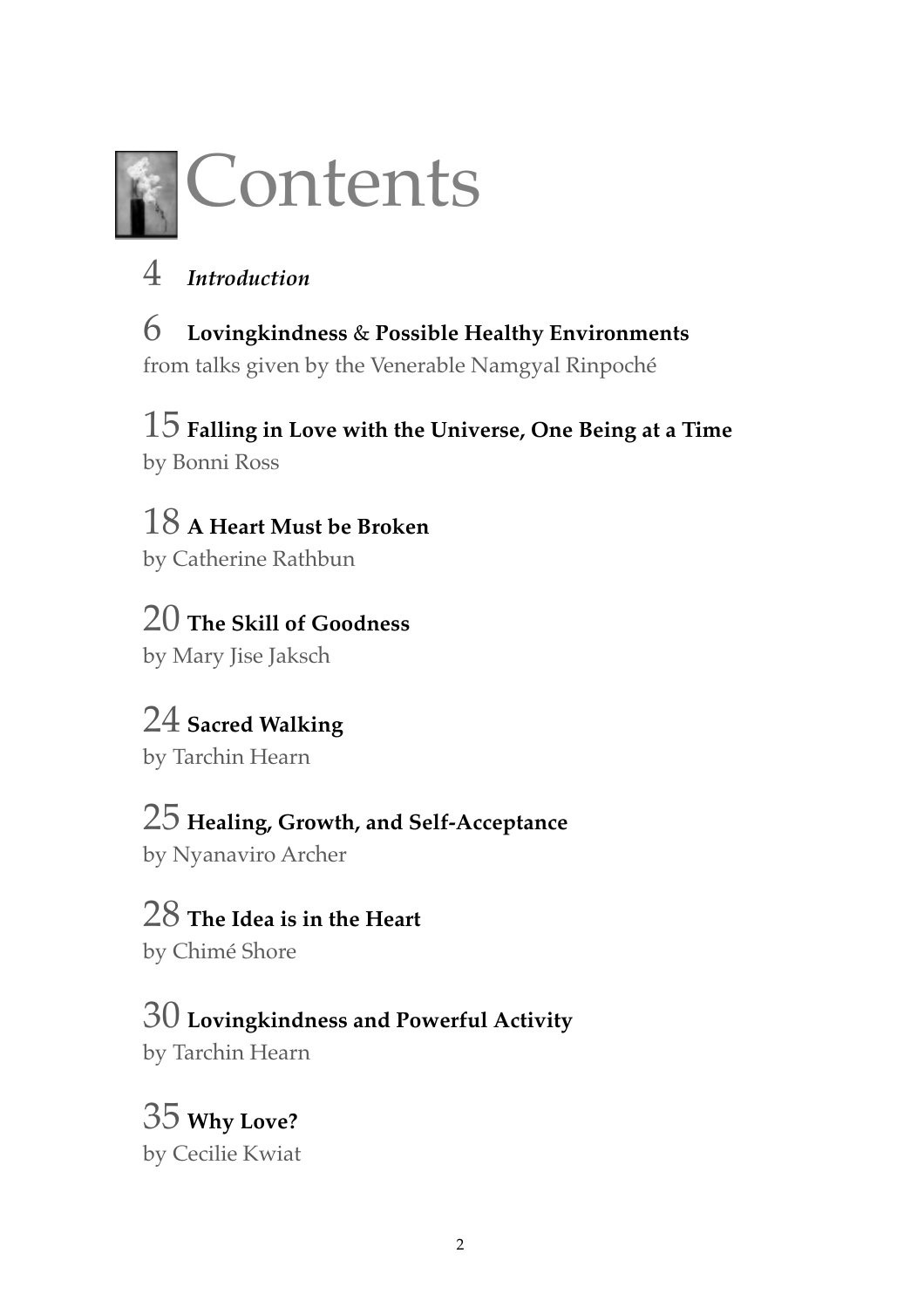#### 37 **What have ye, if ye have not love?**

by Catherine Rathbun

#### 40 **Dharma and the photographic process**

by Greg Devereux

#### 41 **A Lovingkindness Toolbox**

by Tarchin Hearn

- 42 Charity begins at home
	- •Earth Support
	- •Simple breathing
- 43 ..........•I'm here for you
	- •Gattas or memory verses Ah-ing Creating your own mantra I have arrived. I am home.
- 44 Embracing all Beings
	- •Through individuals
	- Through categories
- 45 ..........•Through direction
	- Physical Massage
	- Eating with love
- 46 ..........• Walking with love
	- Working with difficulties
- 47 ..........• Spontaneous presence
	- A Flowering Jewel
- 48 ........• Looking with greatly merciful eyes

#### •Tonglen

- 49 Classical Inspiration
	- The Four Divine Abidings
	- The Bodhisattva Vow
- 50 ..........• Prayer of St Francis of Assisi
	- Lovingkindness Sutra

Entire contents © their respective authors

Compiled & edited by **Tarchin Hearn**

Production by **Mary Jenkins, Mira Riddiford, Aaron Skudder, Peter Woollett, Clive Matthew-Wilson**

All photographs **© Greg Devereux**

Lovingkindness logo by **Robert Sinclair**

Published August 1999 by **Wangapeka Books** PO Box 80-141 Green Bay, Auckland 7 New Zealand **email**: mack@xtra.co.nz

#### **Wangapeka Educational Trust**

R.D.2 Wakefield, Nelson New Zealand Phone 03-522-4221 Fax 03-522-4980

**email** wangapeka@ts.co.nz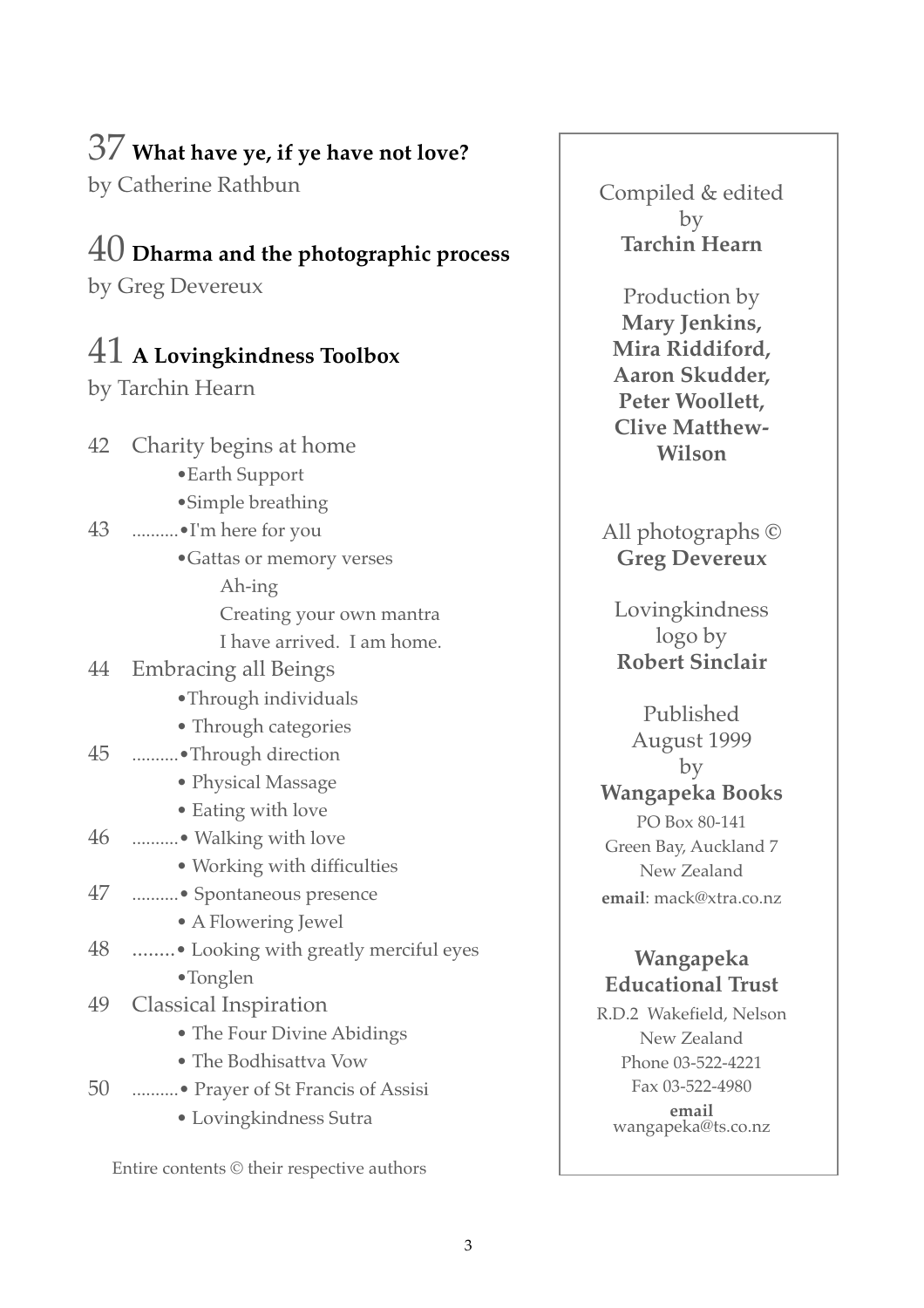

*Come pause with us dear friends. Sit by the river Watch the sun rise and set. The texture of days flowing through again and again and again.*

> *Rest at ease and know the seasons of your being The heart beat of this earth. A time to slow and pause, To nurture love and life so deep To let the rush and madness gradually seep away Returning naturally to the sea on the sound of rivers the breath of wind and the flow of wholesome time.*

WANGAPERA **WGKINDNESS** 

*The Tui calls, the Bellbird too Calls us into beauty, serene awakeness present here. A year of cultivating grace Honouring our forebears Harvesting the fruit of hopeful hearts A gifting through breath by breath by breath*

*Gifting through to children yet to come.*

In this year, at the threshold of the second Christian millennia, we have had wars and fighting in Yugoslavia, Kashmir, the Middle East, Africa, Timor, South America and many other places. Millions of people world wide are In this year, at the threshold of the second Christian millennia, we have had wars and fighting in Yugoslavia, Kashmir, the Middle East, Africa, Timor, South America and many other places. Millions of people world wide are barely surviving, as refugees from ethnic creasing gap between the wealthy and poor. Levels of fear and anxiety are rising everywhere.

What Jesus taught so long ago hasn't become dated. If anything it is more needed today than ever before. It is in response to these needs that the Wangapeka Educational Trust, in the South Island of New Zealand, has decided to dedicate the year 2000 to a year long retreat on the themes of Lovingkindness, Compassion, Sympathetic Joy, and Equanimity.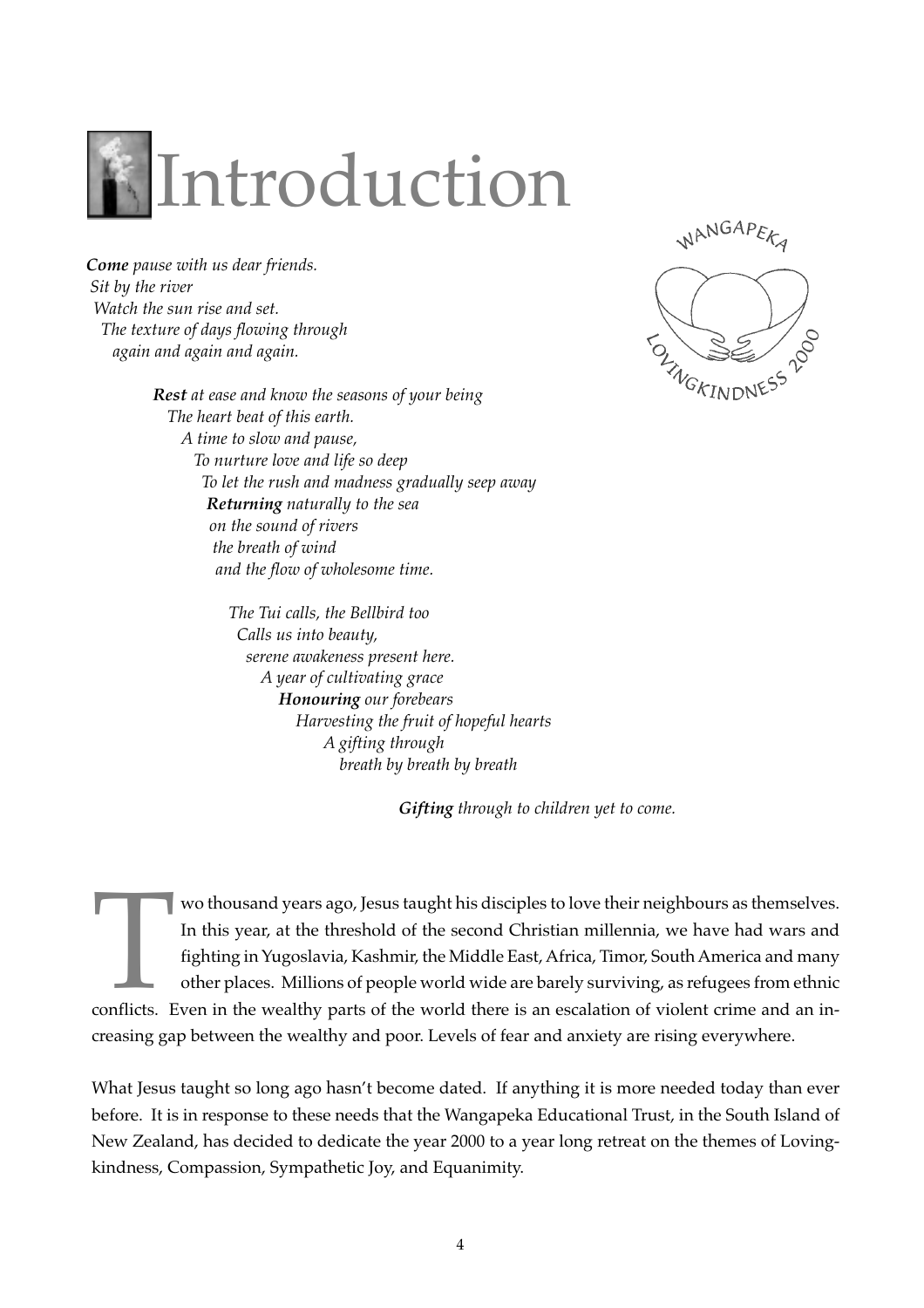Throughout this time, long and short retreats will be offered, touching many of the issues of life that are important to beings, such as healing, compassionate work, meaningful livelihood, social questions, environmental responsibility and so forth. In addition, a small core of meditators will devote the entire year to cultivating the mind and heart of lovingkindness both within their own beings and in the community at large. The booklet you now hold in your hands will hopefully provide inspirational and practical support for this work.

To compile this collection of writings, I invited many of the teachers who we hope will visit Wangapeka during the year to offer some words of instruction or advice, poetry or inspiration; anything they felt would be useful, on the theme of lovingkindness. The one exception is the essay from Namgyal Rinpoché which is a summary of two talks he gave back in 1974. If we were to add up all their years of teaching and working for the welfare of others, this booklet would represent nearly two hundred years of teaching experience!

The Tibetans often say that the reason why there are so many paths of awakening is because there are so many different types of people. These writings present a number of different approaches to lovingkindness. I am sure that at least a few, if not all of them them will inspire and stimulate you. At the end of the booklet, there is a collection of twenty one exercises and inspirations that will help you to actually practice or will serve to remind you of what, in the world today, is so precious and yet so easily forgotten.

My thanks go to all the contributors, the Venerable Namgyal Rinpoché, Bonni Ross, Catherine Rathbun, Mary Jise Jaksch, Nyanaviro Archer, Karma Chimé Shore, Cecilie Kwiat and Greg Devereux and to Mary Jenkins, Mira Riddiford, Clive Matthew-Wilson, Aaron Skudder, and Peter Woollett who helped with the design and production.

May this work bring joy and inspiration to you the reader and may the wisdom and compassion flowering from the fortuitous meeting of you and this great river of teaching, be of benefit to all beings.

Blessings to all

Tarchin Hearn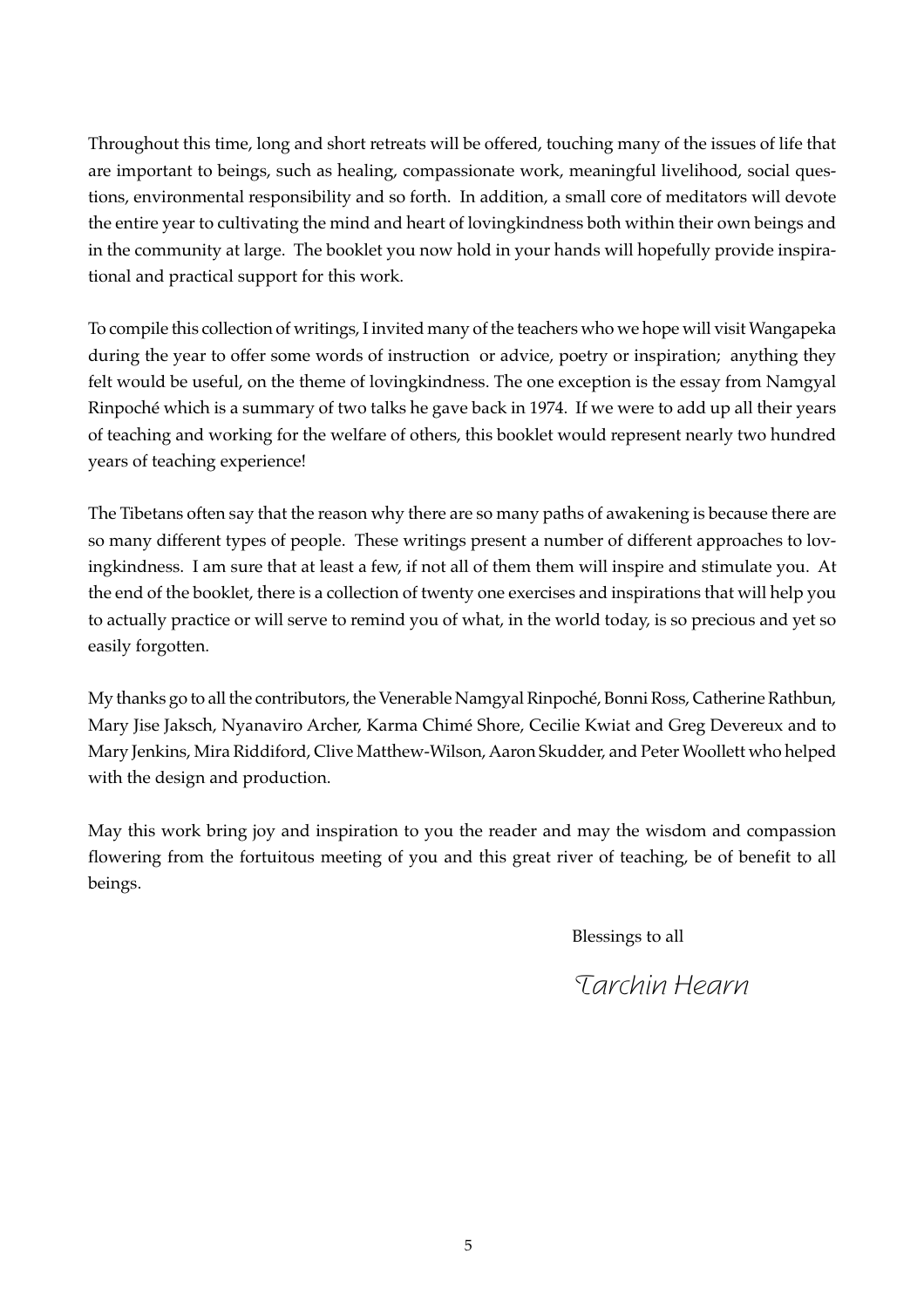# Lovingkindness

#### from talks given BY VENERABLE NAMGYAL RINPOCHÉ

*These notes were compiled from a class given by the Rinpoché in April 1974 on the Polish freighter S.S. Aspasia sailing from Europe to Peru. They were first published years ago in a stapled xerox form. Finding my own notes from the same talk, I have slightly changed the first edition leaving out a few sections for reasons of space and inserting bits to add clarity. I pray that the result conveys Rinpoché's meaning and serves as an inspiration to all –*Tarchin

The one force which can draw all things<br>together is love. In Eric Fromm's book<br>"The Art of Loving" he raises the idea<br>that to come to a state of love is the<br>greatest of all disciplines. We suffer from the together is love. In Eric Fromm's book "The Art of Loving" he raises the idea that to come to a state of love is the restricted view that love is solely a spontaneous aspect of freedom. Look at the phrase "love at first sight". Basically this is attraction based on previous associations. It is a strong electrical impulse of thousands of neurons firing through habitual patternings. Needless to say, previous associations aren't necessarily healthy. What if it's a sado-masochistic association? The feeling



of pleasure that arises may well be deceptive. You get a great pleasure from seeing the object due to a number of stimuli but there's no guarantee that they're wholesome. You must decide early in the path whether love is something you fall into or something established and built up. You need to decide between the passive or the active point of view. What's it going to be; active, passive, or an amalgam of the two? Is it to be exclusive love or inclusive love? Better exclusive that none at all. Actually, love by nature is non-exclusive. It tends to establish contact with all beings.

> The early Christian church distinguished between Eros and Agapé. They used to have feasts of Agapé in which there was a feeling of total love for everyone in the church community. They greeted each other at the door of the church with a brotherly kiss. It was a bit like the French on ceremonial occasions. In Arab communities, if someone is very close to you, someone you revere, the warmest way to welcome him would be to kiss him on the cheek. To some extent the kiss of peace of those early Christians has been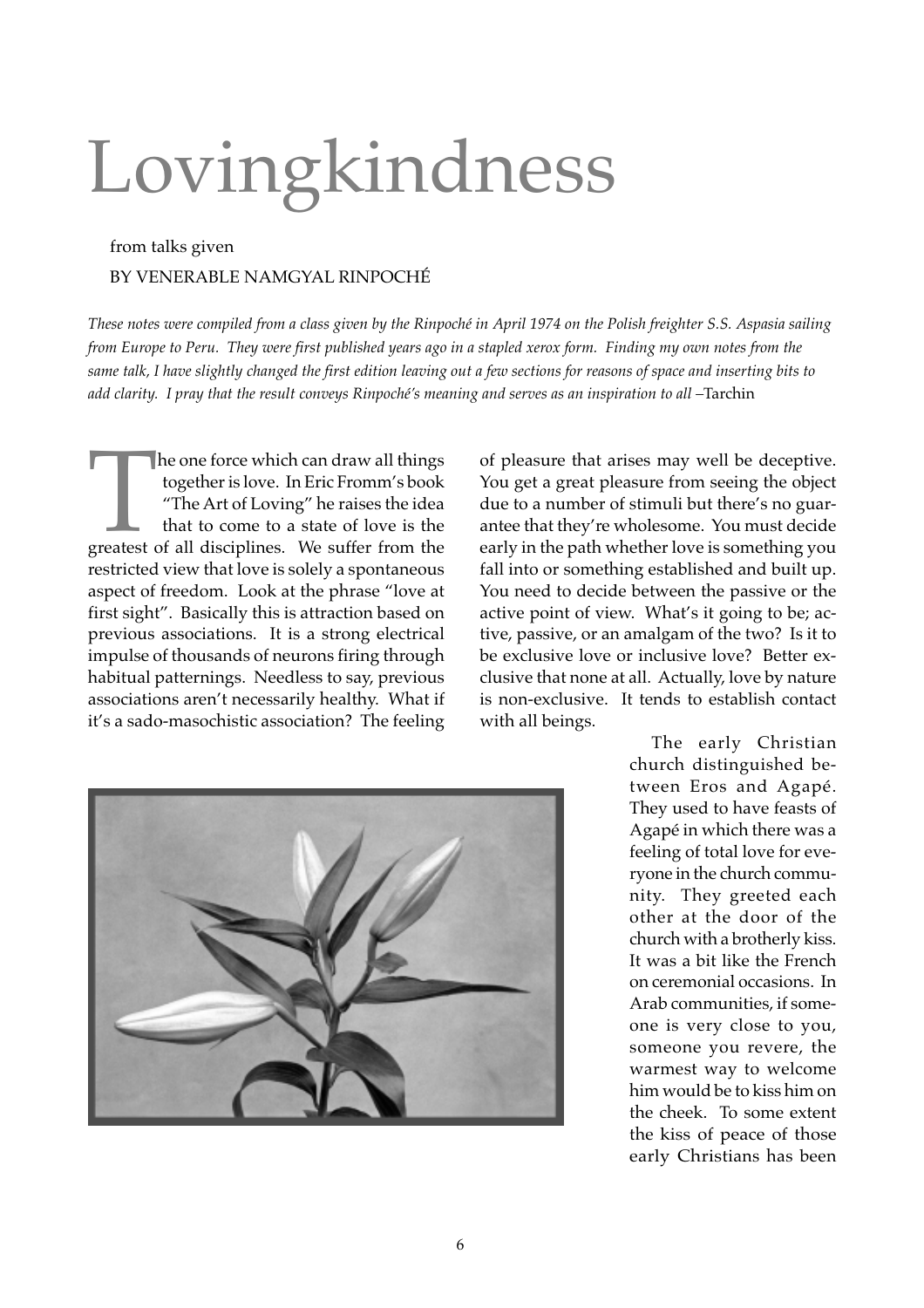restored but I must point out that for this to work depends on everyone being in a state of love and there not being any exploiting.

I once went to an evangelical 'people's Church'. One day I experienced great joy and ecstasy; a movement of 'The Spirit'. I fell to the floor, singing out in other tongues. In the midst of this I noticed someone pawing my body. It brought me straight down. To be lifted up and exhaulted and then abused in such a way was quite a shock. It's very bad to have your openness exploited by others. To truly have agapé, you need beings who are in a clear loving state seven days a week. I have a feeling that Christians of old were dwelling in this; a transcended Eros moving to all embracing Joy; a diffusion of love incorporating all beings. You should feel the agapé as a beauti-

ful rose cloud going through you. My direct experience of agapé at that time was ruined by a warped eros.

How do we not fall in love but rather, build up into love? As with any meditation there is a formal work to raise the question and then the eclectic realisation of it; the formless spontaneous work. Let's look at an outline of how the meditators of old kept the question always before them. Agapé in the East is called Metta, an all embracing loving-kindness. The following format for developing metta can also be applied to compassion, joy, and serenity.

There are two basic sections to work with. 'May I be well and happy' and 'may everyone be well and happy'. Well usually applies to the physical level and happy applies to the mental level. If you are physically healthy; feeling a good sunshiny day in your body, the mind is lifted from any depression. If you're not mentally happy, let's say because of past conditioning, your somatic level will be off. Well and happy is an emphasis on psycho and somatic.

> There is always an order in radiating love; first for self, then for others. "Oh! you put self first.....self love." People who come out with this criticism don't see that you must be in a positive state to send love. You send out what you are. It's very important that you are quite firmly in a state of love in your own being. As the saying goes, "charity begins at home." That 'oh! self-love!' misconception, means that the being doesn't understand love. Whoever is worried that it's just going to become self-love is on the wrong track because the nature of love is sharing and spreading out. You see the contradiction? Non-love is a wrapping up of self and a shutting down. Love is throwing off

clothes and running through the sunny spring fields. Un-love is self poison. Self-love is a narcissistic defence. Love is not defensive.

There are three classical approaches to the meditation on metta. The first is personal, working from individual to individual, the second is by categories and the third is by directions. We will outline these three practices and consider whether they are workable for Westerners.

In the first case, one works with individual beings beginning with oneself. It is very important that only when you the medita-<br>tor, have a feeling of well-being and happiness arising in both mind and body that you n the first case, one works with individual beings beginning with oneself. It is very important that only when you the meditator, have a feeling of well-being and happroceed. Next you go to your guru or teacher, who is supposed to be the person next to yourself most easy to establish rapport with. Then you move on to parents and immediate relatives, then to friends, then strangers – people

*You must decide early in the path whether love is something you fall into or something established and built up*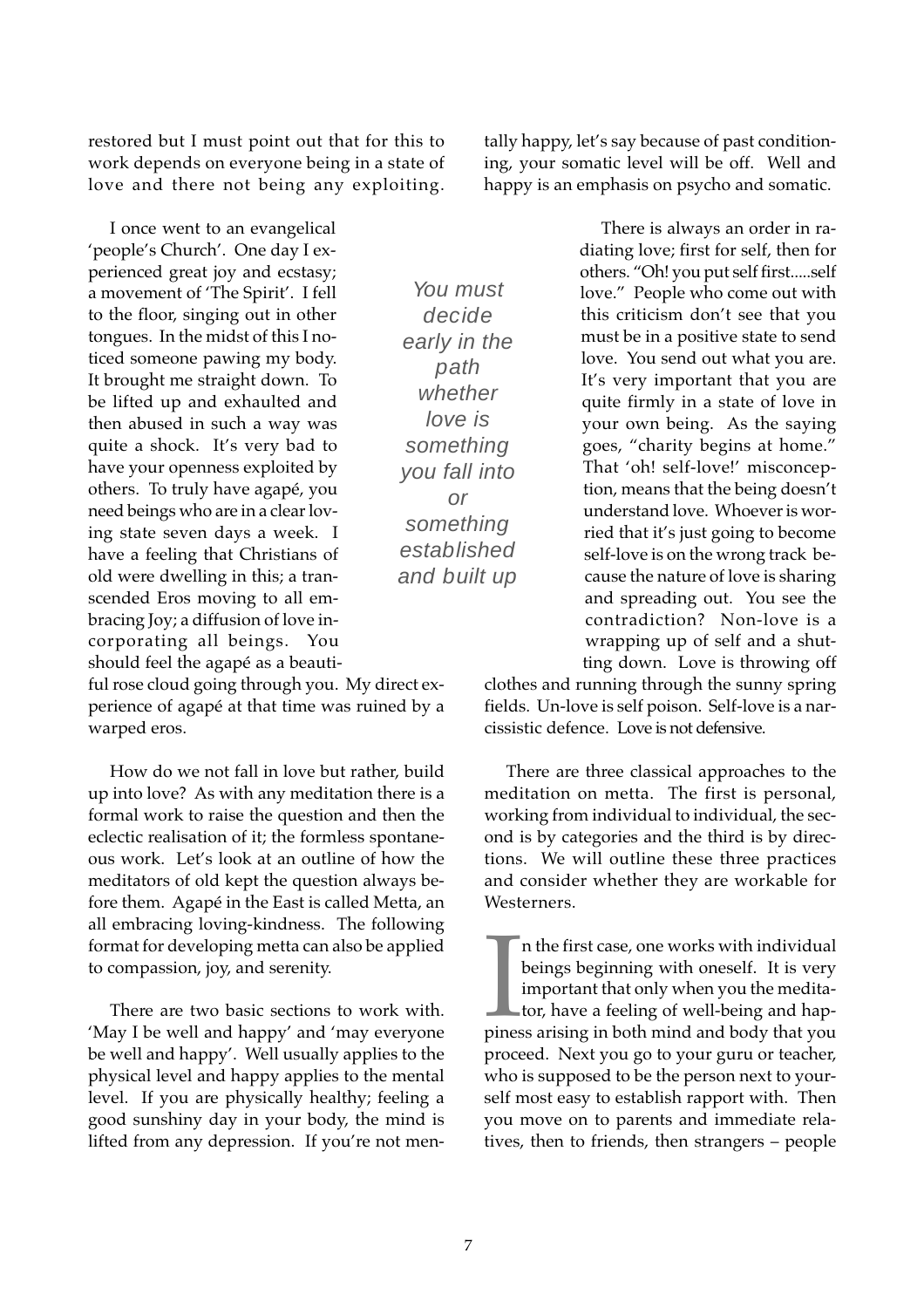you have no particular contact with, and finally to enemies. The idea is that eventually you will be able to maintain an even tenor of feeling through all these different types of beings.

Don't rush to your enemies first. If you get smarmy nice feelings towards your enemies right off the bat, you're in danger of experiencing the 'Jesus Christ syndrome' of turning the other cheek leading you into ego feelings of pride. Working methodically at the meditation will wipe out any "I up here am being so good to them down there."

There are many problems for Westerners with this first type of approach. Most people don't have the classical guru-chela relationship. Unfortunately for many, the guru-lama is very blown up and abstracted. In the East, the teacher was always a very close and good friend for whom you had a vast admiration and great friendship.

You would feel warmth and aliveness in the presence of your

teacher. Very few Westerners, however, have this master-disciple relationship. Even ones who do have a guru subject him to all kinds of superman, black magician, good parent/bad parent projections due to unresolved childhood conditioning. So the guru is really an unknown factor; a stranger, not really a close friend. Also a being who is starting on the spiritual path can't afford to wait until they find a guru to do the meditation on love, so this method will not serve their needs.

It is quite erroneous to think in terms of lovehate. All psychiatry is wrong on this point. Psychiatrists have obviously never experienced true love. They have only a false self and the attraction-repulsion principle to go on, so they view love as a commodity exchange. If you love another, you don't love yourself less. It is not a swing. A parent who screams at their child does not have love swinging to hate. In this case they often say that the parent has love underneath but actually there is only manoevering of a false ego view. Love is free and joyful. Love and joy are always inseparable. When you were a young girl or boy playing in a joyful state, then love was present.

Many beings simply cannot get to a point of feeling love towards their parents because they are so wound up with resentment. Much of the psychological need young people feel to love their parents, really is involved with the unresolved need for love from them. It is all confused with performance. Furthermore, many Oedipal complications come into play. Unfortunately, for many beings, their parents are very close to enemies.

And what about the friends you've acquired; people you 'tag around with' and wear their

tags! Often they are just substitute parents. It's hard to find a true friend

who's really interested in you, so you see, it's very difficult to get this formal method off the ground. They didn't have these problems in ancient times. They had good, loving parents and true friends. But today, in the West, these are rare to find.

Many Eastern teachers who come to the West have given out this meditation in all sweet innocence. One particular monk I know had a beautiful background; his mother used to sit and read scriptures and chant sutras. The whole house would be radiant with warmth. One evening she saw a light under the door and when she opened it there was a seven foot tall being radiating light. That monk certainly had a different upbringing from the average Westerner. However, he didn't have a dicky-bird of a clue that this method of meditation would be so difficult for Westerners.

*Love and joy are always inseparable*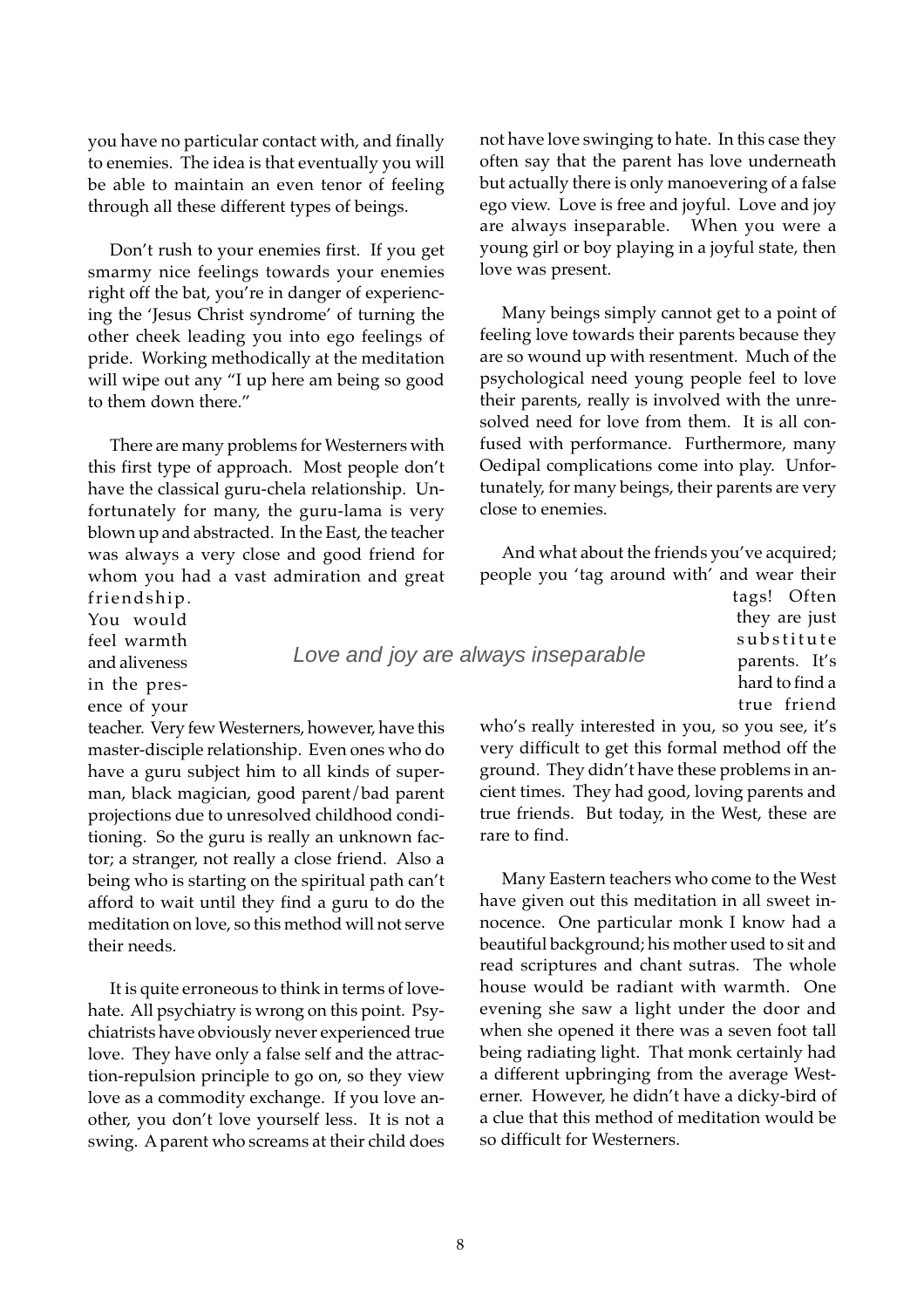The whole idea of this meditation is to gradually build up a consistent even flow of good feeling. Your body and mind are radiating with light. You have a beautiful relationship with the teacher. Your parents love you and are giving you such a good example and your friends just add a little more fuel. This accumulates like a power storehouse so that by time you get to the enemies they are swept right up on the wholesome tide of it all. They no longer even exist as enemies. There's no need for negative dialogue. It's not meant to be a meditation in which you fight every inch of the way.

The second method has more<br>merit for a Westerner in that it doesn't<br>provoke so many problems. Here you<br>move in categories and so it's a bit<br>more science-oriented. Beginning with the self, merit for a Westerner in that it doesn't provoke so many problems. Here you move in categories and so it's a bit "may I be well and happy", you go to humans, "may all humans be well and happy". You can actually practise this one as it's slightly more abstract. Then you move on to animals. Any of these groups can be expanded, for example in animals, opening to different families of animals: canine, feline, reptiles, birds, insects etc. Gradually it has to expand to incorporate a real appreciation for all categories of life. So far this is feasible for you.



The difficulty however, comes where tradition enumerates beings not on this planet, like Devas, Asuras and Radiant Beings. To do this method you must believe in the existence of other beings on other planets which relative to earth may be hells or heavens. You enter into highly unknown areas as far as Western science is concerned. Which planets? What type of beings are there? If you could struggle with yourself and admit that life does exist in other parts of the universe, it could become a most supreme exploration.

First you must love all creatures on earth. You must have a reverence for this planet, teeming with so many experiments in life. You can't be one of those potty Americans or Canadians that go up North and shoot moose or fish for no reason other than puffing up the ego view. These free and easy killers must be stopped. Look at the seal hunting, the whole fur industry. A second skin is hardly necessary. If it was, that would be another matter. Why not ban unnecessary killing and eventually pass beyond that by working with all our resources to stop the need for slaughtering any animals.

Arthur C. Clarke wrote a book about Buddhists coming to power. They banned all meat eating so what did the scientists do? They re-

solved the problem by milking whales. Why not put all the fantastic intelligence of man into phasing out the slaughter of innocents? We could program out meat and program in other substances to eat. The whole world could become a park. Animals in their natural state wouldn't hurt humans. "Perfect love casteth out all fear." All you have to do is look at animals; bring them light. They are very perceptive of intelligence. They could be controlled by eye contact alone.

This would be a wonderful way to train man to go out into the universe,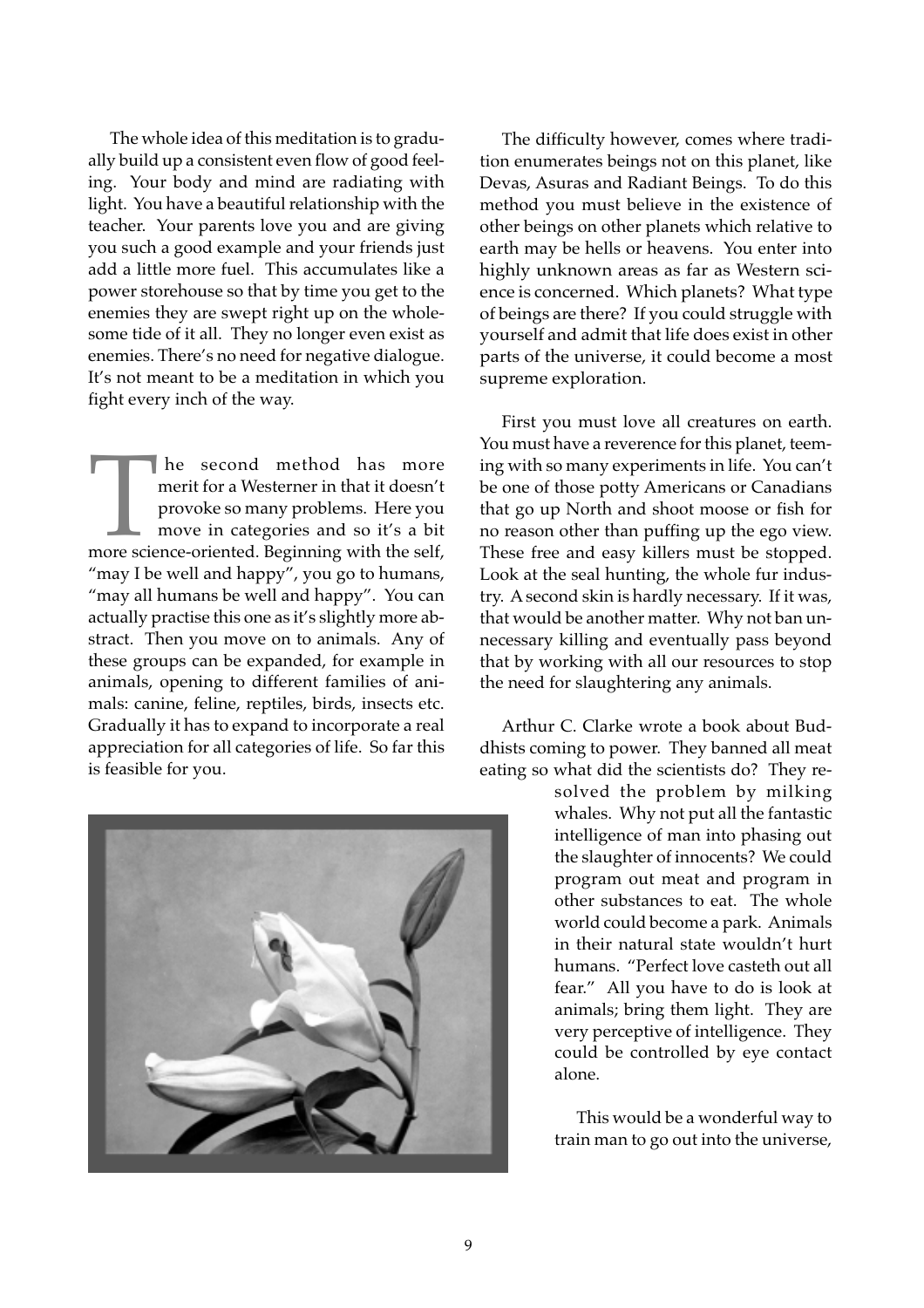with love, not hate and pollution. This poses the question of getting the house in order to prepare for positive contact with other beings. Maybe through awakening the question through a formal effort, outer space beings might even come and visit you. If we practice this second meditation as outlined here we may begin to be able to love all life on earth and then to move with this love out into space.

For the third method, you create within<br>your heart a red or rose coloured flower<br>or a soft ruby glow. See each petal as a<br>field of energy radiating in a different<br>direction. You could begin this meditation by or the third method, you create within your heart a red or rose coloured flower or a soft ruby glow. See each petal as a field of energy radiating in a different holding a real flower in your hand and then taking the feel of it into your heart. It should be very tangible. Get the rose light arising as a star with rays in the heart and then expand it as far as you can. A sign that the meditation is working is a warm glow with

soft joy and light. The light could be any colour for if you're in a state of love it doesn't matter. "If thine eye be single, thy whole

body shall be filled with light." When you are in a state of love, your eye is single. Picture Guru Rinpoche, the lotus-born child, sending out golden rays. The light will gradually become a flush golden-peach, eventually turning to rainbow with different colours going to different beings according to their needs. With this aura you can build a multidimensional mandala incorporating the cross of stability, the creative cross, the above and the below. The rays expand until they establish a globe of energy around you, the field of merit – *punya*. It's not absolutely accurate to think of a lotus. It would be better to see a rose extending in all directions.

Sometimes the body will actually physically move through these planes. You may experience this in meditation. This is what I like to call the foundation practice. This directional method may be the best one for you to use though the meditation by categories appeals to the minds of science.

**There is a fourth meditation which is**<br>referred to in the marriage ceremonies<br>of old. "With my body, I thee worship."<br>In pure mind you can explore the field<br>of love through the physical planes. There is a referred to in the marriage ceremonies of old. "With my body, I thee worship." In pure mind you can explore the field great need for these levels, hence the trends in modern psychotherapy. People are always asking, how do you feel? But they should also ask: how do you think? How do you intuit? How do you sense? The first category of metta meditation, working through individuals is for feeling. The categories one is for thinking. The directional method is for intuition. The fourth way is in reality a very secret method of bringing rays

> of love into the material levels. This is the empowering of material, the physical bringing of love into nature. You can, for example, send rays of love into plants. Through this comes a raising of nature.

> For the present, I suggest you leave the first method alone unless you are in a highly positive state towards your parents. When you are in a good mood, you are a little more forgiving of your parents and appreciative of the suffering they have undergone in this life. If you are in a good state, you realise that whatever bad they have done to you has been because of the suffering they've been exposed to. You could do the first meditation with a gradual, realistic approach, remembering that it was designed in the first place to be effortless – like a total love experience.

What you really want is to move through the meditation consistently; to be able to go through

*People are always asking "How do you feel?" But they should also ask: "How do you think? How do you intuit? How do you sense?*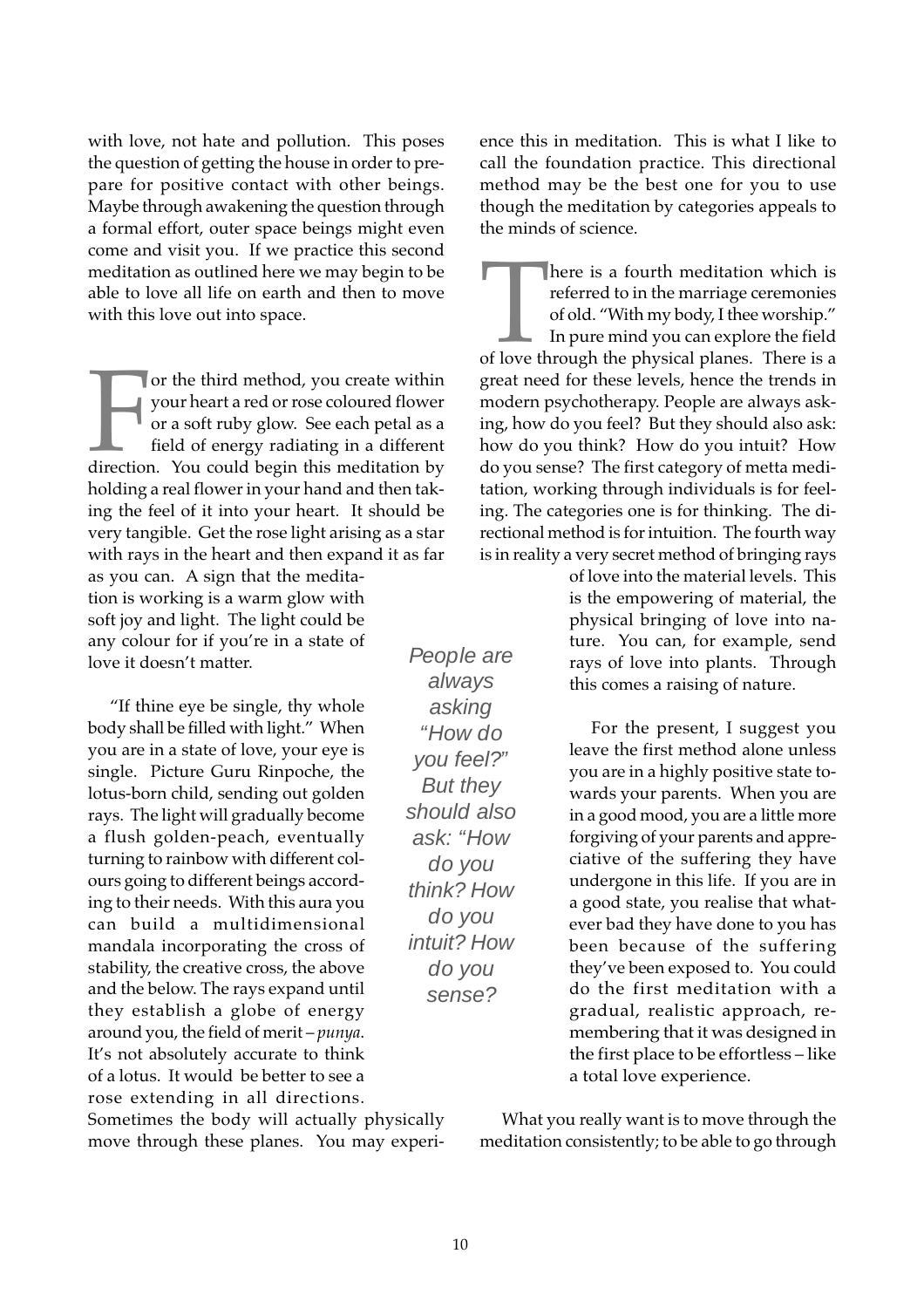to beings with whom you have great interpersonal problems. In the systematic part of meditation, you maintain a consistent form. Avoid just having an emotional bath. Here we are developing a specific theme and purpose in order to resolve unloving relationships. When you're doing this meditation, your mind will accumulate so many positive associations that by the time you get to the enemies you will find that you don't have any. Presumably the more awake you are, the fewer enemies you have; you may be just curious about people with ill-will. There are some people who carry around enemies like punching bags within them. You don't have to go out and find enemies. To practice this meditation, you can think of beings with qualities that you dislike or particular races of people that you don't understand.

Some people think that they have enemies but after a while they get to a Buddhist view; their enemies are merely beings who are caught in suffering. The aim is; whether the guru appears in consciousness or the enemy appears, the whole thing boils down to "be ye not moved". Whether angels or demons appear to you, remain in the same state of an equanimity of love. No matter who comes up in your consciousness, an evenness of temper or timbre is what is called for. So long as the student is going "Wow! Guru" he is not in a state of equanimity. He must level the mountains and raise the valleys. As is sung in the Messiah, "Every valley shall be exalted and every mountain made low." Don't try to change beings in your mind. Let things be. This enables you to walk on.

Turning to more everyday considerations, try to surround yourself with good loving vibrations, lovingly made clothes, lovingly cooked food. If you feel the food to be unwholesome, you can place your hands over it and think of love or peace. This will infuse the food and put you in a good mood to receive it. It is better to receive hate–prepared food in a state of love than to eat love–prepared food in a state of hate. The very best is to receive food prepared in a state of love whilst in a state of love. This is the origin of blessing and grace.

Saying grace is a wise though little understood custom. Beings have not got the secret key. What is the real meaning? There is a story of two children who were in the fields and suddenly a great big bull comes after them. The girl clears the fence but her little brother gets stuck. She calls to him to jump over but he says "I can't! I'm stuck" She replies, "Well then, pray!" So he says, "Dear Lord, for what we are about to receive may I be truly grateful!"

All you need to say is "May this food be in a state of love and may I receive it in a state of love." We should get away from being like locusts, eating through materials without breaking up our food and sharing it with others. It was a great loss when man started using knife, fork and spoons as extensions of his being. If you are in a state of love and eat with your fingers, you automatically raise everything's vibration.

Love is a fundamental necessity for the maintenance and preservation of life. If food is prepared without love then there is something missing. For those who feel underfed, it is not the quantity of food that is missing but the quality of love in it. There was not the loving parent in the kitchen.

I know a couple who have everything going for them in a loving way. Her way of doing things is very orderly, no-nonsense and everything she cooks has an absolutely wholesome quality about it. It is all under her own touch. Everything except meat is from her own garden. She and her husband have made a garden of delight. They thrive because the foundation is so good.

Basically the average being is good-tempered if he or she is in the right environment. The simple country life is often better because the individual does not get so overwhelmed. In a city, grouchiness can more easily overcome you. Anyone hoping to fulfil the path ought to make efforts to create a suitable and healthy milieu in which to live.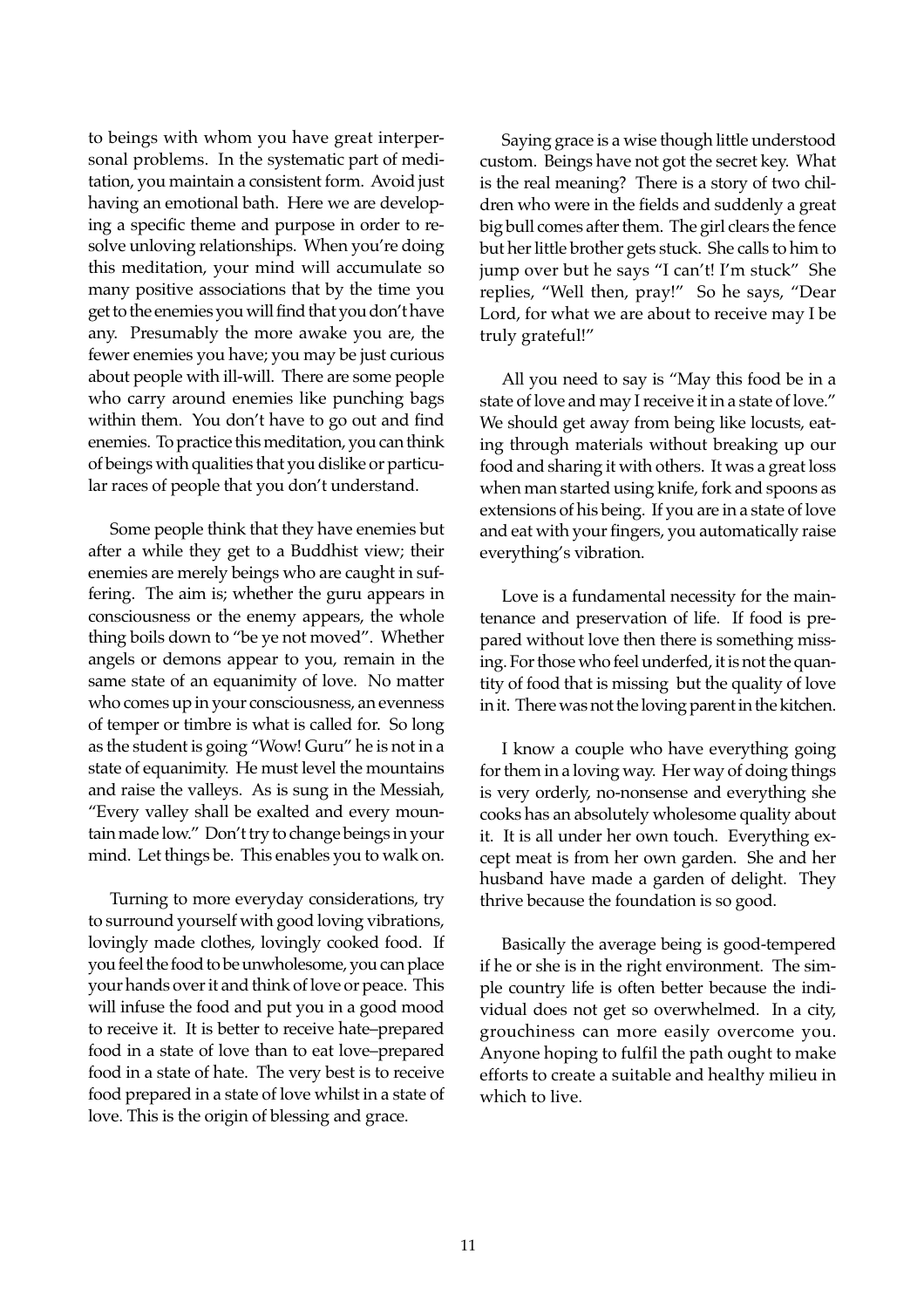### Possible Healthy Environments



*These are some notes that I took during a talk Rinpoché gave the next evening. Though some will find the ideas utterly utopian, I feel a great enthusiasm bubbling up with these wonderful possibilities. We need reminders like these to raise our sights and to create ways of living that are uplifting for all beings –* Tarchin

Invironment includes where you live,<br>
work and play, and *Kalianna Mitta,*<br>
your human environment, has to be<br>
considered in all three. Many beings<br>
don't have any control over who their friends work and play, and *Kalianna Mitta*, your human environment, has to be considered in all three. Many beings don't have any control over who their friends will be. You have with you, whoever you have with you. You may have suitable friends at play but hardly likely at work and maybe not at home. Actually, you should consider the whole planet, at the very least, as being your milieu or environment and every being should strive to make it a place conducive to human development.

These are only some ideas.

The ideal city might be somewhat like a multi-leveled snowflake. All snowflakes are different and so too, all cities would be different. Between the streets would be gardens or parks. When we build cities now, we remove nature and build again. I believe that there should be trees or a garden growing inside the house. This would be a symbol of turning in.

I saw a house in Africa built around a large living tree with the trunk glassed in and open to the sky and the ground. The natural rain could still water the tree and the roots supported the foundation. By doing things like this in a city, it would emphasise man's rising out of nature rather than separate from nature.

Natural rocks and trees, and the forces of nature, are an intuitive awakening tool. This would be a way of creating a suitable milieu for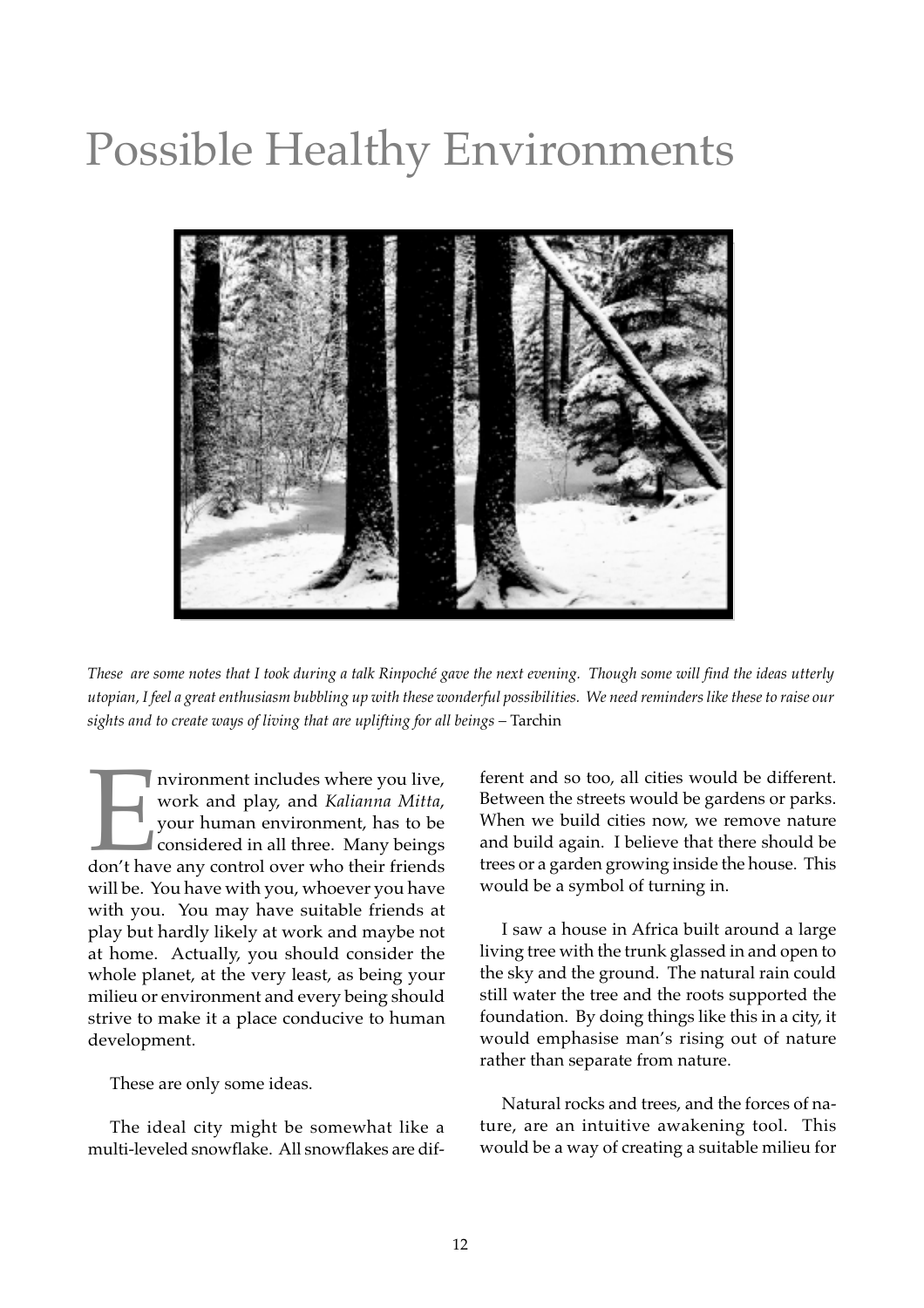unfolding human life. Building this way, you could still have rivers flowing without having to put them underground in sewers. Synthetic materials should be used as synthetic in their own right, instead of copies of other natural substances.

Roofs are a vast waste of space. Houses could have vegetable gardens on the roof. This would help stop the split between farmers and city folk. Interconnecting aquariums could be built in the air with all sorts of sea creatures seemingly swimming around in the air. Birds would thrive on their own. Why, in London, they've actually discovered eagles living in the tops of high monuments.

Construction should happen with care to ecology, not as they do now, denuding an area and then trying to recreate nature. When the whole area is ugly, it is difficult to build a place of beauty. But starting fresh in a natural area it would be very easy. The same principles could be extended to factories and offices.

Factories should be a home away from home. In fact, each home should have a place for creative work. Manufacturing actually means building by hand. Jobs like assembly work should be changed so that one person builds the whole car. When building new things, man should concentrate on creating a symbol of the unity of life. Work, home and play are not split. Every being should know about every interconnection of their life; its relationship to art, music, technology, pure science, manufacturing, farming, medicine and organisation so as to feel how their life fits into the whole.

Every house should have an electron microscope which projects pictures on the wall. Children could explore with this. Every house should have a glass dome roof with a telescope lense inset into it. This way, beings could simultaneously see the sky from different relativities. These things would be easy to build. The problem is liberating man to the extent that he wants to unfold and to bring his achievement closer to his potential.

*Natural rocks, trees and the forces of nature are an intuitive awakening tool*

Buildings now are ugly because the minds that built them are ugly. It's not so much what you create but what kind of mind you are creating with. What we create reflects the state of our mind. Now most of our structures with their solid opaque walls are defensive, reflecting the defensive minds that create them.

Museums should be spread around in places all over the city to constantly remind beings of their history. Museums and art galleries could even be disbanded and their contents put where people live, not just keeping them as a pile of dead articles. There is usually much too much to absorb at once in a museum anyway. The mass clutter of mere objects reduces any one of them to a value-

less state. Why not distribute some of the emeralds of Topkapei to Saskatoon; suspend them above the streets. Take a sheaf of wheat from Saskatchewan and put it in Topkapei. That would raise questions! Share the world around. Every house should have a piece of moon rock. Museums should be left for exhibitions and modern discoveries.

To help this, the whole planet should have one government and one language. You'd think that language construction would be a world scientific project; an ongoing work adapting and incorporating and bringing in new constructions. Most racial prejudice would be dropped by people speaking the same language. The war factor would drop!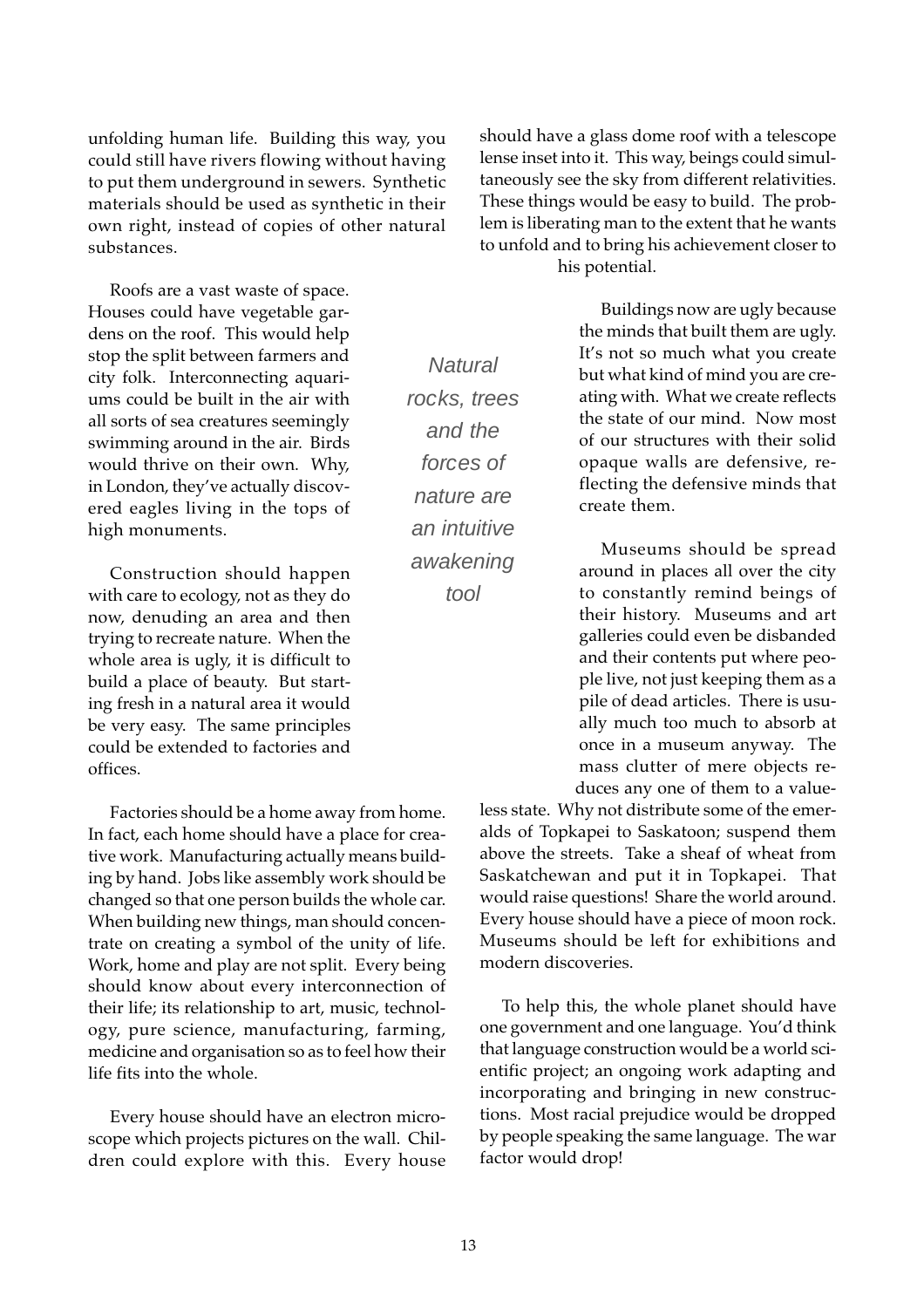Utopian communities will not succeed because even if everything works well inside, it may still be intruded on from outside. The community must have a world view and be an example of building into the future. Communities, at this point in history, will not develop the true communal mind but they will at least be an ongoing exploration, an indication of what is to come. They will have the feeling and satisfaction of directly contributing to man's evolvement. A true community should be able to draw freely from the world bank of resources. Communities won't return to nature to work by hand. They will move on as the mind becomes able to accept man's healthy development. Any thing or process that is part of your being, could very possibly appear in a much larger scale for Mankind.

*Venerable Namgyal Rinpoche is a recognised master of meditation and paths of awakening. For more than 40 years he has travelled the world teaching students of many different nationalities and backgrounds and inspiring the formation of many centres for retreat and study. The Wangapeka is one of these centres. As a westerner with profound knowledge of Buddha Dharma, he has a rare ability to present the teachings of liberation, blending eclecticism and tradition in a seamless, natural and innovative way.*

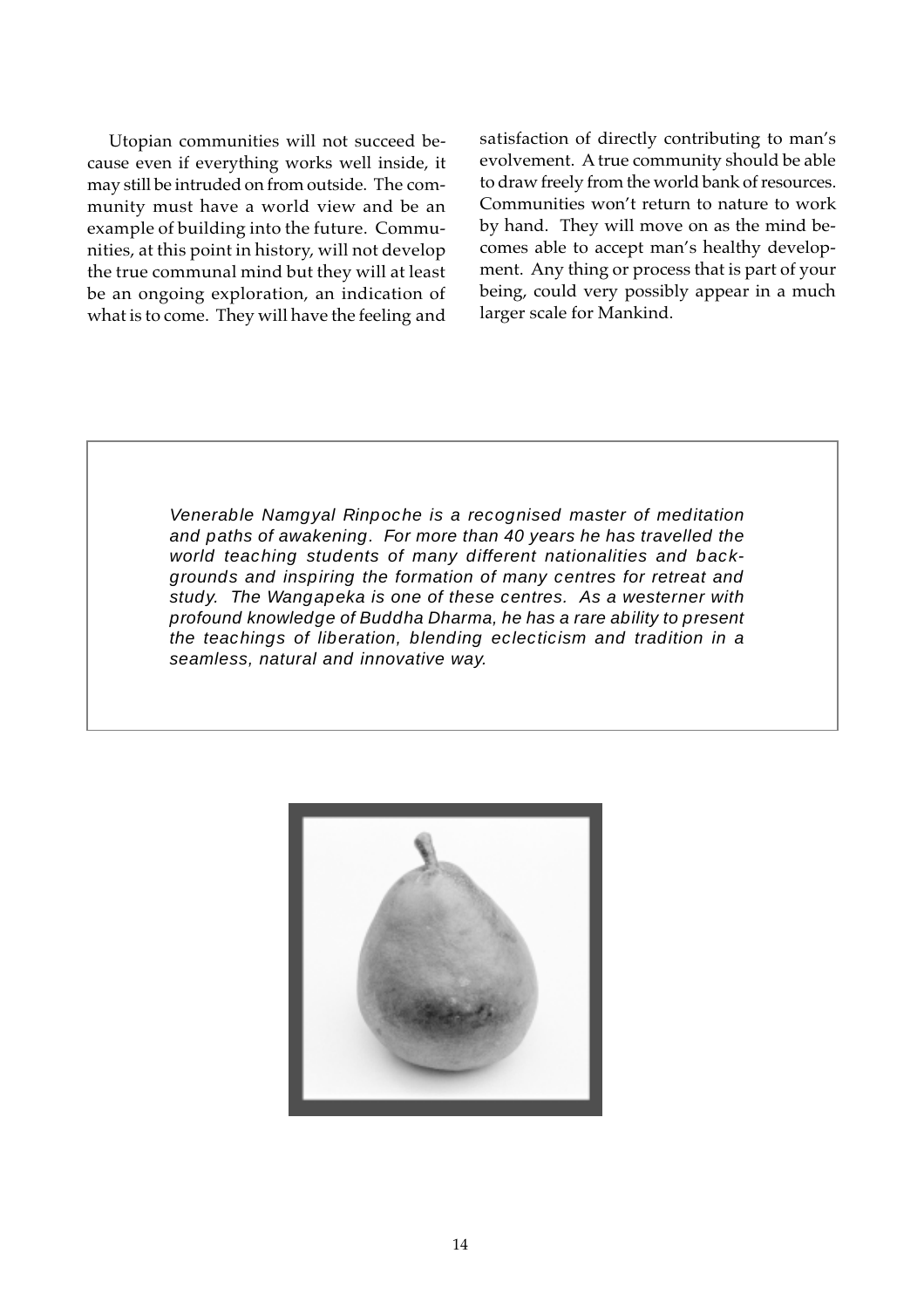# Falling in love with the universe, one being at a time

*To write of love is to lack vocabulary: I could lie beside you on the night grass, Navigating the vastness of dark and light that is sky; Smelling the damp mother-body of the good ground; Ears quickening to silence, to rustle; to the hum and purr of stars; Tasting coffee to stay awake for the dancing universe All night long, soft warm breeze on my face . . . I could celebrate the birth of an idea, so clear, so complete-in-itself and so transient . . . I could relax in a stillness so vast that even the quick point of attention vanishes . . .*

> *On the way to knowing love, We discover much that is not love, and miss so much that is . . . To be curious about that is love too. And so we heal, we grow, we understand.*

BY BONNI ROSS

*"To know, know, know him is to love, love, love him. Just to see him smile makes my life worthwhile. To know, know, know him is to love, love, love him, and I do."*

— popular song lyric from the '50s

**Years ago Venerable Namgyal Rinpoché**<br>suggested a wonderful practice: to<br>work through an encyclopedia of ani-<br>mals, radiating the energy of loving-<br>kindness, *metta*, to each one in turn. Arriving at suggested a wonderful practice: to work through an encyclopedia of animals, radiating the energy of loving-"pseudoscorpion," I read about a tiny creature related to spiders whose front legs appear to be pincers. It's not really dangerous, it just pretends to be something it is not, in order *not* to have to actually defend itself.

Happily pondering the ironies and similarities of human and insect life, I went for a walk in the woods, and then sat in meditation. When I opened my eyes fully, I saw a tiny black spot on the wall in front of me; a black spot that had not been there when I began my practice. Bending nearer, I could discern what seemed at first to be a fleck of ash from the fire, until it moved!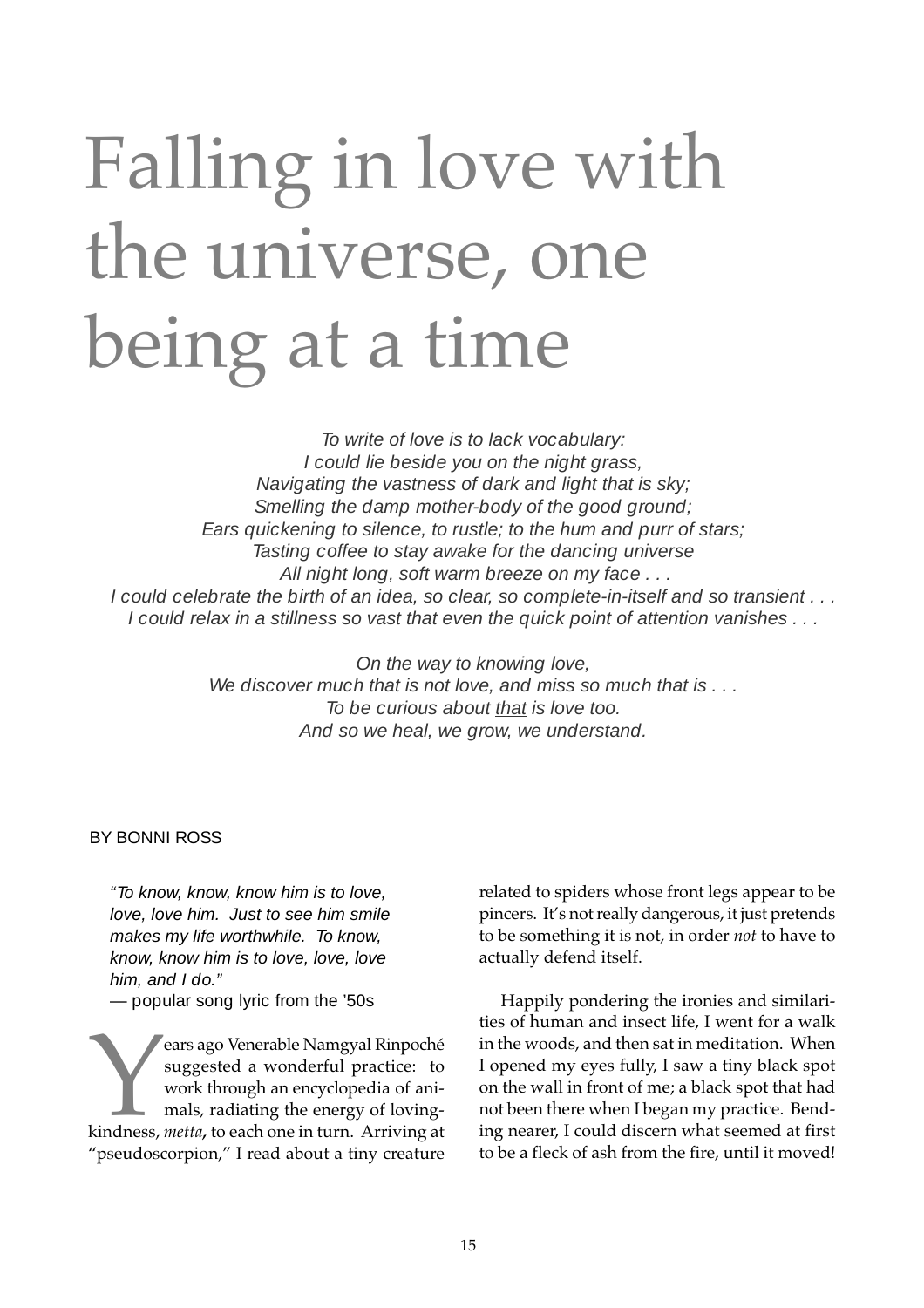I quickly grabbed a magnifying glass and peered at it. As the image of its body was received into the form-recognition part of my brain there was a sudden expansive rush that blew me to bits: it was a pseudoscorpion, and I had just fallen head over heels in love. I carefully moved it from the wall to a lovely little home quickly created in a small box. The encyclopedia had noted that it

fed on dust mites, and scrounging under the bed yielded a huge potential food source for my new love.

I attempted to convert my friends to this new fascination: "Can I show you something amazing?" I asked them, launching into the tale. They were polite at first, then increasingly distant. Finally someone became angry. "It's a bug, Bonni! A bug! You've got it in a cage, with no companions of its own kind. You don't really know whether it can feed off the dust balls from under your bed you'll probably kill it!"

explained to me why I didn't FEEL loved. By the end of high school, I had read the Bible and all the Freud I could get my hands on (which added some new ideas about sex to the confusion). Of course, I LOVED — passionately. My dog, Tinker. My best friend, Trudy. An archeologist named Sam who was a character in a movie seen at the drive-in with my parents.



And so, like many before me who've made unwise choices in love, I let my little friend go. Fondly. Respectfully. Gratefully. To this day, I feel enriched for having known and loved that little creature. But it wasn't always so simple...

*"Jesus loves me, this I know, 'cause the Bible tells me so. We are weak but He is strong . . . yes, Jesus loves me, yes, Jesus loves me, yes, Jesus loves me. The Bible tells me so." —* United Church of Canada Hymn Book, circa 1955

Like many of my generation, I grew up with some pretty distorted ideas about love. None of the Sunday-school teachers, none of the books Anna Pavlova and Isadora Duncan, the (dead) dancers who were the contrasting ideals of my heart. But only my dog loved me back, really. And he was fickle: let someone else apply a can opener to a can of dog food, and I was forgotten.

*"Love hurts, love scars, love wounds and mars any heart not tough nor strong enough to take a lot of pain, take a lot of pain; love is like a cloud, holds a lot of rain. Love hurts."* — The Everley Brothers, circa 1963

What I heard on the radio (hidden under my pillow to capture far-away American stations that broadcast all night long) didn't add much to the themes in the country-and-western mu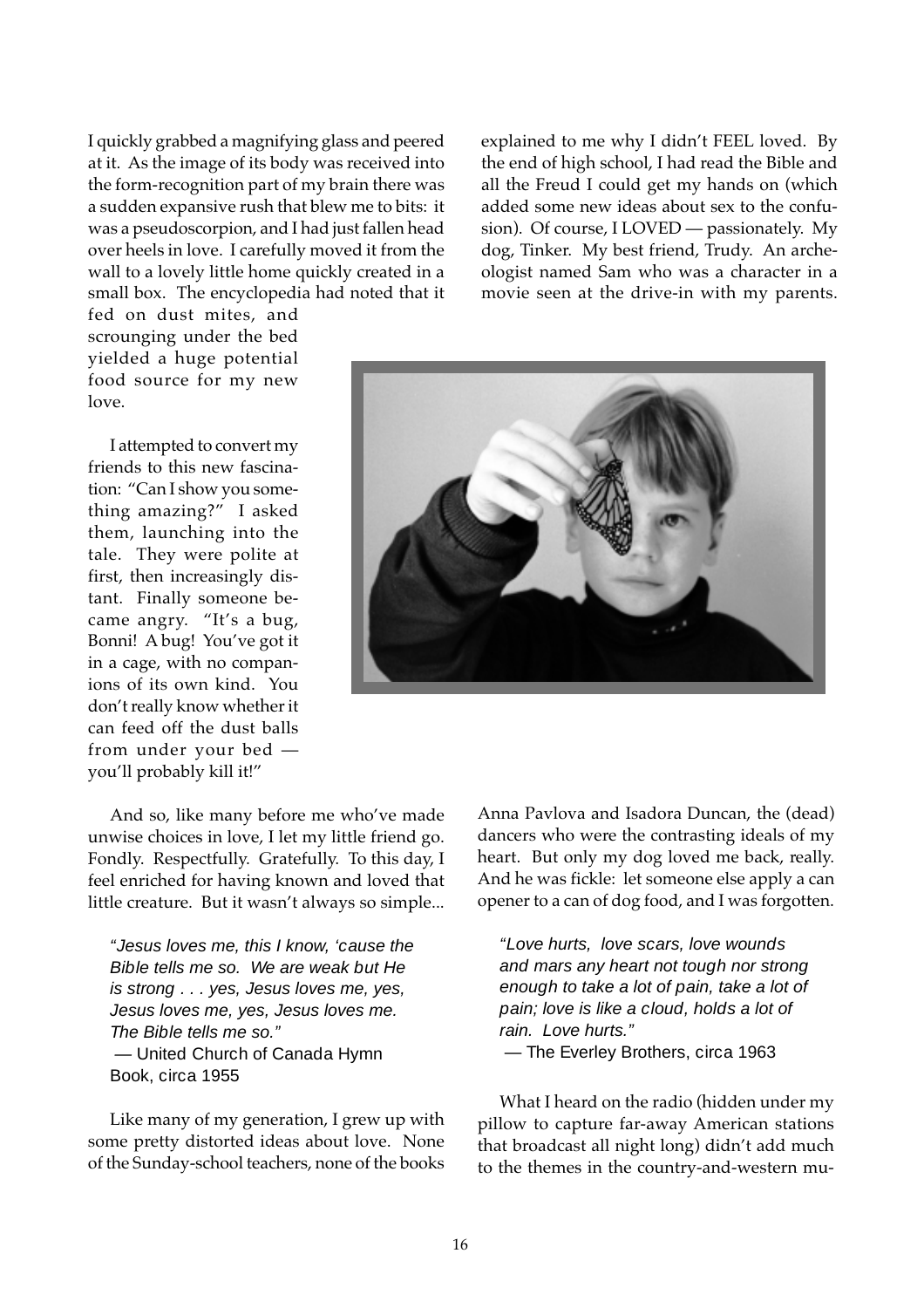sic that had been the background in childhood. Because so much of my "love life" took place in a fantasy world, there was continual disappointment, and the songs reinforced all the loneliness and desperation. I was different from everyone else, I thought. No one will ever love me. I felt like Joe Blspflthck (spelling guessed-at) in the comic strip "L'il Abner," who trudged around in a black hat and overcoat under a perpetual cloud of rain which fell only on him. It was time to grow up.

#### *"Love is just a four-letter word."* — Janis Joplin, circa 1969

I marched in place as an eccentrically-dressed 'love' child. Idealism, marijuana and recreational sex served to channel the passions of the heart. Erich Fromm helped. Hindu mythology too. Perhaps there was a place where religious experience and day-to-day human life weren't different worlds. Then came R. D. Laing:

*"It is our duty to bring up our children to love, honour and obey us. If they don't, they must be punished, otherwise we would not be doing our duty. If they grow up to love, honour and obey us we have been blessed for bringing them up properly. If they grow up not to love, honour and obey us either we have brought them up properly or we have not: If we have there must be something the matter with them; If we have not there is something the matter with us."* — from *Knots*, 1970

Inscribed over the archway of the main academic building where I went to university it said: *The Truth Shall Make You Free.* Reading Laing, feeling internal sensations, movements, that I had never felt before, an understanding deeper than the words-in-my head formed. I believed. I wanted to be free, and therefore, I must find out the truth.

Many blind alleys later, I learned that the human heart is a doorway to a completely new cognition of love. I discovered that love is a state of being that can be developed or unfolded deliberately, intentionally and that there are actual methods — mental technologies — that reliably accomplish this. Resting in the exalted presence that is universe (the one-turning) does not depend on conditions such as myself loving someone, or someone loving me, but rather on leaving all such distinctions behind. This doesn't mean that love isn't personal any more, only that it is no longer exclusive. How could it be that nothing I had read or heard in my whole life thought to mention this miracle? Had I just not had eyes to see, or ears to hear? Is it this knowing that others refer to as God?

Further discoveries followed as this realization was tested. One could use 'other' as a doorway too. At first the Teacher; then, thanks to Carlos Castenada, who declared that one's greatest teachers were the "petty tyrants" in one's life, any one at all, even apparent enemies. This is a wonder. For years I was extremely uncomfortable in the presence of someone who, I had been told, "hated my guts." That awkwardness resulted in behavior that further antagonized this person. Avoidance seemed the only strategy that didn't trigger animosity and defense. Imagining her bathed in the heart's radiance, it gradually became possible to relate to her in 'reality,' first in a neutral way, and then as if she was a friend. It was clear that she was working, in her own way, for resolution too. Our paths didn't cross for many years. When we did meet again, I felt that she was a close and treasured companion with whom I had shared a lot of history.

The healing power accessible through the heart also helps to reclaim and transform longdenied 'selves' from childhood — stages of development that have been cut off and repressed because the grip of negative pain is too frightening to hold. With amazement and thankfulness, I now 'remember' my childhood as quite happy and full of opportunity to explore. Ten years ago, I would have labeled it scarred by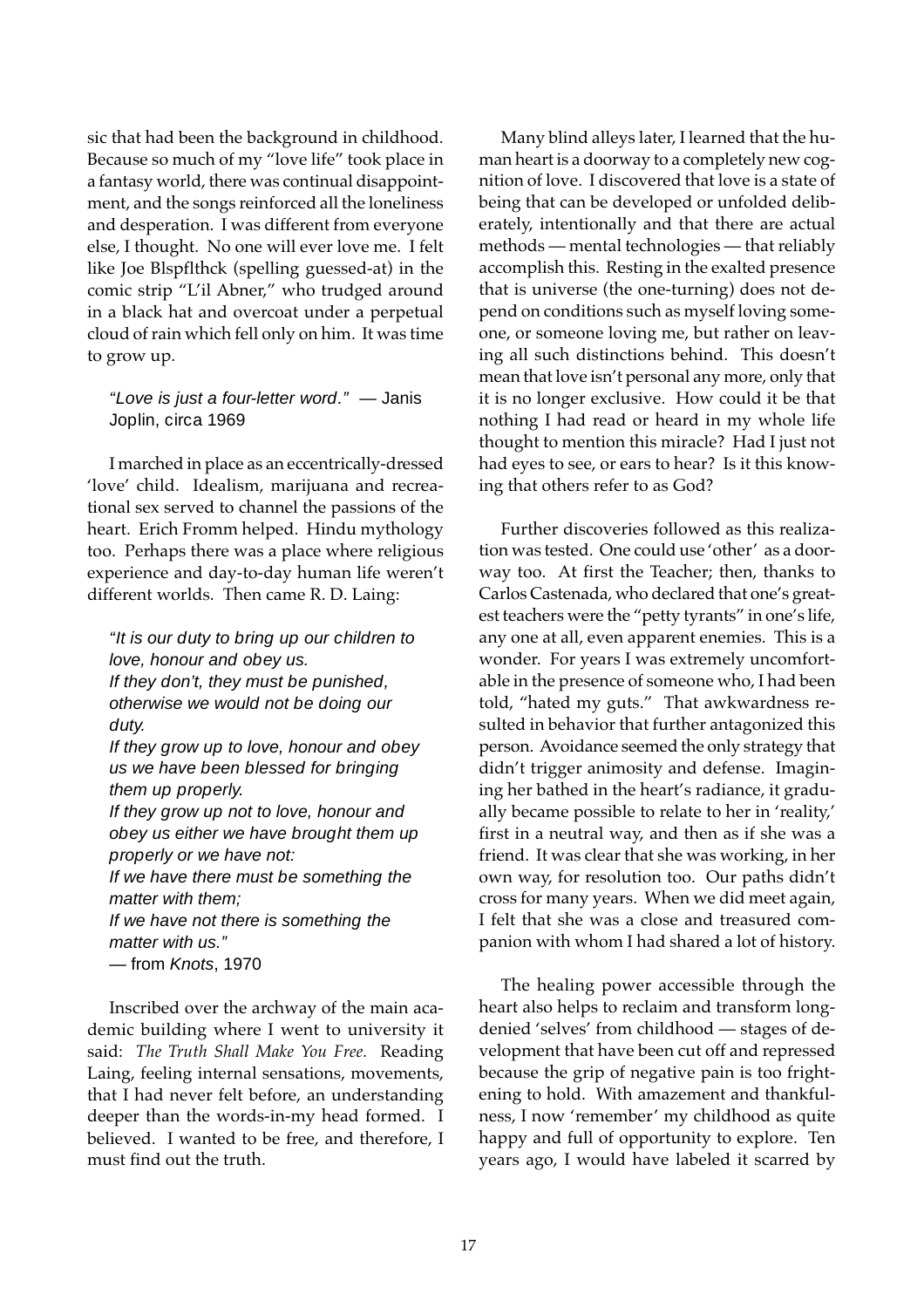deprivation and rage and grief. Immense conviction arises from this, which helps others develop the confidence they need to heal their own unacknowledged wounds.

Further work demonstrates that universe evolves from a number of infinite, interpenetrating 'emotional' energy fields (or nested hierarchies, in General Systems terms) which either come into awareness spontaneously as supportive response to a particular situation, or which can be reliably invoked or 'tuned into' for exploration or to provide meditative support to others. Imagine how different our reactions to personal and planetary problems would be if more of us relied on an understanding that love is not a 'thing' to be earned or bestowed, but simply, powerfully/potentially present in every moment!

In the open, spacious field of the heart, one can meet with beings so wonderfully different, so unimaginable and exotic, that one's conditioned set of reference points for what is possible dissolve. And the exploration continues . . . what was learned from the pseudoscorpion applies to every one, every question, that appears in the doorway. Through the great blessing of the Teachings of Liberation, may each and every living being come to realize this great personal and universal truth.

Vancouver, June 1999

*Love does not depend on conditions such as myself loving someone, or someone loving me, but rather on leaving all such distinctions behind*

*Bonni Ross brings together 30 years of study and practice in the Zen, Theravadin and Vajrayana traditions of Buddhism with motherhood, experience in holistic therapies and Western Mysteries, and a 16-year career as a communications and strategic planning consultant to business and government. She regularly teaches in Canada, California, Australia and New Zealand.*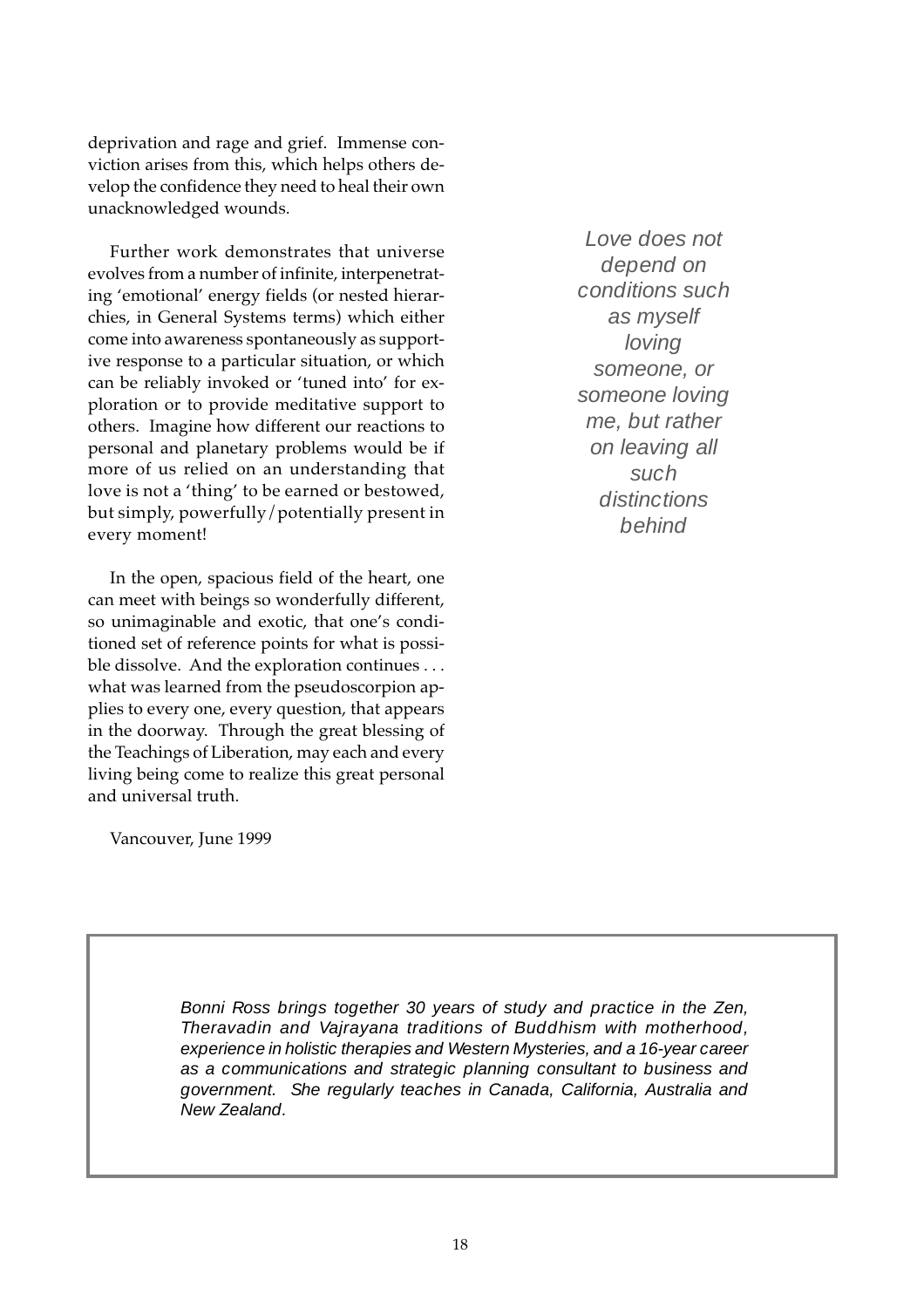# A Heart Must be Broken

*Perhaps a heart must be broken before it is broken open And from that tear pours forth a river of remorse For all the breakings and unkindnesses that human beings do to each other*

*Perhaps we must stay broken in order to know how to help others to mend. Perhaps the universe in its compassion hears our cry of lament And answers not.*

*For in the majesty of that silence We learn to stand Alone :*

 *Broken,*

 *Open, Present.*



*The universal mystery fills us with wonder How can such majesty exist alongside such misery?*

*Where do we place our drop....., Into the pool of kindness or the ocean of callousness?*

*Ours to choose*

 *Ours the choice*

 *Here, now*

 *And in all our days to come.*

#### *SARVA MANGALAM*

 Catherine Rathbun SnowPalace Retreat, Ontario January 1999.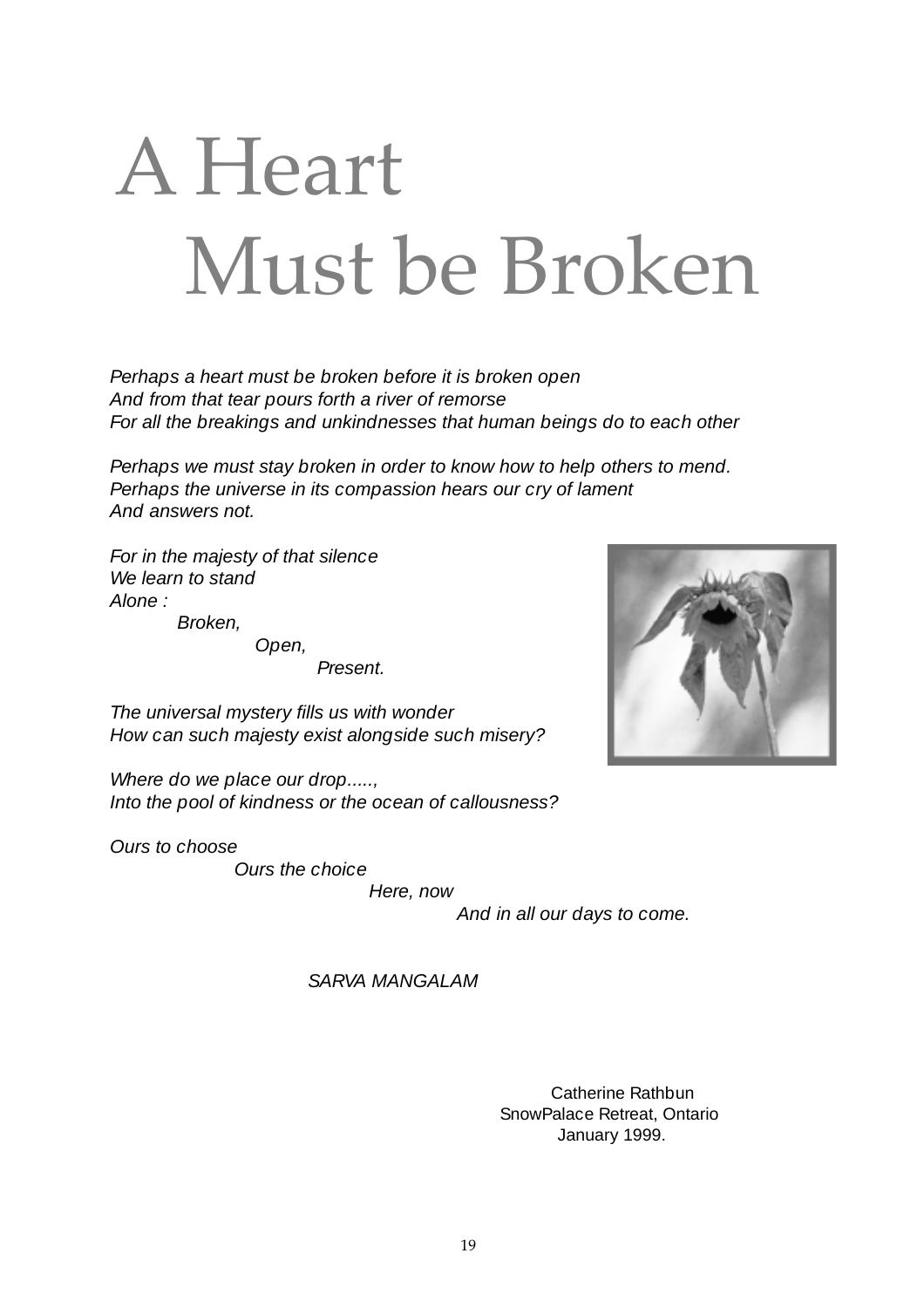# The Skill of Goodness

by MARY JISE JAKSCH

The *Metta Sutra*,<br>
B u d d h a ' s<br>
words on lov-<br>
ing kindness<br>
starts with the words: Buddha's words on loving kindness

> *This is what should be done by those who are skilled in goodness. 1*

Is goodness a skill? We don't usually think of goodness as something we can study, practise and get skilled at. The Christian tradition has instilled in us the belief that good-



ness is the absence of sin. That is, if only we could expel all that is bad in us, we would arrive at pure goodness.

In Buddhist terms, goodness is not so much a state as a path. As you walk this path your heart opens more and more and you come forth naturally with kindness, compassion and decency. On one hand there is the plodding work of walking the path, step by step and breath by breath, and, on the other hand, there is the sudden grace of kindness and compassion. The work of practice prepares you for grace.

Walking the path is like tilling the soil and planting seeds. Each time you sit in meditation you are tilling the soil and each time you turn towards your intention of love and goodness, you are sowing a seed. Seeds germinate underground and suddenly shoot forth when they are ready. This is like the sudden grace of kindness and compassion coming forth. You cannot force the sprout to grow, you cannot dig, grab the sprout and drag it into the light so that it may grow faster. Likewise goodness needs to emerge of its own accord and cannot be forced or contrived. Even though some people try and stick a perpetual simper to their face, this cannot compare with the smile that arises naturally as you tell someone that you appreciate them. To walk the path of goodness you need to become real, to become fully human and drop the protection of pretence and deception - like dropping your clothes, garment by garment, till you are bare and naked.

In the *Metta Sutra*, the Buddha describes the path of goodness as the path of love and kindness. It is the path of transformation through love. Even the little, everyday moments of kindness have transformational power. Just imagine that you are standing in line at the supermarket check-out and an older woman in front of you, flustered, drops her purse, bags and bundles and you help to pick them up. A smile passes between you. And in that fleeting moment your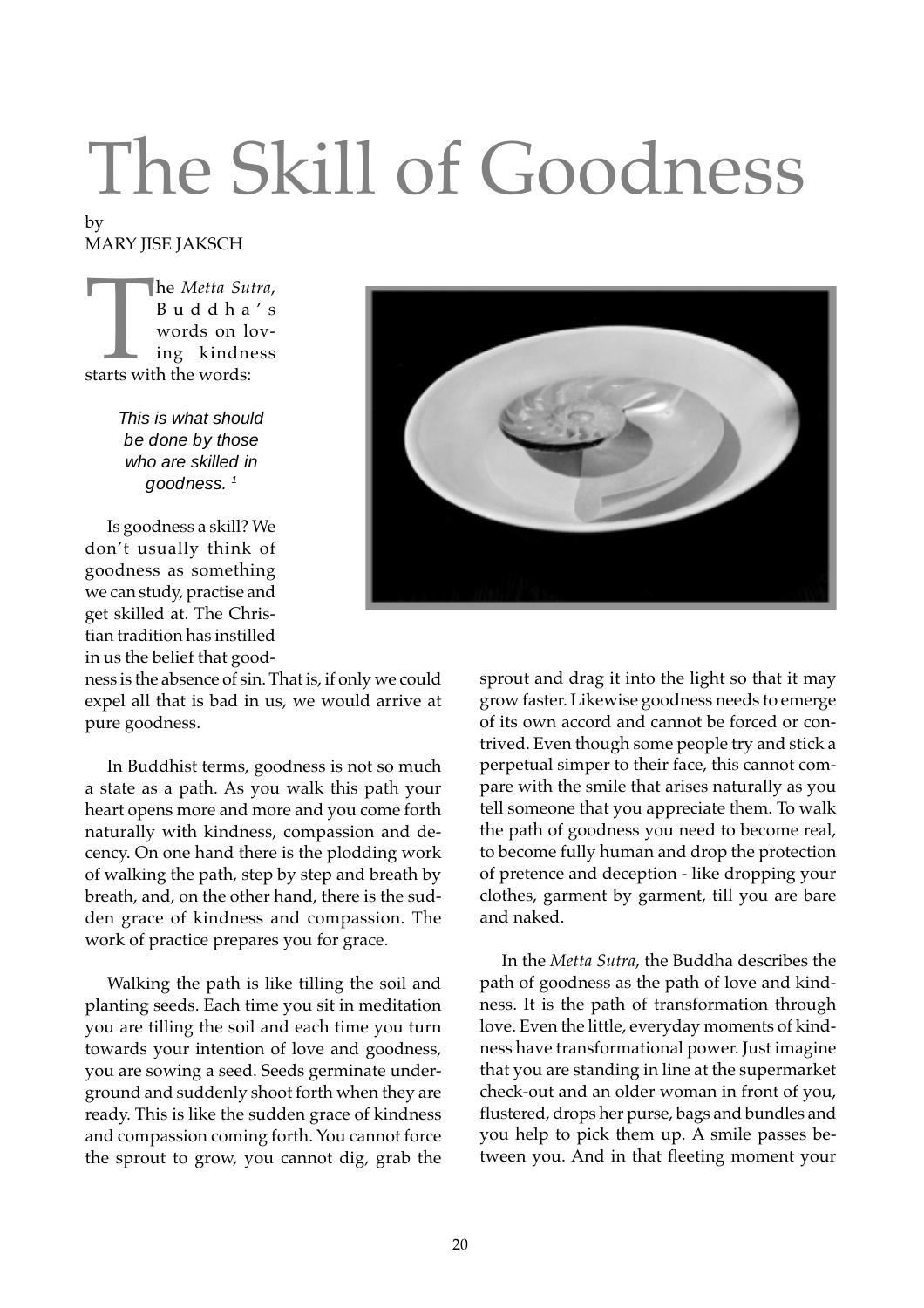heart expands to include her. For a moment you let go of your restricted sense of self. The smile of the person we meet with love and kindness warms our heart and lights the way.

The poet Thomas McGrath writes of this: *How could I have come so far? (And always on such dark trails!) I must have travelled by the light Shining from the faces of all those I have loved.2*

The work of transformation happens on your meditation cushion. There, instead of trying to get rid of that which causes yourself and others anguish - your anger, your fear or pain - you can allow it to transmute into goodness. This process of transmutation happens when you begin to embrace your passions, when you allow your storms of anger, jealousy or fear to flare up and die down - all the while meeting yourself with tenderness and compassion.

What holds us back from the transformation of love is fear. The English psychoanalyst John McMurray spoke of people being either 'feardetermined' or 'love-determined':

*There are two…emotional attitudes through which human life can be radically determined. They are love and fear…The [fear-determined] have no sun in themselves and go about putting out the sun in other people…Whereas the love-determined have life in them, abundant life…They are the people who are really alive, of whom it can be said that they possess eternal life as a well within them perpetually springing.3*

Many years ago I was sitting on a boulder overlooking a mountain lake and beside me was a German woman who, like myself, had just emerged from a Zen retreat. She told me about her life and it seemed like a series of

endless catastrophes, one after another, with her worst fears always coming true. At the time I met her, she had a broken leg in a plaster cast. She had lain for two days by the side of a tramping trail, injured and helpless, before someone found her and alerted rescue services. You can imagine that she was a very lonely, anxious and unhappy person. Now, after her first retreat, she looked at me and said, "I don't know what all these Buddhist words mean. All I know is that I have discovered within me a spring of fresh water welling forth." She had had a glimpse of who she was in the depth and with that glimpse could start the work of transforming fear into love, moving from being a victim to leading a life of ease and joy.

When your life is determined by fear, you continually extinguish your own light: "No use trying!", "I'm hopeless at that!", "I'll never learn!", "This is too difficult!" Each time you play these negative tapes, you extinguish your light, you negate your potential. And when you look at others and their perceived talent and success, you may feel envy which is really a wish to extinguish their light also.

To be skilled in goodness is to become determined by love. How can we move from fear towards love? The key to such transformation is intimacy. We move from fear towards love when we start connecting with ourselves and others.

> A wonderful way of practising intimacy is metta meditation. *Metta,* or loving-kindness meditation was taught by the Buddha specifically as an antidote to fear.4 Metta is the practice of cherishing the goodness in us and others. Thich Nhat Hanh translates the word metta as "the intention and capacity to offer joy and happiness."<sup>5</sup> There are many different ways to practise metta and it is helpful to engage with a teacher to develop and deepen this practice.

*Goodness is not so much a state as a path*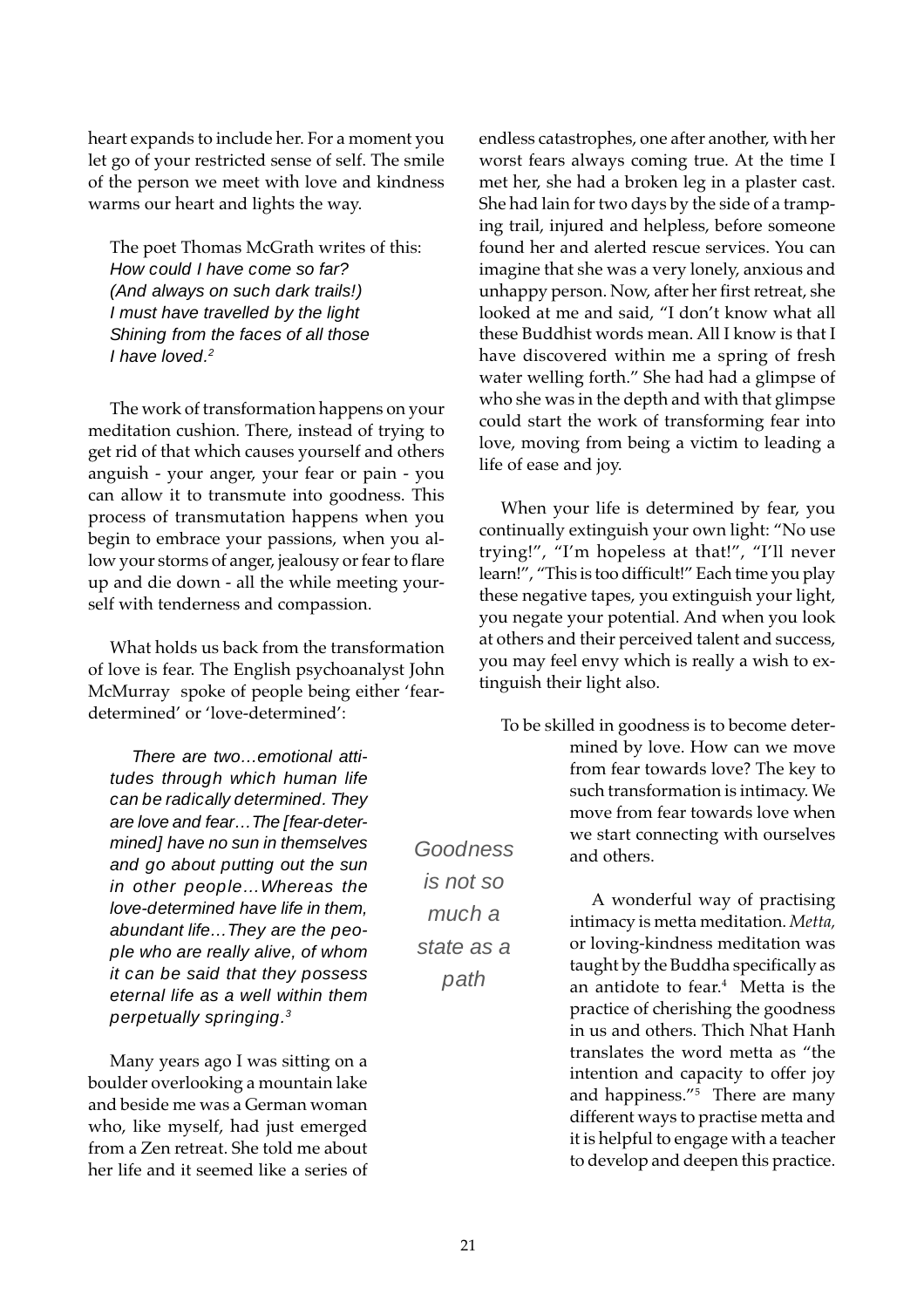Apart from engaging in metta on your meditation mat, there are simple ways of turning your intention towards loving-kindness. Try this, for example: When you get out of bed in the mornings immediately bow and dedicate yourself to the wellbeing of all, saying, "May I and all beings be at ease." In this way you dedicate your day as an offering. At first sight to wish for ease may seem a lowly thing, but really, to be at ease is the life of the enlightened being. Listen to the birdsong, look at a flower, stroke a cat - aren't they all at ease? And what about you? Are you at ease? To be at ease means resting in the moment without leaning forward into the

future or backward into the past. To be at ease means being who you are without a thought of how you should be or how others perceive you. To be at ease means to be unselfconscious and natural.

*To wish for ease may seem a lowly thing but really, to be at ease is the life of an enlightened being*

When we are at ease we are content. A while ago I was sitting beside the bed of a young woman who was dying of cancer. She was in great pain. Suddenly she looked up at me and said, "You know, I'm at ease with dying!"

You learn to be at ease through sitting on your meditation cushion. Whatever practice you are following, whether it is working with the breath or a koan or metta - the heart of practice is to come alive in the present moment. When you are in the moment - just as it is - you are practising being at ease. To be at ease in the moment means to be the bare person, unadorned - without pretences, without dreams, without stories. When we come forth as the bare person, stripped of everything, we embody our essential nature, the vast empty void that comes forth as you and I, stars, waves crashing on the beach, valleys cloaked in clouds, dewy grasses nodding by the wayside.

Being at ease leads to happiness and contentment. The great Buddhist philosopher Nagarjuna who lived in the second century CE, wrote in the Mahaprajnaparamita Shastra :

*When we want beings in all directions to be happy, there arises in us an intention to love. This desire to love enters our feelings, perceptions, mental formations, and consciousness; and it becomes manifested in all our actions, speech and other mental activities.<sup>6</sup>*

> This is like setting the autopilot on a plane. You may veer off course, but the autopilot will point you back in the right direction. The intention to love allows you to return to your practice, allowing you to open to forgiveness when the tide of anger turns or gather courage as fear begins to fade. Your modest intention to love is a light of goodness that blesses you and all beings.

You may notice that it is easier to cherish others than to cherish yourself. However, if you do not have love and kindness for yourself, you do not develop love and kindness for others. And you end up with a travesty of love that masks deep unhappiness. As Sharon Salzberg points out:

*Generosity coming from self-hatred becomes martyrdom. Morality born of selfhatred becomes rigid repression. Love for others without the foundation of love for ourselves becomes a loss of boundaries, co-dependancy and a painful and fruitless search for intimacy.7*

To cherish the seed of goodness in ourselves and others is the heart of metta. When you re-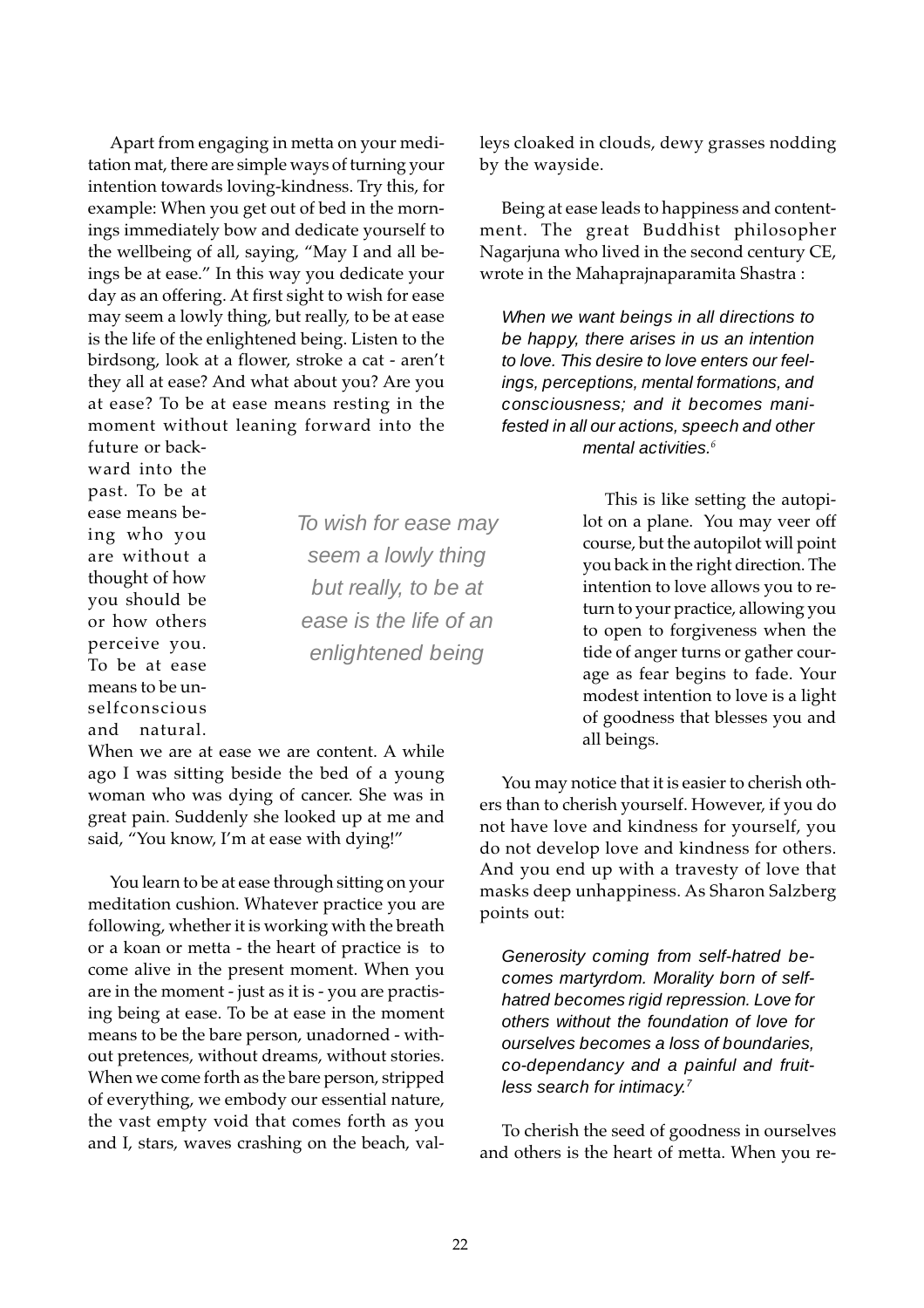flect on a moment of your own kindness, you can touch a core of goodness within, that cannot be sullied no matter what you have experienced. And when you enter deeper into that goodness, you will experience that it is vast, reaching far beyond the stars and that it includes even the smallest grain of sand, even the finest blade of grass - nothing left out at all! This vast light lights our way through the darkness of suffering.

This is "…the formless field of benefaction" that the Verse of the Kesa speaks of.

The *Metta Sutra* says:

*So, with a boundless heart should one cherish all living beings radiating kindness over the entire world.*

When you see clearly into that boundless heart, when you touch the ground of being, you are liberated from your sense of inadequacy, your preoccupations, your feelings of loss, emptiness and despair. Where there was despair, joy and tenderness will emerge - where there was preoccupation, a focus on what needs to be done, moment by moment, will grow. This transformation from fear to love comes about step by step as you continue to practise. Sometimes you will be angry, sometimes you will be hurt or lonely and will extinguish your light. But through the practice of metta you can find your way out of the darkness into the light again and can walk on to fulfil your destiny. For each one of us is a sun, born to warm and illuminate all beings.

- 1 Metta Sutra in Sharon Salzberg, *Loving-Kindness* (Boston: Shambala, 1997), introduction
- 2 Thomas McGrath, *Collected Poems 1938 1988* (Copper Canyon 1988)
- 3 John McMurray, *Freedom in the Modern World* (London: Faber & Faber 1932) p58
- 4 Sharon Salzberg, *Loving-Kindness* (Boston: Shambala, 1997) p20
- 5 Thich Nhat Hanh, *Teachings on Love* (Berkeley: Parallax Press, 1997) p4
- 6 Thich Nhat Hanh, *Teachings on Love* (Berkeley: Parallax Press, 1997) p14
- 7 Sharon Salzberg, *Loving-Kindness* (Boston: Shambala, 1997) p26



1234567890123456789012345678901212345678901234567890123456789012 *Mary Jise Jaksch Sensei is a Zen Teacher in the Diamond Sangha lineage,* **12345679123456789012345678901234567890123456789012345678901234567890123456789012345678901234567890123456789012345678901234567890123456789012345678901234567890123456890123456890123456890123456890123456890123456890123456890 12345678901234567802345678901234567890123456789012345678901234567890123456789012345678901234567890123456789012 12345678912345678156781567891234567891234567891234567891234567891234567891234567890123456789012345678901234567890123456789012345678901234567890123456789012345678912345678912345678912345678912345678912345678912345678912345 based at the Matai Zendo in Nelson. Following on from her career as** | *classical musician she now works as a psychotherapist and holds a 3rd* **12345678912345678901234567890123456789012345678901234567890123456789012345678901234567890123456789012345678901234567890123456789012345678901234567890123456789012345678901234567890123456789012345678901234567890123456789012** 1234567890123456789012345678901212345678901234567890123456789012

12345678901234567890123456789012345678901234567890123456789012345678901234567890123456789012345678901234567890 1234567890123456789012345678901212345678901234567890123456789012 12345678901234567890123456789012345678901234567890123456789012345678901234567890123456789012345678901234567890 1234567890123456789012345678901212345678901234567890123456789012 12345678901234567890123456789012345678901234567890123456789012345678901234567890123456789012345678901234567890

1234567890123456789012345678901212345678901234567890123456789012 1234567890123456789012345678901212345678901234567890123456789012 1234567890123456789012345678901212345678901234567890123456789012 1234567890123456789012345678901212345678901234567890123456789012 1234567890123456789012345678901212345678901234567890123456789012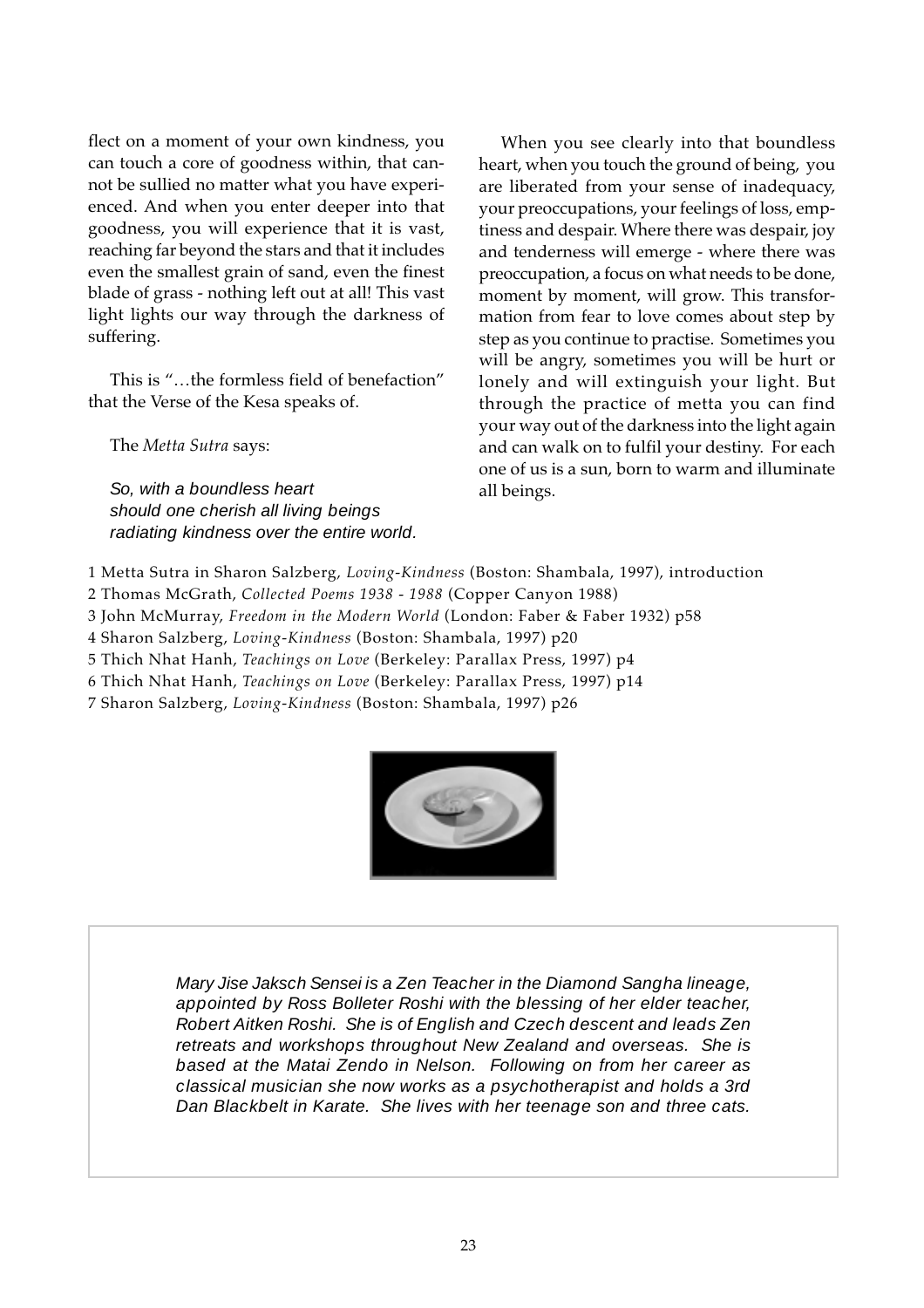# Sacred Walking

BY TARCHIN HEARN

*Come my friend My dear dear friend Come walk with me a while.*

*My foot, my sole Gently touching your shoulder. Your quivering birdsounds penetrating my being.*

*A coolness of breath through nose and mouth Opening – yes inviting forth my heart To kiss the world anew with laughter breaking forth all over Cascades of shimmering joy and meaning.*

*Come dear friend Let us hold each other gently. You in me and I in thee And let the paths of life walk through.*

*Brother sun and sister river sound Mother, father, We are the pathways reaching up To bless all tender feet so tentative so wanting deep to know their tread secure.*

*Walking this path creating. Pathing this a walkway. Creation dancing all over*

*Come my blessed, Breathe with me the mystery of stillness Walking through the glades of light and shade We offer beauty Pouring forth continuous Nourishing the world.*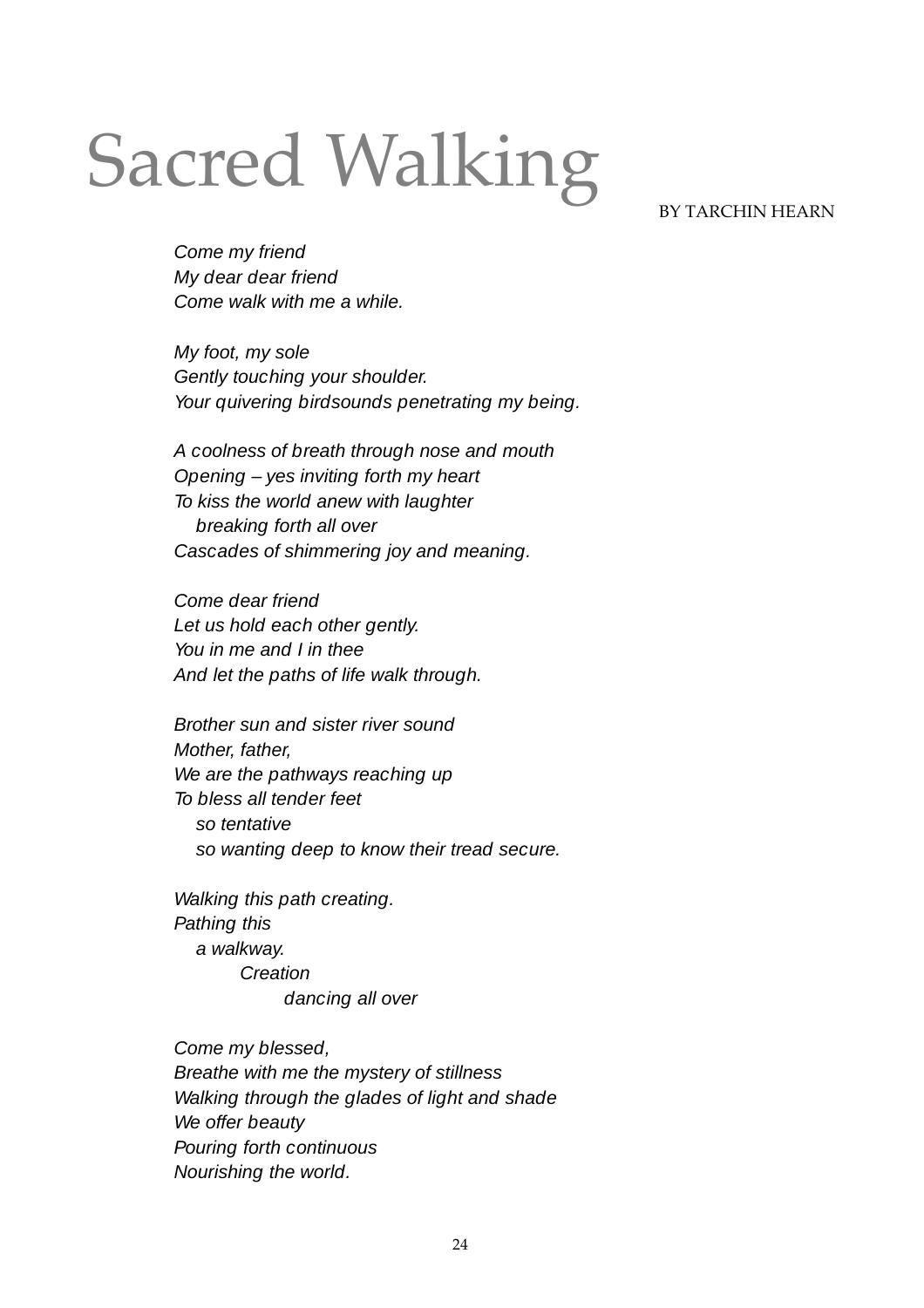# Healing, Growth and Self-Acceptance

piritual work is a response to our human condition, and is based upon the willingness to open, and have an authentic relationship with life and ourselves. This response is the motivating impulse piritual work is a response to our human condition, and is based upon the willingness to open, and have an authentic relationship with life and ourfor awakening. Growth is not a compulsory requirement, but if we resist the force of energy which seeks to come through us, then we inevitably experience ourselves as stressed, denying, defended and feeling increasingly threatened. Such is the result of ignoring the evolutionary agenda to become more conscious, and this can also be felt as pain, obstruction, limitation or deadness.

Just as the body is hard-wired to heal itself when it gets sick, and move through a series of developmental stages, so too the psyche has an identical capacity. It is a self-regulating system which rejects unwanted or toxic material in an effort to maintain inner health. And it is capable of developing its self-sense to embrace infinity. But we can actively resist these processes, or unconsciously interrupt them by failing to hear and respond to our inner messages. Some may have gone so far in this direction that their natural ability to trust in the workings of spirit have become lost.

*It's important to honour the work of healing as sacred, and to learn to trust its unfolding*

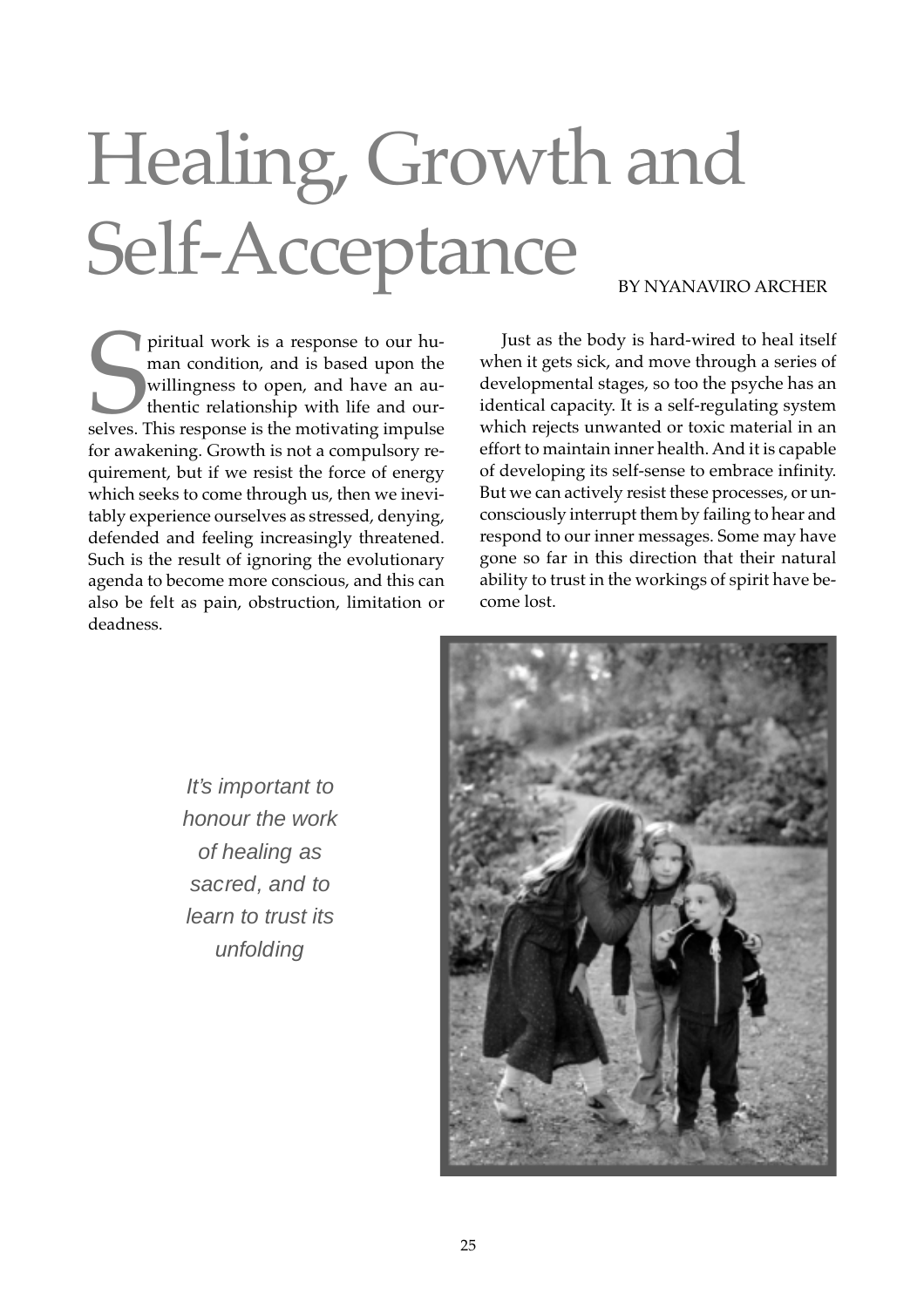For this reason it's important to honour the work of healing as sacred, and learn to trust its unfolding. Becoming obsessively concerned with the particular practices we are doing, and whether we are performing them "correctly" is no substitute for the sincerity of heart needed as we start to open to the unknown. Often, for instance, someone will begin meditation practice and then start doubting.... "is it okay to be feeling this?" It's like we need permission to be ourselves. But this self-acceptance is only effective if it comes from a place behind the stories we hold about who we think we are. In meditation, we will encounter the truth of our being directly, and that speaks for itself.

It's unnecessary to identify with the inner commentator who always wants to add something to the moment in order to make it okay. Holding this exquisitely balanced attitude of both letting go and letting be becomes our task, as we slowly learn to initiate ourselves into spirit.

The real test arises when the painful, unacknowledged parts of ourselves start becoming conscious. They can all too easily activate habitual reactions that twist our psyche out of shape, and feed old patterns of energy which limit our ability for creative response.

Our practice at this point is to remain equaniminous and come forward with as much kindness and caring towards ourselves as we can, in order to stay with our present experience.

I sometimes think of this as being like a faithful lover who is committed to staying in relationship (with ourselves), no matter what. The consequent breaking and remoulding of the heart contains an inner healing logic which will carry us through and beyond our pain.

Now all this may sound fine, but how do we develop the inner strength required to do this work? In this respect, I want to outline three practical areas.

The first is our energy. It is necessary to raise some energy and many spiritual practices are designed to do just that. It's valuable because the unenlightened mind has a tendency to mismanage our life force quite indiscriminately. There are two basic ways that this happens, either it gets carelessly spilt or else it gets blocked. For instance, we can flatten our batteries by all kinds of over-indulgence, or cause energy to

> stagnate by preventing it from flowing through us naturally. We might use our energy to maintain unnecessary patterns of holding. Or we might shut down energy in various places in our physical, emotional and mental bodies due to painful experiences, cultural conditioning, and the times that we have not been true to our hearts. This can also be called giving away our power. And all of this results in keeping us in limited states of awareness.

> > I think it is important here to see this connection between energy and awareness, because if we learn how to manage our energy appropriately, and can hold it in a self-nurturing way, then our awareness will also change. The qualities of stability, brightness

and clarity will appear and begin to replace restlessness, dullness and confusion.

This brings us to the second area, the discipline of attention. Cultivating the ability to sustain full awareness of the present moment is another common feature found in spiritual practices. All of the repetitious mental exercises, recollecting and focussing techniques have this in

*Softening and opening the heart is our way of saying 'Yes' to the present moment*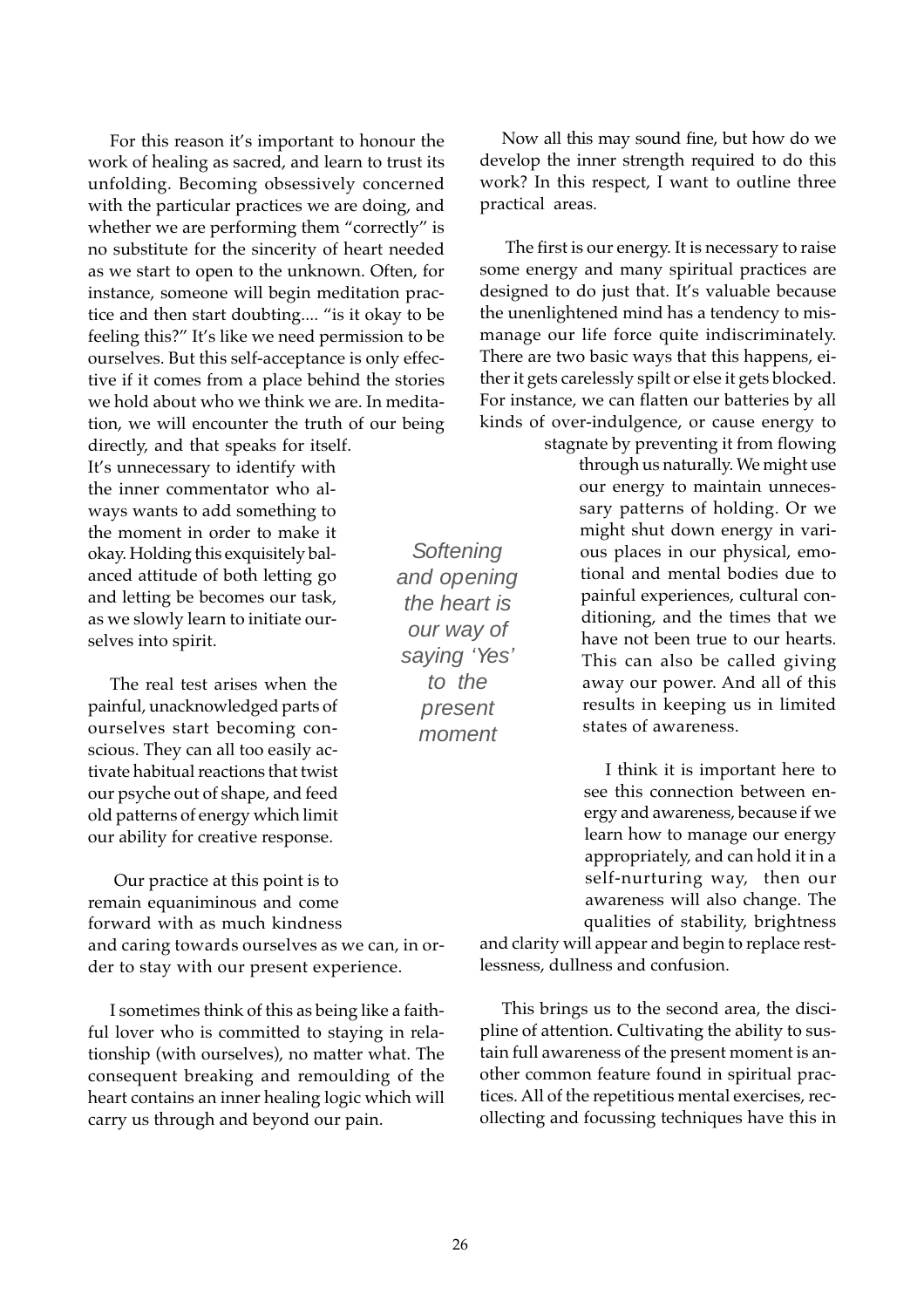common, and are of great value. Here we are teaching ourselves to point attention at the present moment, and resist the tendency for our minds to drag along something from the past, or go arcing into the imagined future. Reality is now, quite simply, and in order to open to reality our awareness must not hold back from the present moment for any reason. Over time meditators become very familiar with all the reasons why they do hold back, as they see these reasons playing out in consciousness again and again until they learn how to let them go.

Being aware, alert and attentive naturally leads to the third area, which is the practice of emotional co-operation. We discover that our holding back from the present is rooted in our feelings, and here we are getting much closer to our energetic core. It's not enough to raise energy and focus the mind if our heart isn't in it. Softening and opening the heart is our way of saying "yes" to the present moment by being willing to feel it too. What we might be feeling is secondary, the main event is the act of feeling itself, which slowly transforms into an appreciation of our miraculous capacity for relationship. Here the entire range of our emotions needs to be owned and befriended.

Enlivening the energy body, seeing clearly and feeling freely - these are three aspects of healing work. Practising them creates the optimum conditions for deepening to occur, but this happens according to the intelligence of our unfolding spirit and not our personal, time and space bound agendas. Have you ever felt that you weren't getting what you wanted out of spiritual practice? The poet Rumi's saying "We must be suspicious of what we want", is useful here. It's a reminder to be patient, and constantly check out where we are coming from, and just how we're meeting the present moment. With nearly 6 billion of us on the planet now, consider all these different individual viewpoints, opinions and desires. It's almost too much to imagine! Now, perhaps more than ever before, it is worthwhile to make one's practice an offering, and help create the space within which we, and all beings, can be touched by healing.

#### *Nyanaviro Archer*

*Following an honours degree in eastern religions, Nyanaviro completed thirteen years of formal monastic training as a Theravadin Buddhist monk. He has led workshops for eight years and places particular emphasis on opening the heart through the development of lovingkindness and compassion.*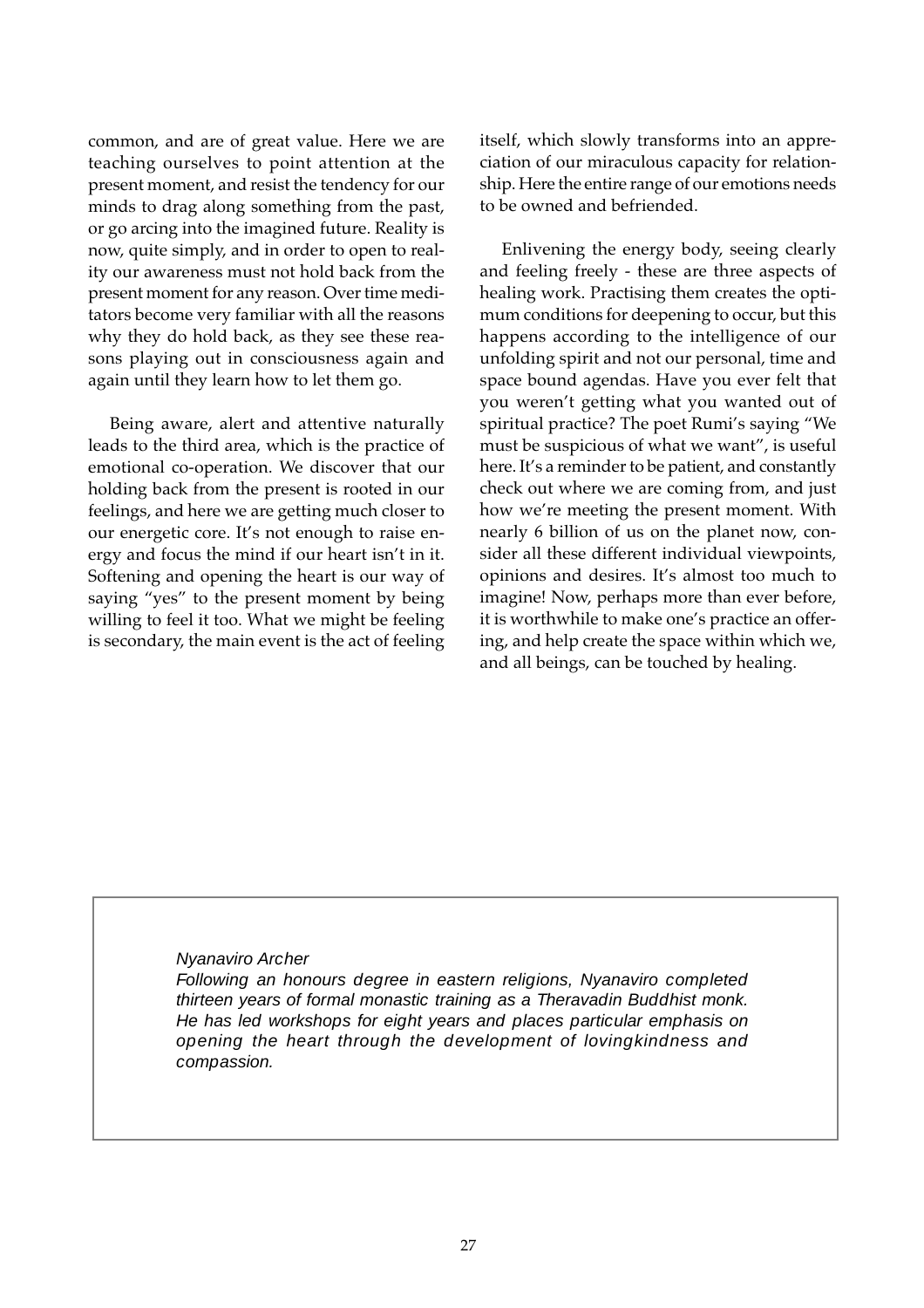## *The Idea is in the Heart*

#### BY CHIMÉ SHORE

*Restraint is the key: moderation, stability; responsibility and commitment, nuclear and solid orbits, worlds in order.*

*The idea is solidarity, not just conformity. Protect, conserve, nurture, build; opportunities recognised, carefully, developed.*

*Release is the key, adventure, creation; Life interconnected and free. At any moment changes offer the chance to open, experiment and share.*

*The idea is in the heart, the wide embrace; full caring, not just caring less.*

*Anyone can think the other strange. No wonder, not data.*

*Place keepers may think the wandering shiftless: Someone should protect and maintain.*

*Wanderers may think the stayers are stuck: Someone should cross the boundaries.*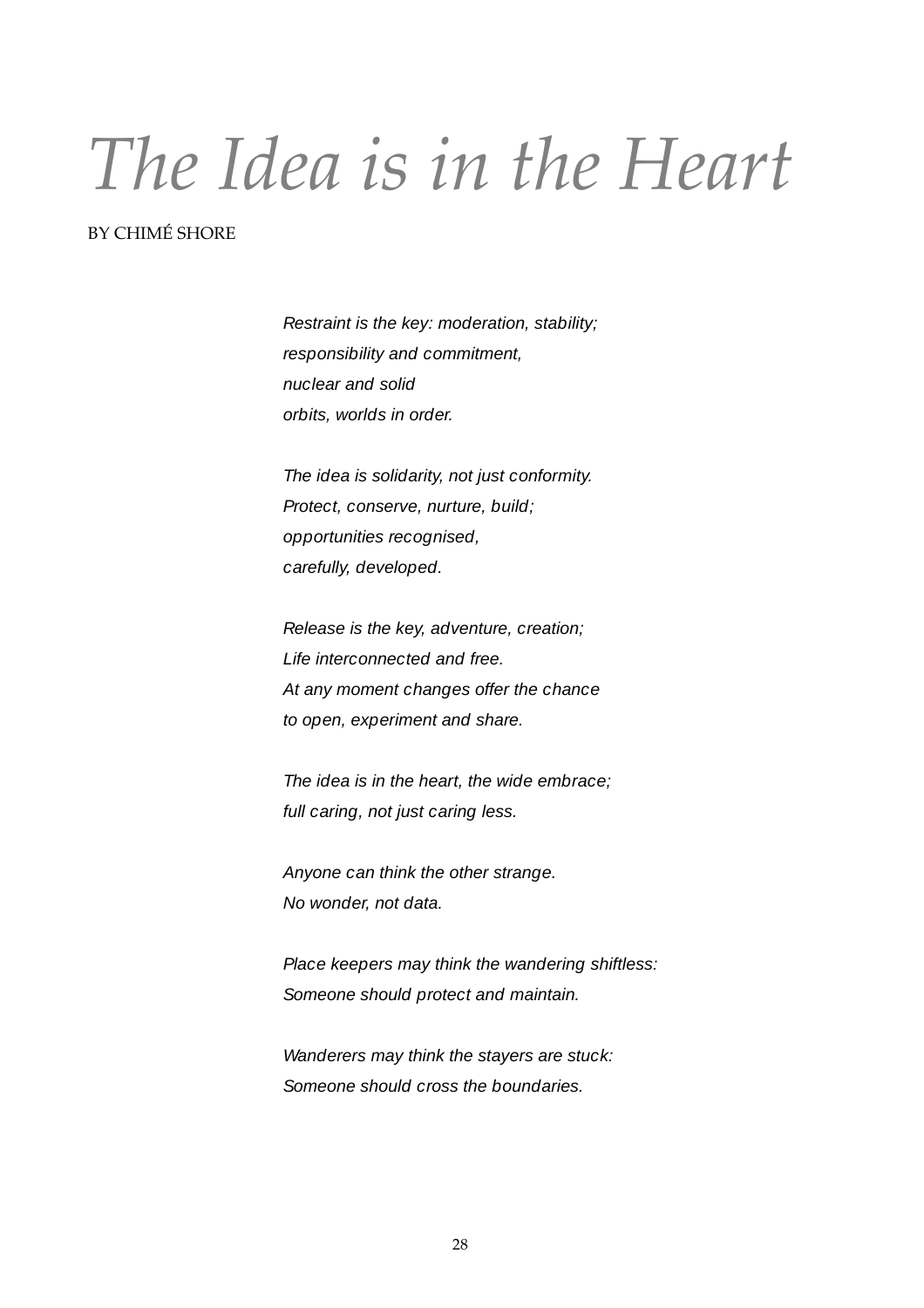*Wealth sees opportunity, abundance; Poverty sees obstacles, desolation.*

*The world is reeling, raped and forgotten; The world is resilient, adapting, self healing.*

*The radical sees revolution, a door to the light; The preserver sees hearthmaking, safety and right.*

*Work is reality, the actual path; Work too defined is spiritual death.*



*Chimé Shore was the founding teacher of the Wangapeka Study and Retreat Centre in New Zealand and the Origins Centre near Perth, Australia. He is a warm and compassionate man, a teacher of meditation and Buddha Dharma, an artist and a father. Chimé travels widely and has studied with many eminent teachers including His Holiness the Sixteenth Karmapa and the Venerable Namgyal Rinpoché.*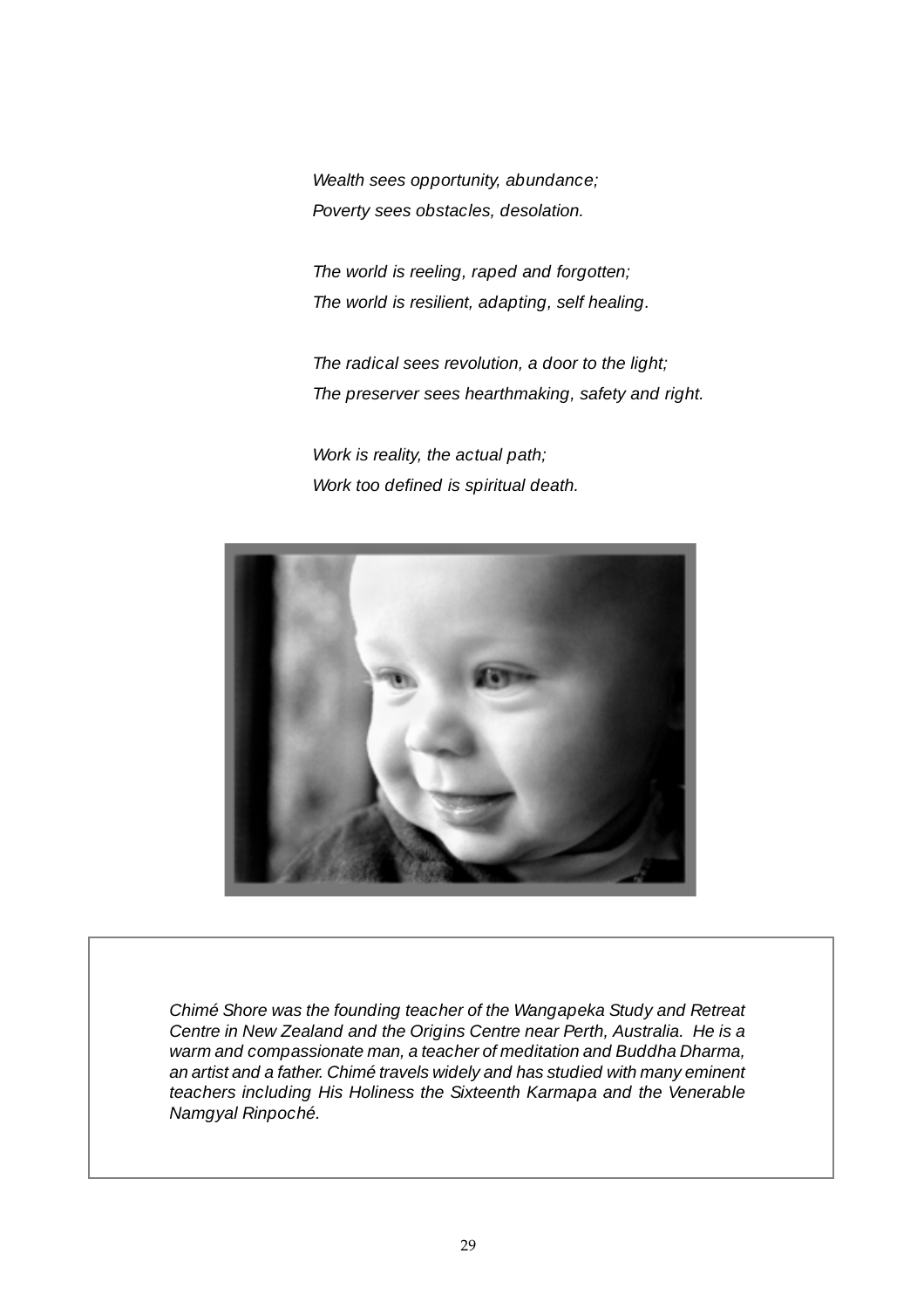# Lovingkindness and Powerful Activity

#### BY TARCHIN HEARN

*Over the past few years, I have written and spoken a lot on the subject of lovingkindness. In spite of what I thought were clear and passionate appeals for more forgiveness and loving presence, I found when talking to a number of people that they still had reservations. They commented that though lovingkindness was obviously important, surely there were times when one ought to fight and stand up for oneself or one's views. Men especially, expressed concern about becoming overly passive. While appreciating the need for more love in the world they seemed concerned that something essentially masculine would be lost and we could end up with a culture of wimps. It was as if they felt that lovingkindness precluded strength and powerful activity. Tongue in cheek, I thought to write something called, "Lovingkindness is not for Wimps". I guess this is it!*

Written about, talked about, sung<br>over; with poetry, art, phi-<br>losophy and sermons, the topic<br>of love and lovingkindness has<br>revealed all sorts of conflicting ideas and over; with poetry, art, philosophy and sermons, the topic of love and lovingkindness has understandings. Many people seem to view lovingkindness as if it were simply an emotion; a warm pink wash, a feeling of wellbeing, a sense of rightness and belonging. It's as if love was a pleasant addition to life in a "real world" that is basically driven by competition and an instinctual need to survive. When not seen as a decorative add-on, it is often treated as a commodity to be bought, sold or traded; something that needs to be balanced with all the other demands



of life. I've given this much love. Have I received an equivalent in return? This credit/debit accountancy love, often blurs into possessiveness and control where love can become more of a problem than a blessing. Have you ever experienced this yourself?

I recall a verse from Sunday school, "Gentle Jesus meek and mild take pity on this little child." Meekness, mildness and pity; in my mind and I'm sure in other people's minds, these attributes became associated with this teacher of brotherly love. This kind of passivity can often evolve into a self sacrificing acceptance that can border on masochism. I've lost count of how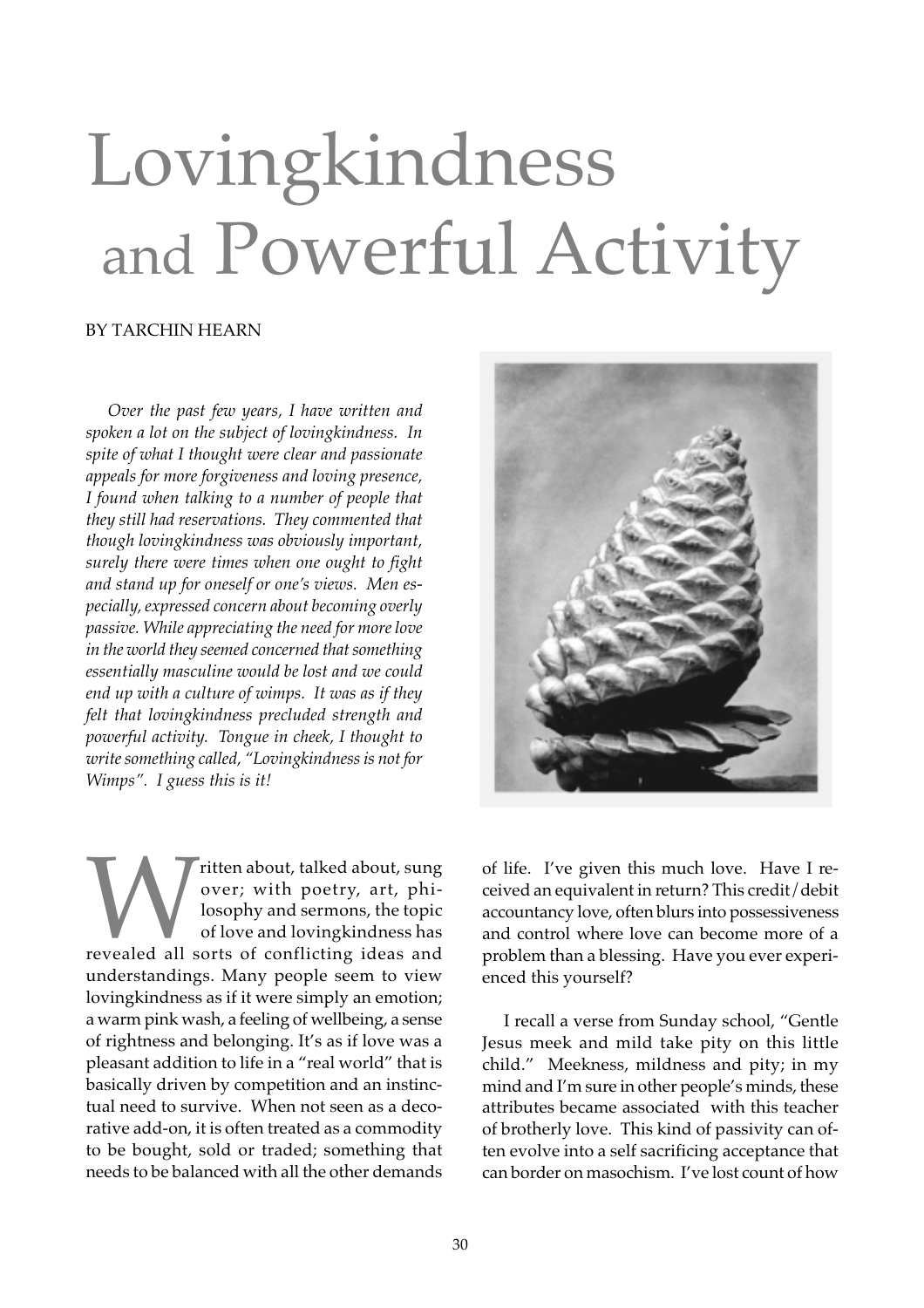many people have asked during discussions on the nature and need for lovingkindness, "Do you mean acceptance?" If by acceptance we mean a stoic putting up with situations that we'd rather not have happening then no, that's not it at all.

What happens when love is not just a passive affair? When people do allow some energy to infuse their loving, they often get it mixed up with lust and desire and it is obvious that in most religions these have no positive place in the spiritual life. Caught between the devil and the deep blue sea, people end up denying the energy of these passions. Through the denial they unwittingly set up either all sorts of largely-unconscious, sexual-sensual fantasies, or else heaps of guilt. It seems that love or lovingkindness, in a religious context at least, must be kept safe, innocent and somewhat sanitised. The texts often use the example of the love of a mother for her child and virtually never, dare we even

mention it here, the love of one sexually energised being for another.

It's not surprising that I meet with many people who feel that there is something inherently wrong with the philosophy of Universal Love when love is seen in such a lopsided manner. Something mysterious, precious and enlivening is surely being left out.

Love is often seen as one half of a duality. Love becomes the opposite of anger or hate. Yet this dualism causes all sorts of problems for people. Many have felt that they need their anger to keep at bay or to control some negative aspect of life. "Surely you can't expect me to allow my violent temper a free reign?" "One has to control it." "Think of what would happen if I let it loose." The conundrum arises when you can't live with love and you can't live without it.

Both of these ideas; that love is essentially

passive, self sacrificing and somewhat pre-pubescent; and that love is the opposite of hate, are widespread and quite understandable, given the attitudes and psychological heritage of our current society. They make it very difficult for many people to see that lovingkindness is really an expression of the aliveness and vitality of nature itself. *It's a quality that ultimately transcends taking sides in any duality.*

Consider the possibility that love is not so much the opposite of hatred but is really the absence of ignorance. Perhaps this is a key to the common religious belief, that God, or the state of Full Enlightenment, is omniscient. A huge misunderstanding may have occurred throughout human history in the idea that om-

niscience means no more ignorance. You might get a fresh insight into this if you pronounced ignorance with the emphasis on the second syllable instead of on the first. Ignorance as a noun seems to be an unavoidable state of lacking. How on earth can anyone, even God or Buddha expect to know absolutely everything? Ignorance as a verb, on the other hand; the active and even intentional ignoring of manifestations, beings and situations; this we can all do something about.

God is omniscient. God is love. Love is no more ignoring. Love is about the courage to see, to know, to touch; – to feel the world as it is arising in every moment, whether it is pleasurable or not. Courage in English, may have evolved from *cœur*, the French word for heart. Think of courage not as a devil-may-care bravado, but as

*Loving kindness is really an expression of the aliveness and vitality of nature itself*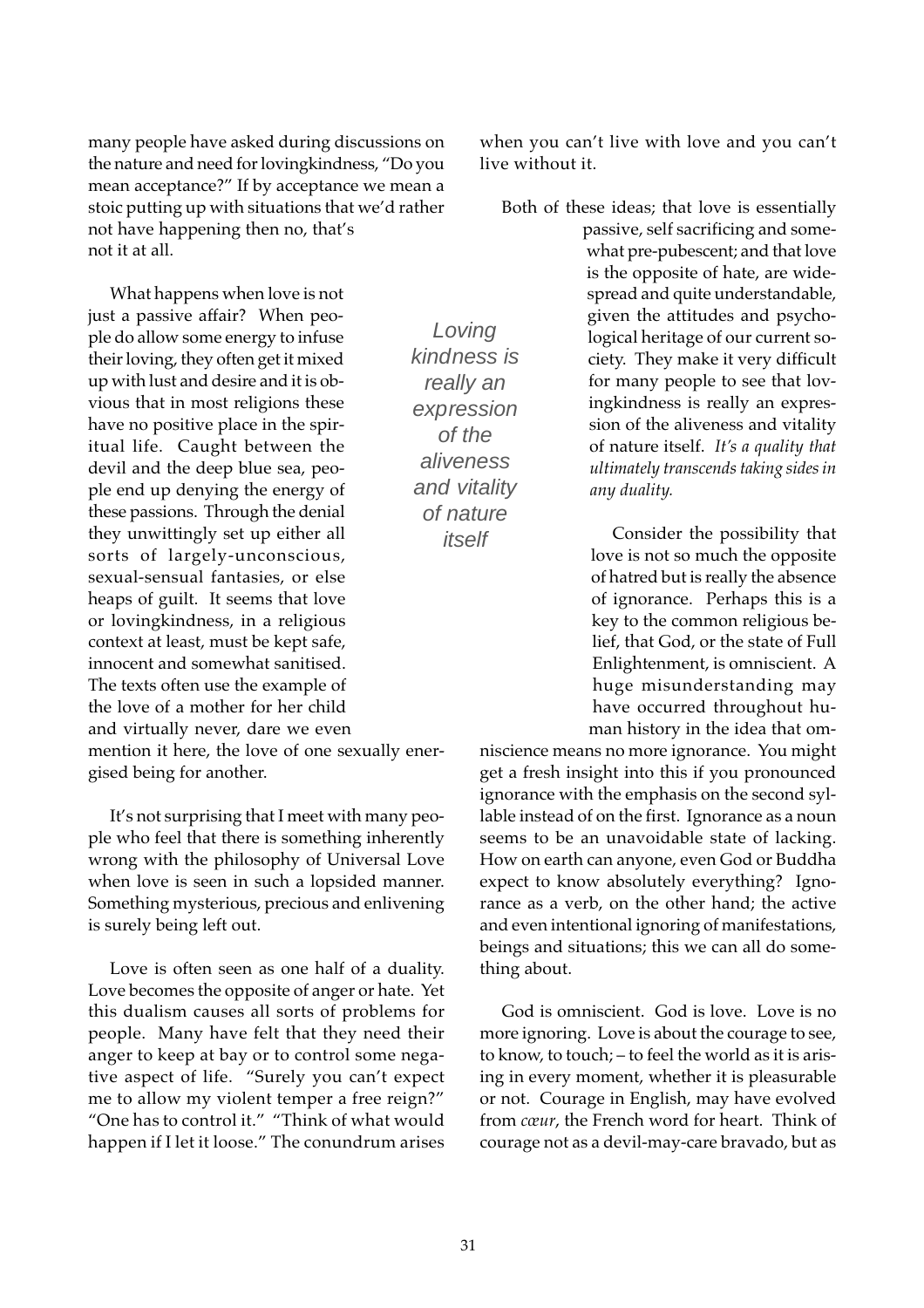a manifesting of what might be thought of as the 'Heart of Being'. The courage to love, to question, to be a field of probing curiosity reaching out to know and appreciate every situation of life is something that grows from a confident knowing and being, of what we are, where we are, and who we are. Love without clear seeing is blind and blind love is eventually always problematic.

It's time our modern culture reconnected with the depth and profundity of love and lovingkindness. First we need to see the limitations of our already cherished views and assumptions about it. One only has to watch an hour of TV to see many of the neurotic distortions. Then we might be able to open into a much more encompassing understanding that, for many, will actually redefine the whole idea.

The foundation and basis of love is a willingness to engage openly and responsively with experience. Billions of years ago, an inconceivable expanse of time for human centred brains



and consciousness, the planet earth was already awash in the story of love. The emergence of life involved the entire planet, actually the entire solar system and galaxy. Photons and chloroplasts interrelating. Rocks being transformed through chemical meetings with biology. Biology being transformed by the changing geological and atmospheric environments. There was no holding back. Life grew through shared intimacies. It has been juicy and physical from the very beginning.

*Spurting and jumping and oozing and flowing and thoroughly drenched within, Stretching and binding and reaching and grinding, Buzzing of rivers lingering in the cochlea, Tongue reaches wildly for tastes yet unknown, Photons from Betelgeuse ripple memories from childhood As the salt oceans flow and flow and flow.1*

All beings live by nutriment. The world unfolded as a vast fabric of eating, digesting and

> giving off by-products which themselves became the foods and 'medicines' of other creatures. Instead of seeing the Earth as an empty stage upon which individual species and manifestations of life gradually enacted the grand story of evolution, try to see the possibility that the whole planet from micro to macro is an inconceivably rich and dynamic ecology of multilevel embodiment. Your reading this essay right now is an expression of this great interweaving. No creature has ever been at the 'top' of the evolutionary heap, rather all manifestations of being, organic and inorganic alike, are necessary parts of the fabric of life at any given time. They are all supporting each other, mutually embedded in each other. If there is such a thing as evolution, it must be the entire planetary ecology that is evolving, not individual species that make it up.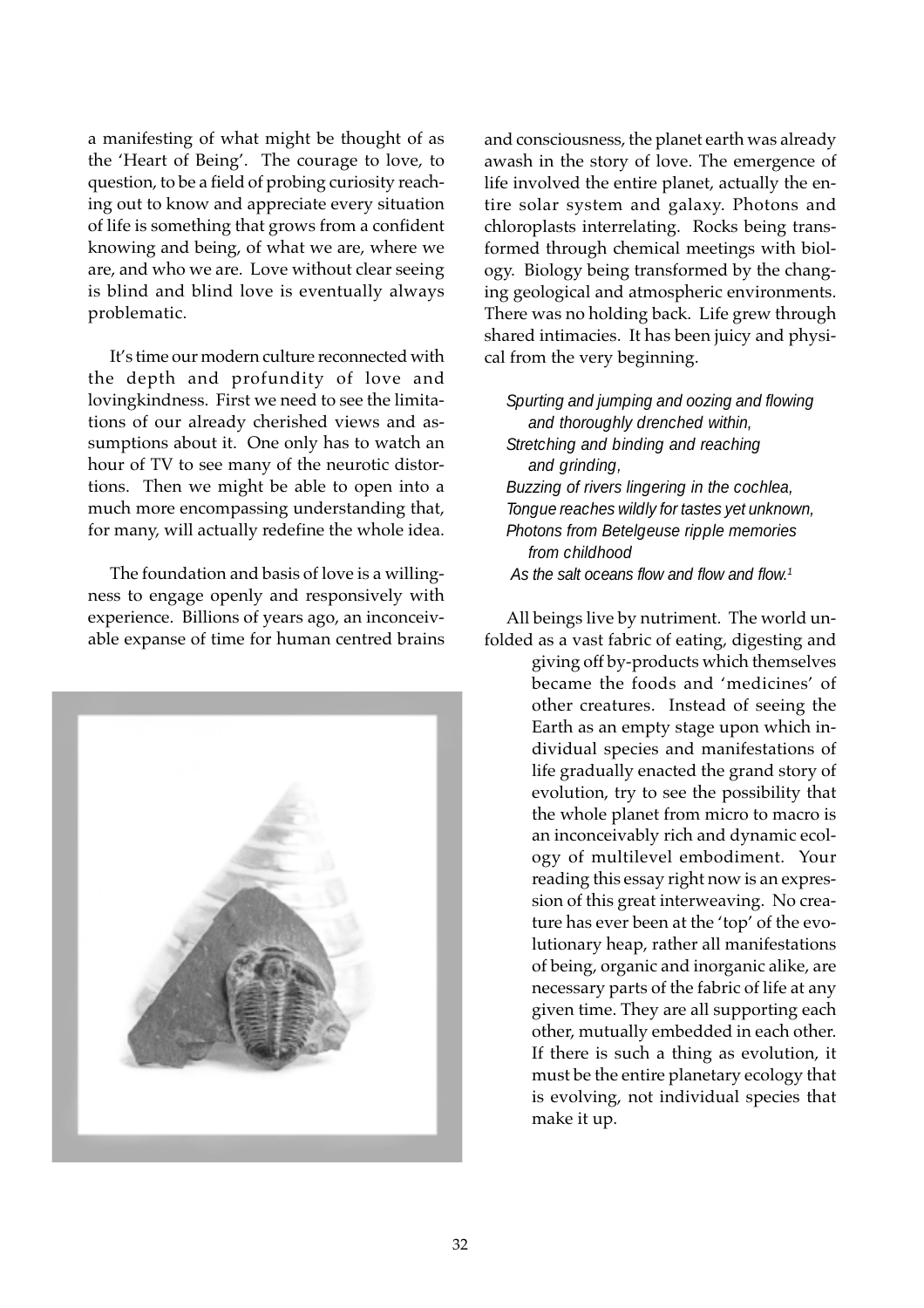In early times the most common foods were simple elements, released through chemical reactions. As certain 'foods' or fuels became scarce, self-organising structures that we call living beings, began to digest more complex chemical compounds in order to get the energy they needed to survive. Eventually light from the sun

was used through photosynthesis. Creatures began to eat each other and sometimes the creature eaten was not digested and a symbiosis came into being beneficial to both. Multicelled embodiment became possible.

As the web of life grew in complexity, the range of foods necessary for survival also grew until today we could say that in addition to edible food, we need a wide range of other types of nourishment. In order to grow into functioning adults we need to see, to hear, to taste, touch and smell. We eat through our senses. We are nourished by ideas and concepts at many levels. Every identifiable creature is simultaneously eating and being eaten by others. We mutually support each other. Do we love to eat or do we eat to love? Perhaps this is just quibbling.

The courage to allow lovingkindness to manifest involves abandoning the desperate clinging to identity; to seeing oneself and others as independent and self sufficient. It is a strange idea but perhaps the openness of being that allowed the unfolding of life as we know it, is somewhere near the very essence of love. Bacteria exchanging DNA, creatures nourishing each other, birthing into life this wondrous planet of now. Lovingkindness at a personal level is an intuitive reverberating with the vast matrix of life; an interbeing; a communicating of multiple realms from micro through to macro, all functioning well together.

It's only in the last few million years that parts of the life process, especially parts called humans, have begun to lose touch with their roots. The mystery of interpenetrating and interdependent being, the ultimate passion, has been obscured by the chronic addiction to creating and maintaining identity. All of this is aided and

> abetted by actively ignoring what is actually going on moment to moment.

Today success, meaning, and progress, is measured in dollars per square foot. We have so completely bought into the fantasy of 'world as marketplace' that we have lost sight of the miracle that has always suffused living being.

As biologist Lynn Margulis  $wrote<sup>2</sup>$ 

*We have a cultural system that ignores the air and water and our biological heritage.*

*We have a society that believes garbage goes out, not around; mistakes linen paper and metal disks for food,3 searching the world at their demand; and rewards scholars as they increase the*

*We suffer a culture that wants to convert the whole Earth into its own image of God; an angry urban landlord.*

*Of course our culture resists the lessons of life.*

*Of course our culture dismisses bacteria, protoctists, and fungi as germs and disdains the stranger.*

*It knows no other way.*

*rate of cash flow.*

*The courage to allow lovingkindness to shine through involves abandoning the desperate clinging to identity*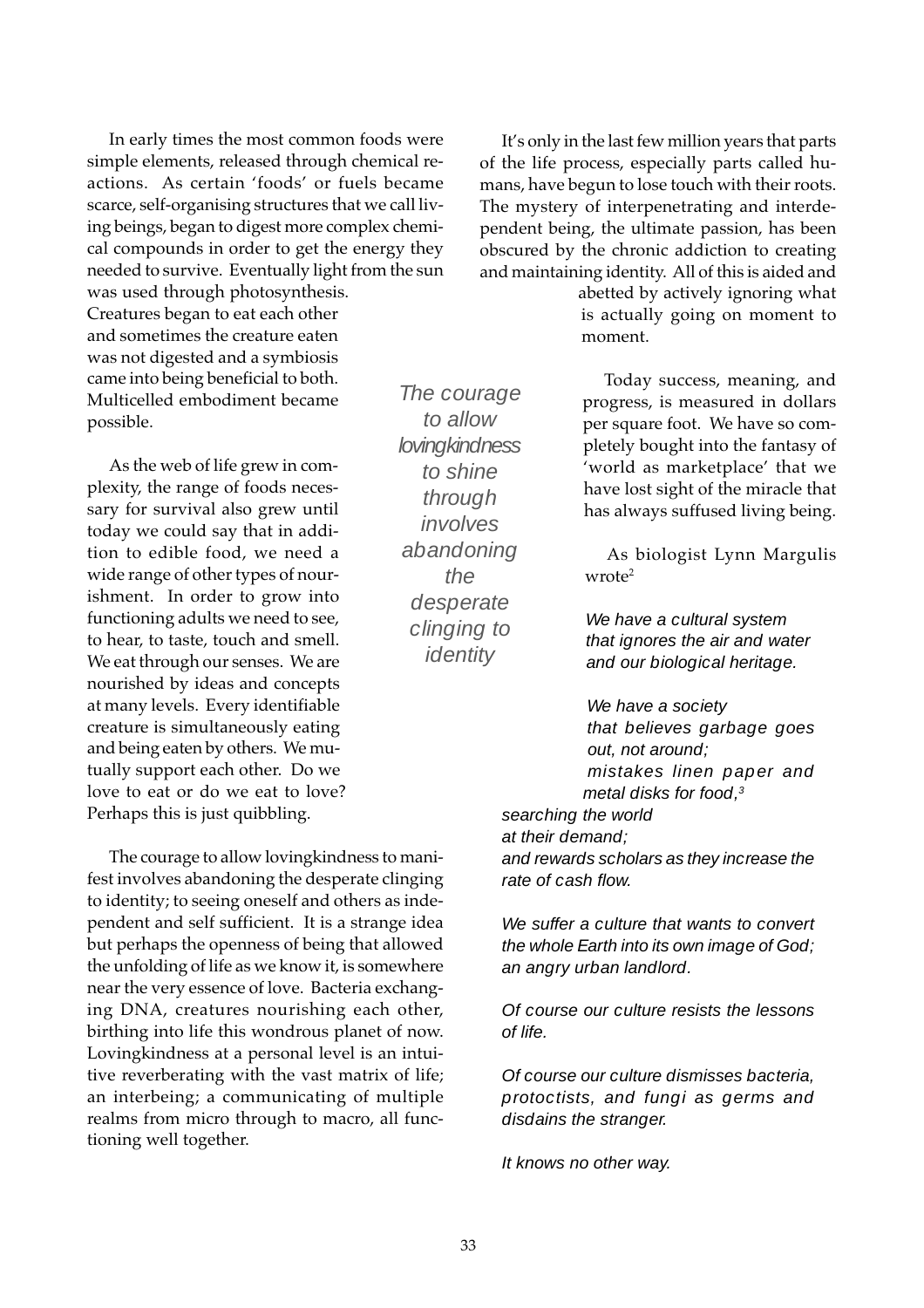But surely we must find another way. Surely we could discover a strength and power in our loving; meet the arisings of life with some 'guts' and passion, with our senses wide open, with our minds malleable, responsive and filled with appreciation. Surely we could realise that lovingkindness is not just for wimps, for the meek and pitying.

At the personal level it takes energy. It takes courage. It takes strength and determination to cease ignoring, to engage with others in all sorts of situations, to enter the risk of living passionately and full on. It calls us to open our senses again and again and to know that our awakeness and interest, our question and curiosity, is the greatest gift we can offer to others.

In the Mahamudra tradition of Tibetan Buddhism the highest level of realisation is to experience the union of lovingkindness and bright non-clinging awareness. This doesn't mean bringing love and awareness together but realising that they have never been separate.



*One's view of things is all-embracing. May the Dharmakaya bring blessings.*

*One's thoughts are in tune with every situation. May the Sambhogakaya bring blessings.*

*All one's actions spring from this. May the Nirmanakaya bring blessings.*

*These three become one in the vision of the ground of being, May the union of these three bring blessings.4*

This is lovingkindness in action. Through living this way, may you and all beings realise your true nature.

Auckland, July 1999

<sup>1</sup> Excerpt from the poem *Being is a Lonely Place* by Tarchin Hearn

<sup>2</sup> Lynn Margulis *A Pox Called Man* from the collection of essays called "Slanted Truths" Copernicus NY 1997

 $^3$ Linen paper and metal disks are referring to money. 4 This prayer is from the visualisation and practice of Guru Padmasambhava translated by Chogyam Trungpa Rinpoché

*Tarchin Hearn is a widely respected teacher of meditation and the practice of awakening. He has experience in Theravadin and Mahayana schools of Buddhism and was an ordained monk in the Tibetan tradition for 12 years . Since 1977 he has taught in many countries and helped establish a number of centres for study and practice. Tarchin has a deep interest in blending the vision of interconnectedness born from studies of nature and ecology with the teachings of Buddha Dharma. He is author of six books, and is currently based at the Wangapeka Study and Retreat Centre.*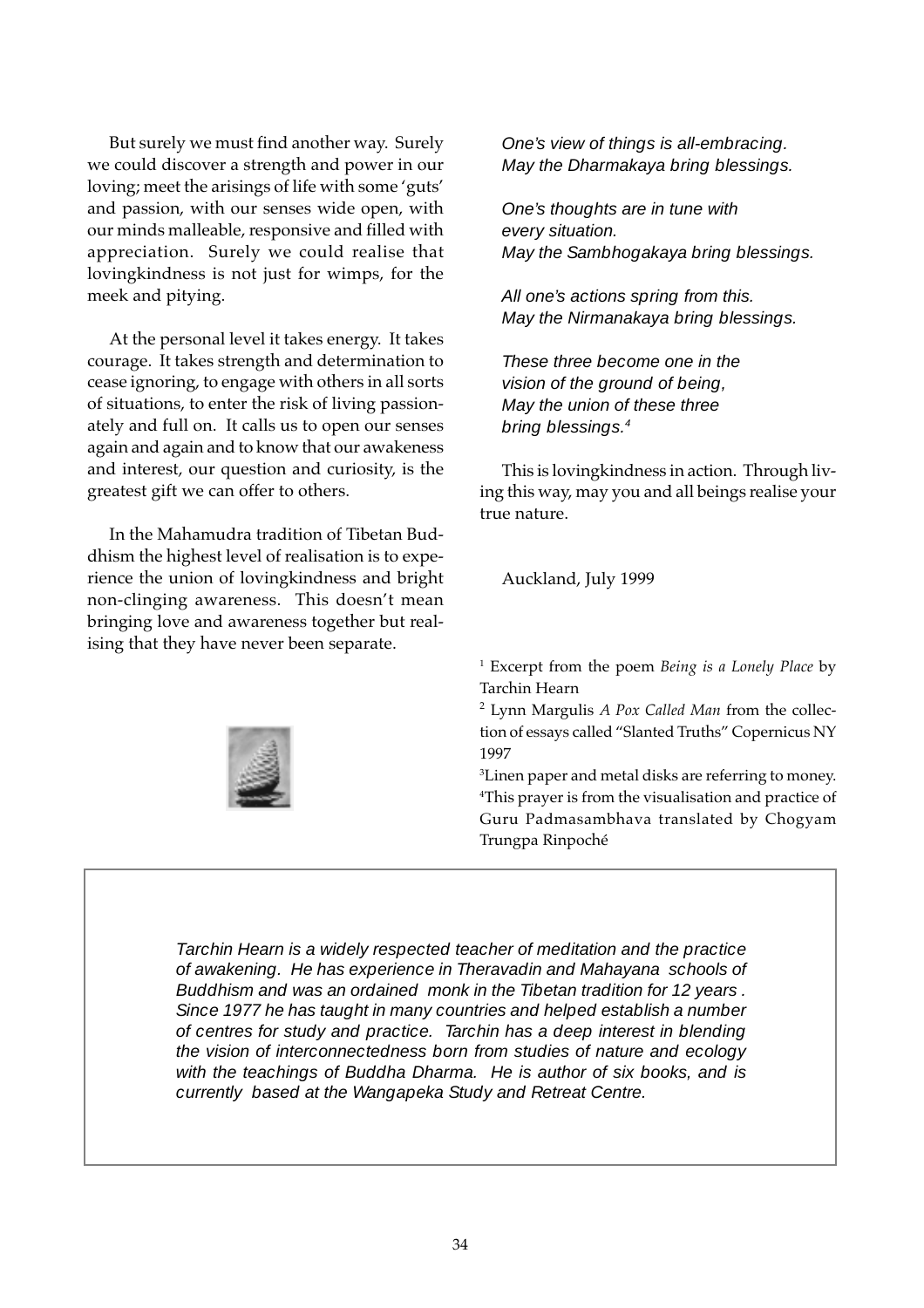## Why Love? BY CECILIE KWIAT

By consider-<br>
ing two<br>
truths of<br>
Buddha-<br>
dharma, it becomes ing two truths of Buddhaobvious that one who does not value the practice of loving kindness is creating circumstances for unhappiness. The first of these two truths states that all that arises dependent on conditions is impermanent. The second calls to mind the inevitability of cause and effect.

#### All compounded things, all relative ex-

istence, whatever exists in time, is impermanent. All that we get or refuse to get, keep or refuse to keep, try to make ourselves into or refuse to acknowledge - all relationship is subject to change. Because the conditions that support manifestation do not stay put, everything is in flux.

Because it is difficult to continuously be aware of impermanence, people tend to downplay the importance of motive in favour of striving for worldly satisfaction. This continuous desire for what one doesn't have causes much



*As a seed bears fruit when suitable conditions are met, so a deed yields results that reflect intention*

unnecessary suffering. We think there is something to get that will make everything all right. We buy lottery tickets while ignoring the prize we've already won. Even spiritual practice can become a struggle to get something other than what is present. Or keep something from dissolving. Or keep away from something we deem as unworthy. And yet there is no lasting value in positions or things, because they are all in the process of passing away.

The Tibetans have a saying:

*For every gathering there is a dispersal. For every building there is a ruin. For every meeting there is a parting. For every birth there is a death.*

Although whatever comes into being is subject to dissolution, the motives or intentions continue to have power. The opening statement of the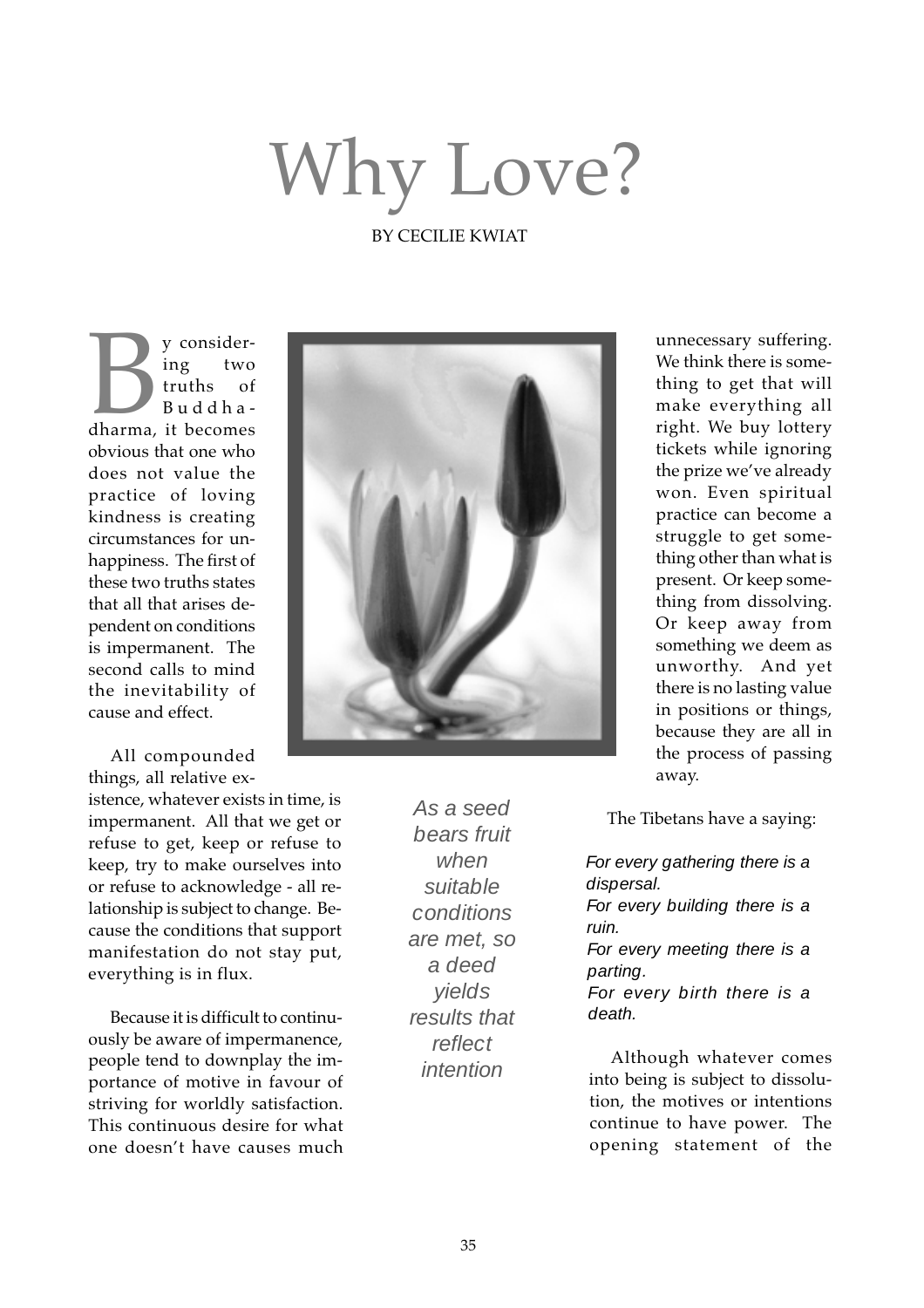Dhammapada (sometimes called the verses of the law) clearly proclaims this truth. I will quote from a translation by Shri Silananda Brahmachari.

*"Mind leads all the mental factors and excels them, which are made of mind. As such, if with a defiled mind one speaks or acts, suffering follows him like the wheel behind hoofs of the ox and if, with an undefiled mind one speaks or acts, happiness follows him like the shadow that never leaves."*

As a seed bears fruit when suitable conditions are met, so a deed yields results that reflect intention. In the above quotation, mental factors refer to the part played by consciousness when the sense doors come in contact with their respective objects: eye and form, ear and sound, and so forth. In this case, the mental factors are equivalent to perception. The sense doors meet with an object, which stimulates the part of consciousness that is linked to that sense. Immediately there arises a feeling of pleasure or nonpleasure, which is coupled to a mental feeling of pleasure, non-pleasure or neutrality. It is on the basis of this that perception will arise.

Regardless of the physical feeling, if the mental feeling is tainted with greed, hatred, delusion, pride, or jealousy (called by the Tibetans the five poisons), it is very likely that an action motivated by these painful states will occur. When this happens, the consequence is suffering. Should the consciousness be motivated by devotion, non-clinging, loving-kindness, compassion and the like, then - as inevitably as a shadow follow one - happiness results.

Whatever is arising is due to past cause. We have no power to influence it. Whatever will arise is due to present motive. In every moment we have the power of choice. The practice of loving-kindness is one of the excellent tools to train the mind to move in the way of joy, choosing to live each moment with an open heart. When one practices honesty - that is, accepting what is present - and develops a habit of investigating what is given freely without mental revulsion, happiness will grow.

The fifteenth century mystic poet of India, Kabir, wrote:

*The best of all true things is a true heart. Without truth, no happiness, though you try a million tricks.*

Calgary, Canada. February 15, 1999

*Cecilie Kwiat was born Novernber 1, 1939, and raised in Alberta, Canada. For the past 35 years Cecilie has been actively involved with alleviating emotional suffering in herself and others . In addition to her investigations and sharing of Eastern and Western spiritual traditions, Cecilie is a poet and a member of the performance poetry trio "Uncritical Mass".*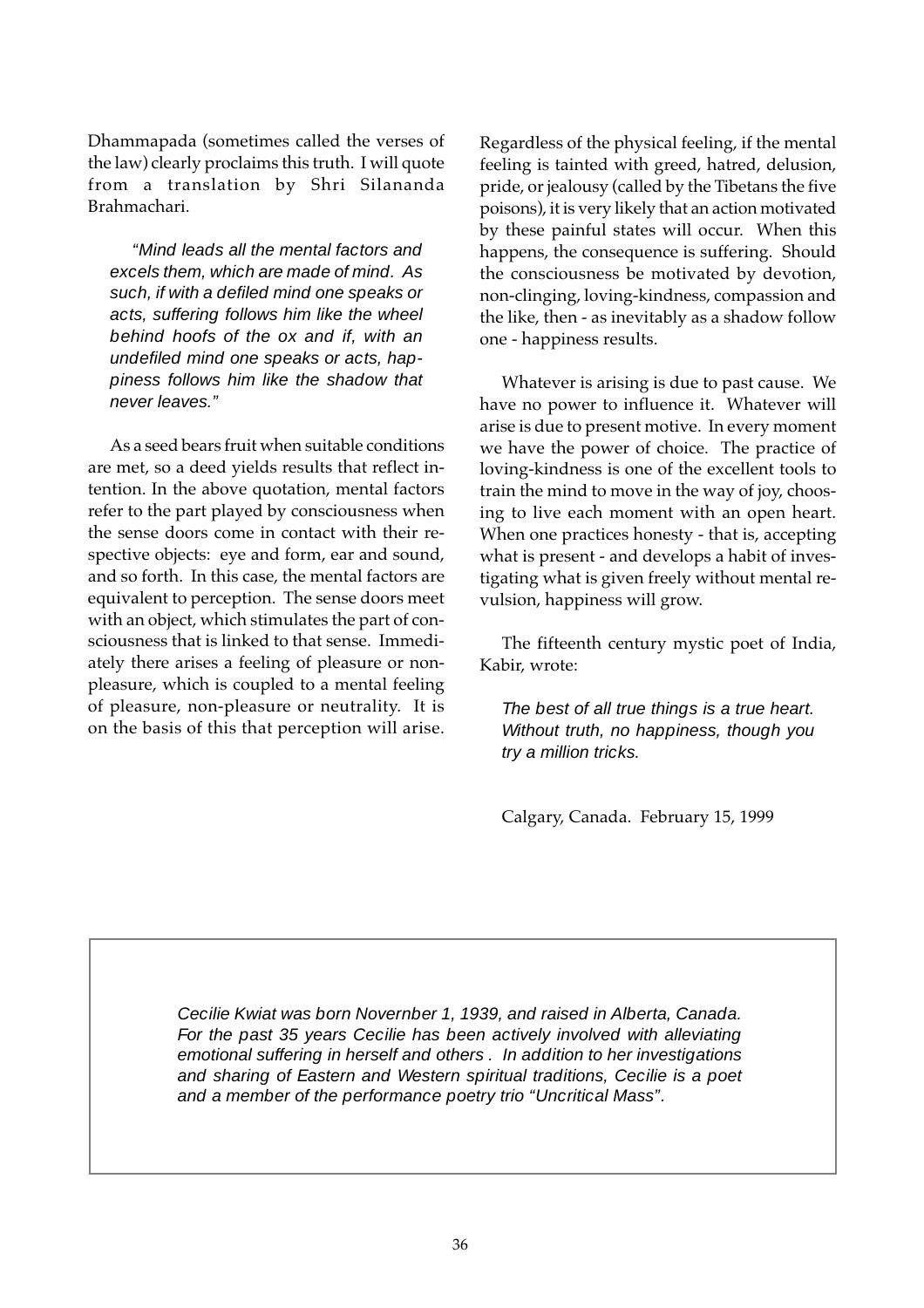# What have ye, if ye not have Love?

#### BY CATHERINE RATHBUN

ove is a topic which probably consumes<br>more thoughts and words than any<br>other in the history of human develop<br>ment. Yet it is hard to pinpoint and its<br>various stages difficult to comprehend, for it is more thoughts and words than any other in the history of human develop ment. Yet it is hard to pinpoint and its mixed up with ideas of lust and attachment, dogooderism' and even indifference. I have met angry people who speak of vegetarianism as the way to cure aggression and promote the state of

love. I have met monks who pretend to demonstrate loving kindness while showing their narrowness of view, a kind of self satisfied narcissism. I have listened to the old saw that one must be cruel to be kind. I have yearned for lovers missing and lost. I have known the deep contentment from a love relationship founded on mutual respect and caring. I have cradled babies at my breast and walked the floors all night with sick ones. I have waited in the darkness for the dawn and watched the eternal mystery of the sky paintings of sunset wash over me. I have read and I have pondered and this is what I have found.

Love is a multistoried tower; its layers both uniquely individual as well as common to us all. We begin our journey in life with the love attraction of our parents, however momentary this may be. The attraction principle is so strong that it pulls our consciousness like a comet down from the others into the womb. For nine long months we dwell there, feeling so at one with our mothers that we cannot differentiate between her selfness, and our own. Washes of feelings, good and bad, come over us and our consciousness and our sense of self is slowly formed by this nourishment. We ourselves trigger our birth with a chemical release. How we are re-



ceived into this world, whether with gentle kindness or the rough forgetfulness of drugs and forceps affects our ability to function for the rest of our lives. At the breast, we learn the blessing of abhisheka, the flow of milk bliss pouring into our stomachs. Or we learn the smell of polyethylene and feel a coldness in our subtle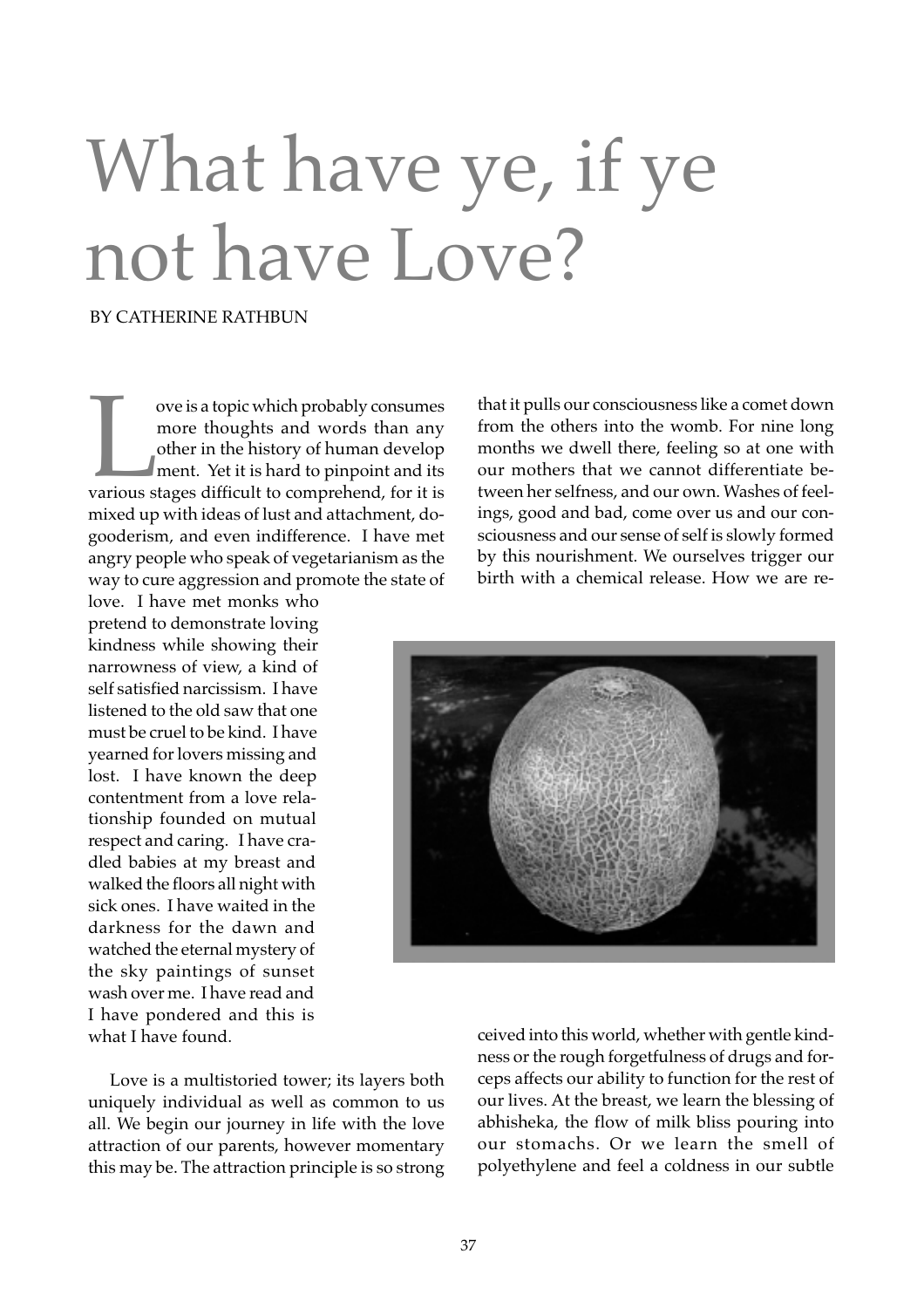veins. As teenagers and as young adults, we experience the excitement and torment of the energy that dwells within our loins, as it leaps and twists its way up from our bellies, flushing our faces and causing endless turnings of the mind. As parents we enter the field of tenderness, the exquisite flow of feeling that pours forth to the divine child and we experience the rage of frustrated love when all does not go well as the child

develops into the young adult. Then we experience the ache that love brings when the child departs and we know that love's action is to let them go free. Again we experience the ache in the chest when our loved ones die. Finally we experience the ache of departure ourselves, sometimes held for too long by those who care for us, unwilling or unable to let us go as we return to the pool of consciousness.

Love is, then, always and everywhere a part of us and this, our human journey. At any step in life, when love is missing, our life flow is halted or twisted from its natural state. So the first step must be to repair the love within us. The teachings of Buddha and of Christ

speak of loving others as we love ourselves. But frankly, sometimes this seems the hardest step of all.

The Buddha said:

*I visited all quarters with my mind Nor found I any dearer than myself Self is likewise to every other dear Who loves himself will never harm another*

Clearly, there is an underlying assumption that the sense of self is wholesome and appropriate, at least as long as we love ourselves. In the West, however, this is often not the case and many people have to spend years trying to rebuild the self which has been destroyed or never formed because of the psychological damage caused by lack of love or the wrong kind of love. This repair may take the form of therapy or insight practice. It can be found in the development of a craft or a skill. Perhaps best, it can be found in nature, where the ebb and flow of life seems to have love and inevitability of change at its core in equal measures. My observations tell me that when self hatred dies, when guilt dissolves, when occupations which are

wholesome and positive are taken up, that loving kindness begins to dawn within, like a valued guest who sneaks quietly into the party unannounced but not uninvited.

In the patriarchal religious forms which we know today, love became divisible; its parts evidencing different aspects of it. Christian theological treatises have been written on the differences between agape and eros. Buddhists have given discourses on the attachment of the lay life which needs to be abandoned in order to take up a life of the spirit. These different aspects of love became ranked as higher and lower, reinforcing the view that the single, celibate life was somehow better, higher, or more refined

than married life with children and social responsibilities. Blind following of these dictates too often resulted in abandonment of those too fragile to bear the burden they were left with. In effect, the celibate was often really running away from the healing necessary for the wound within himself or herself and the church or temple colluded by offering safe haven and deifying the action as a higher aspiration.

Contrary to popular and established belief, I think there is error here. The nature of love is that it is indivisible. By that I mean, that the state of love when we are in it produces an intense experience of union, a sense of oneness that is experienced at all levels of our being. Physically, science tells us that people who are in love

*When the wholesome and positive are taken up, loving kindness begins to dawn within, like a valued guest who sneaks quietly into the party unannounced*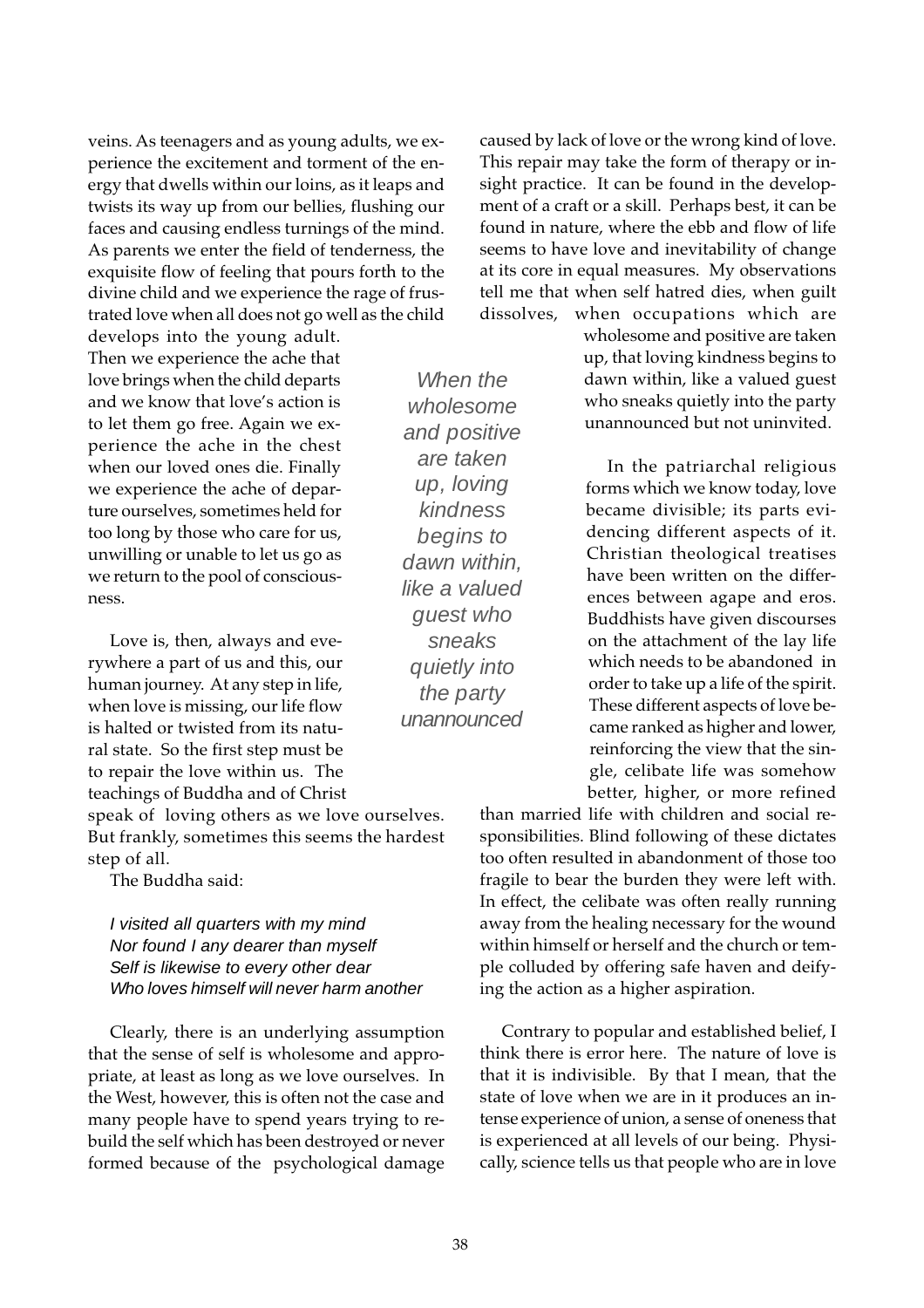are less likely to fall ill; in a similar way, those who perform activities for the love of the Divine are often credited with having boundless energy. Psychologically, we know that caring for another with a heart full of love surpasses just looking after ourselves. Why? Because there is a loosening that takes place within us, a loosening and a lightening that somehow refines our innermost being. When we cease to think of our selves alone, the citadel of self, so long protected, begins to dissolve and we open to a miracle. The grip of self lets go and we see in our opening hearts the ebb and flow of life between beings; the law of interdependent arising becomes a living reflection, no longer a dry observation of particle physics. Paradoxically, when we focus on giving love, we find we are the greater recipients, for the love flow that comes to us comes from everywhere, certainly not just from the object of our love. When we are called upon to give up our loved ones, through death or separation or even betrayal, the depths of anguish can open us still further into love. Keeping the heart open and tender in these moments of life can result in our compassion being forged in the fires of hell, purifying our innermost nature into a place of honesty and humility in the august presence of Nature and the Divine.

Obviously, to dwell in a state of love is good for us, both physically and because it opens us to a wider field of attention and knowledge than before. To act with kindness from this base becomes a natural event, for it flows from the sense of non division which love engenders.

So when the Buddha said in the Sutra on Metta, that we should act with loving kindness in the same way as a mother would care for her only child, he surely did not mean that this love bond was somehow lesser, than the love for the Divine. Rather, he used this example to indicate how knowledge of one kind of loving contact can be used to open us to a broader kind, deepening our experience of this principle . As we become secure in acting from a basis of loving kindness, its reach develops, until finally, there is no place where this cannot extend, even into the darkest corners of our souls. In the extension, the sense of self becomes ever more transparent until finally there is only Openness and Presence: Divine Love has entered and we are One.

> SARVA MANGALAM BLESSINGS TO ALL

*Catherine Rathbun is the founder and principle teacher of "Friends of the Heart Meditation and Healing Centre", based in Toronto, Canada. A wife and mother and one time professional dancer, she has extensive experience in various schools of Buddhism as well as having studied Christian, Sufi and Western Mystery teachings.*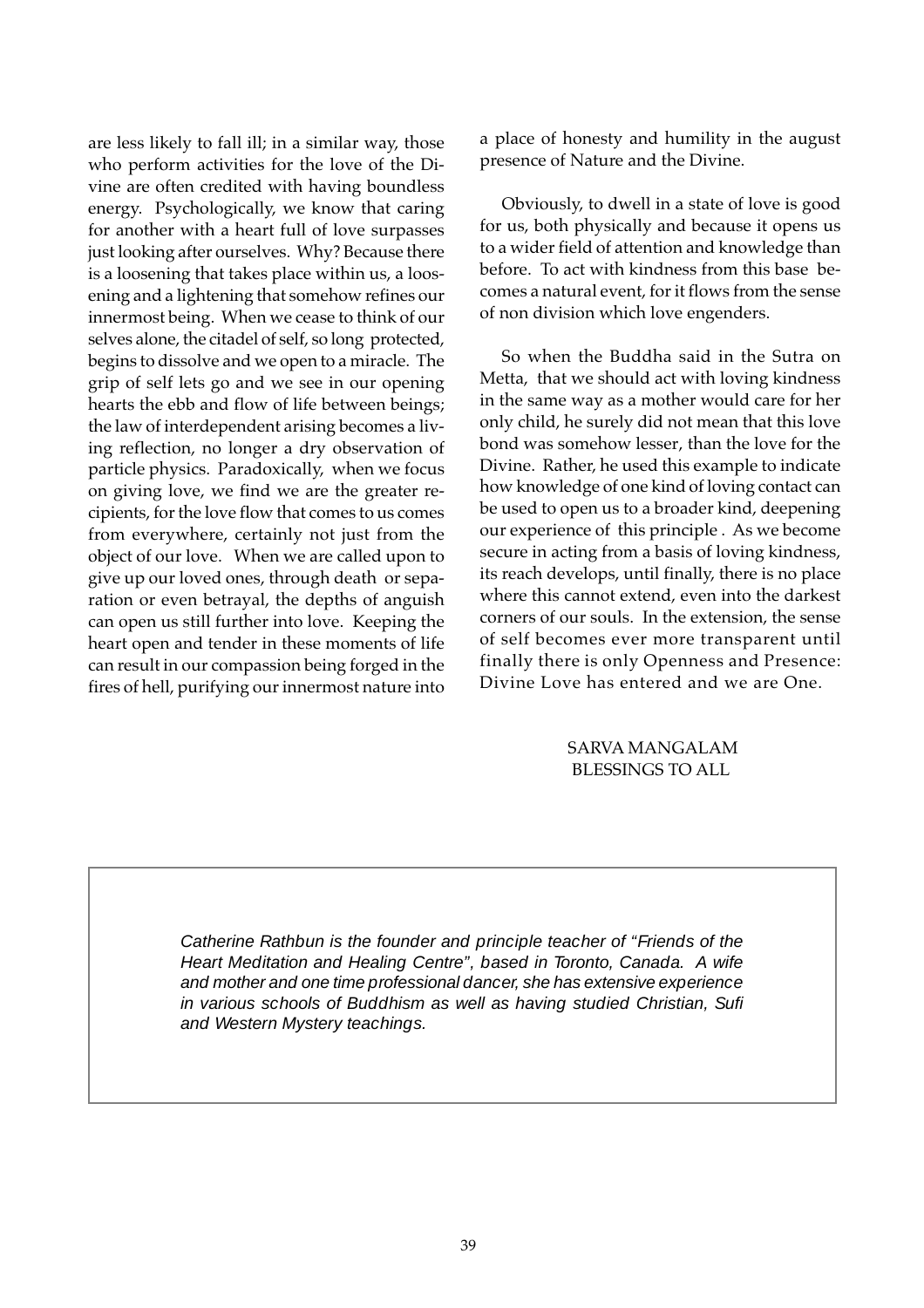Some thoughts on...

# Dharma and the photographic process

BY GREG DEVEREUX

*photography is not an art; it is a tool.*

*the macroscope; investigates the "outer" regions the microscope; investigates the "inner" regions the camera; investigates the "human" regions*

*Some useful similes...*

*the camera is like:*

*a bridge between the observer and the observed; (what you see is where you are)*

*"I celebrate myself, and sing myself, And what I assume you shall assume, For every atom belonging to me as good belongs to you." –* Walt Whitman*, Song of Myself*

*the photograph is like:*

*the hand print of the cave dweller; (pregnant with duration)*

*"Time present and time past are both perhaps present in time future and time future contained in time past" –* T.S. Eliot, *Four Quartets*

> *Greg Devereux was born in Nova Scotia, Canada in 1945. He first became interested in photography while studying for a BSC at Dalhousie University. Following graduation, he worked with a professional photographer before receiving a grant to study in New York. His interests then took him to Toronto and a meeting with the Venerable Namgyal Rinpoche. A second grant allowed him to travel with the Dharma group through Africa, India and then New Zealand where he established his base, giving away photography for a busy family life. Some 30 years later, with a camera again in hand, it is now his fulltime study.*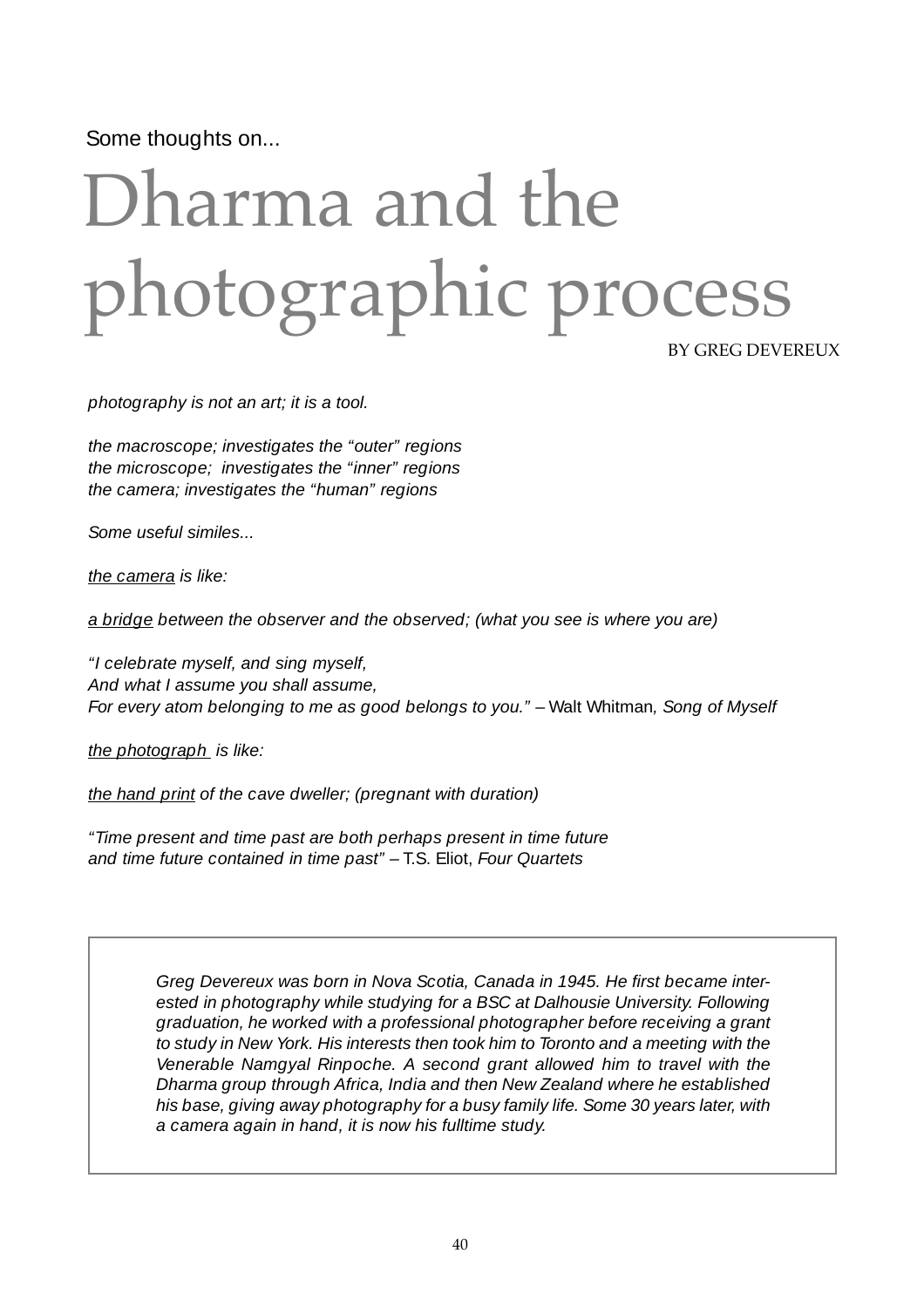## A Lovingkindness Toolbox BY TARCHIN HEARN

s we've seen through many of the<br>
preceding essays, lovingkindness is<br>
not a technique or a method. It is<br>
really a quality of being; an attitude<br>
brought to every moment of life; an embodiment preceding essays, lovingkindness is not a technique or a method. It is really a quality of being; an attitude of friendly, easeful awakeness; life functioning; open, joyful and well. To talk about it or to try to develop it is to often completely miss the point. On one hand it is so natural there really is nothing to practice. In a sense true love, the unconditionally responsive openness and supportiveness of being, is the very nature of the universe unfolding. On the other hand we live in a world that is so disconnected, so driven by hopes and fears about achievement and performance, that this naturalness can seem to be quite strange, untrustworthy and even unnatural. In trying to develop lovingkindness, the effort of 'trying' can obscure the very thing we are wanting to bring forth.

In this last section we offer a number of different approaches that could, in a sense, make up a basic 'lovingkindness toolbox'. Hopefully, with some experimenting, you will find a few methods that work well for you and can provide a solid foundation for a lifetime of deepening this profound yet always available mystery. Like any toolbox, it's not necessary to use all the tools all the time. A skilled trades person will first evaluate the job at hand and then use what is most suitable for doing the job. There's no point in trying to cut a piece of wood with a screwdriver,

whereas a hammer is just the thing for banging in a nail. With practice, you will develop some skill in this work. Then you may find yourself inspired to invent tools of your own that are not included in this general 'startup kit'.

Much more important than any powerful or sophisticated tools or techniques is to have a clear understanding or appreciation of the task needing to be done. When you realise the profundity and necessity of lovingkindness you will inevitably find ways to bring it forth without anyone telling you about techniques. You just stop the blocking, the clinging, the controlling and allow each moment to flower. If you are still struggling in the critical mode of trying to correct the world, your lovingkindness practice will inevitably become another unconscious attempt to control or escape from things that are challenging or difficult. If this happens, one's practice only serves to deepen the mess.

Traditionally, lovingkindness practice begins with oneself. Once there is a warm, open, easeful, awake, forgiving, accepting, appreciating, awareness, present throughout your entire being, then the work moves to extending this quality out to others. Today, many people find bringing lovingkindness to themselves to be the most difficult of tasks. Though often able to feel forgiveness, acceptance and tolerance for others, they still get bogged down in a mess of intolerance and impatience with themselves. If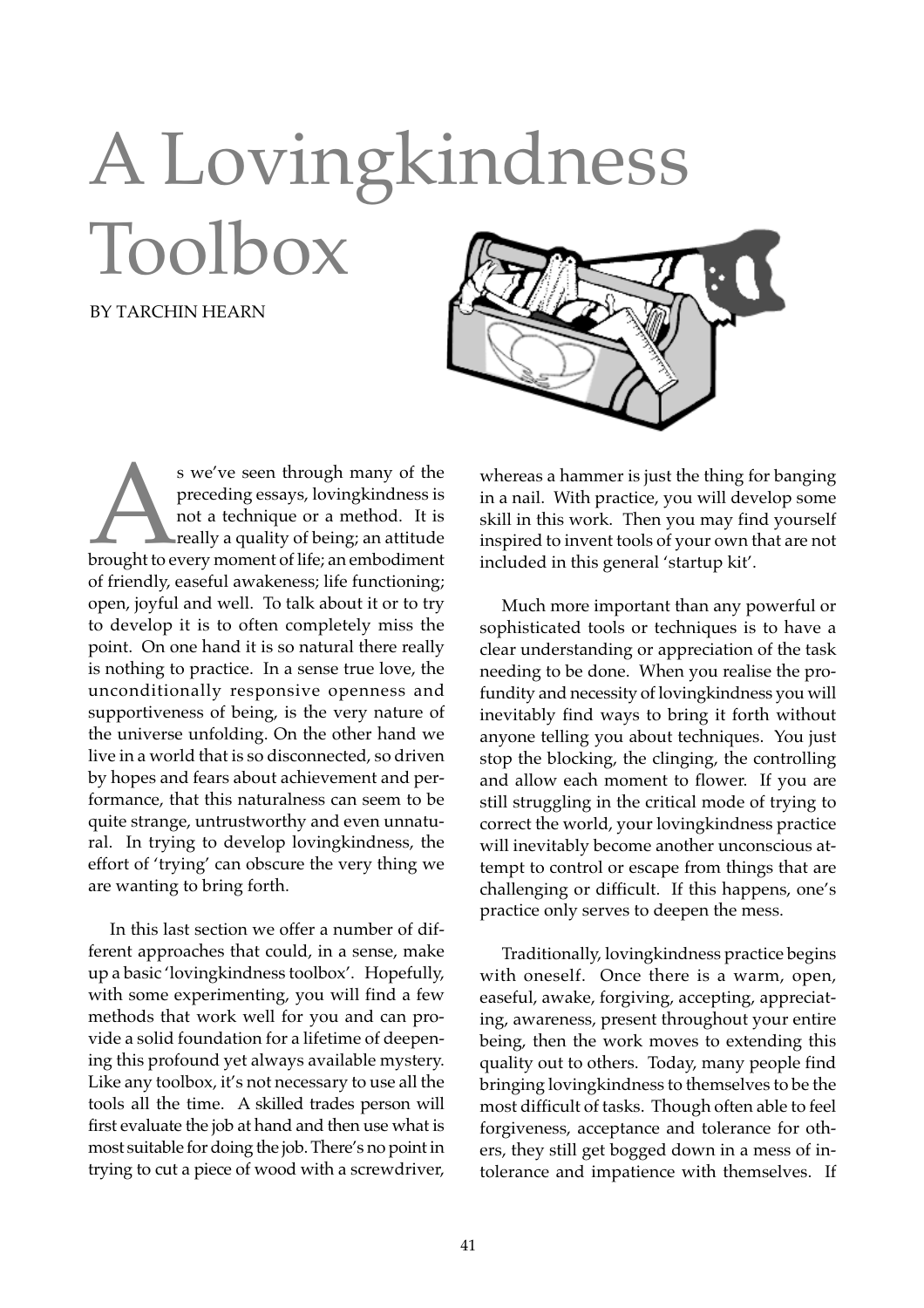you find yourself in this type of situation, it is sometimes more functional to begin with lovingkindness for others and then, having contacted a warm glow, to extend it to yourself. Whatever you do, approach the work with flexibility. Try it one way and then another. What supports a flowering today, might not work tomorrow. A flexible mind is already well on the way to a flowering heart.

I suggest you begin by reading through all the methods as some of the things that are said in one section can be creatively applied to others. You may even find yourself combining some of the techniques. Once you have gone through the 'menu', then select the one that seems most interesting at this time and give it a go. The exercises are not in any particular order. Some are very simple and others more involved. To really give them a chance to speak to you, try working with one for fifteen minutes or more, each day for a week before trying another.

*May these practices water the seeds of wholesome unfolding and may these seeds grow and flower for the benefit of all beings.*



# Charity begins at home

## •Earth Support

Stand with your knees slightly flexed and<br>Syour arms hanging easefully by your side. Be aware of your breathing. Beginning with your head, slowly bring your awareness down through your body feeling all the sensations and inviting each area to soften and relax. When you get to your feet, feel the weight of your whole body standing on the earth. Each time you exhale, sink a little into your knees.

Notice the points of contact between your feet and the floor or the ground. (It is good if you can do this without shoes.) Imagine that roots are growing from these points of contact, extending deep down into the earth. Your whole body is like a tree, well rooted and gently swaying in the wind. As you breathe in, mentally think,

"Breathing in, the earth supports me". And as you breathe out, mentally think, "Breathing out, sharing deeply".

"Breathing in, the earth supports me. Breathing out sharing deeply." As you breathe like this, allow your whole being to open and soften.

### •Simple breathing

**M** any times during the day, pause for a mo-<br>ment and stop what you are doing. Give all of your attention to the physical sensations of breathing. Don't attempt to control the breath in any way. Simply feel the entire inhalation followed by the entire exhalation. Begin to make friends with the breath and the sensations arising in your body. If you discover any places of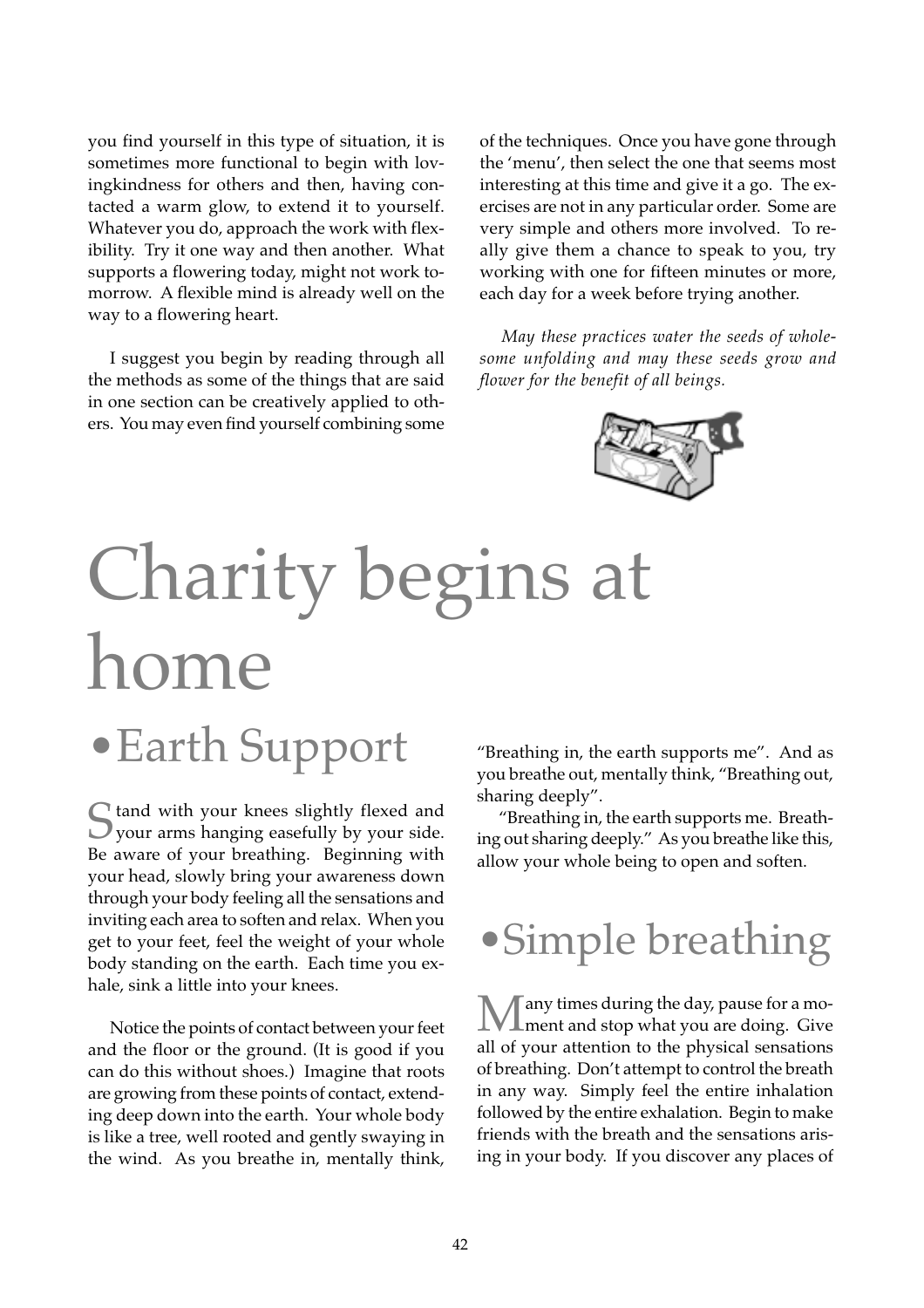tension or holding, bring a gentle awareness to the area and while still appreciating the breathing, invite the area to soften. Using the breath as a centre, scan through your whole body, softening and releasing.

•"I'm here for you"

 $\bigcap$  it comfortably and feel your body resting in  $J$  its chair. Feel the movements of your breathing. A living body is a breathing body. Feel the alternating sensations of warm and cool at your nostrils or lips. Soften into the movements of your chest and abdomen. If you can become very still, you may have a sense of the rhythms of breathing moving throughout your entire body. Become very intimate with this; touching this alive body with kindness and interest.

Take care not to slide into a pattern of "watching your breath"; standing to one side, observing and analysing. Instead, actually feel your body breathing; a tactile reality. Meditation is intimate and personal. On the inhalation, allow your whole being to quieten, as if you were listening with every cell; listening to the silent symphony of now. Within this rich texture of stillness, imagine that the entire of your being is saying your name. "Tarchin....." Then on the exhalation, hear it whispering, "I'm here for you". "Tarchin.....I'm here for you." "(Your own name)....... I'm here for you." Breathe like this for a while.

If any difficulties arise, you might name them. "Critique.....I'm here for you." "Worry.....I'm here for you." "Impatience.....I'm here for you." "Exhilaration.....I'm here for you." "Sound of the traffic ..... I'm here for you." No more running. No more fighting. No more escaping. "Present moment.....I'm here for you. Allow generosity to flower and give your undivided attention to this present mystery of breathing.

## • *Gattas* or memory verses

To enhance the process of breathing, you could add one of the following three exercises. Sometimes by simply remembering a key word or phrase we can rediscover this place we so value. Merge the words with your breath so that the awareness of breathing and the meaning of the words become one flowing movement.

#### *Ah-ing*

Become aware of your breathing and on the exhalation, mentally think the sound Ahhhh. You don't have to say it out loud. Simply feel the sound reverberating through your body. A great sigh of satisfaction. A great sigh of letting go. A great sigh of letting be. After a while you may feel a warm tingling glow spreading through your being.

#### *Creating your own mantra*

This is the same as the Ahhing exercise except you could try using a simple word that speaks deeply to you, something like, love or peace, or mercy or some other word that evokes a feeling of release and letting go.

#### *I have arrived. I am home.*

This gatta or memory verse was proposed by the Vietnamese Zen Master, Thich Nhat Hanh.

Becoming aware of the breathing, scanning through the body and releasing tensions, on the inhalation think, "I have arrived." On the exhalation think, "I am home."

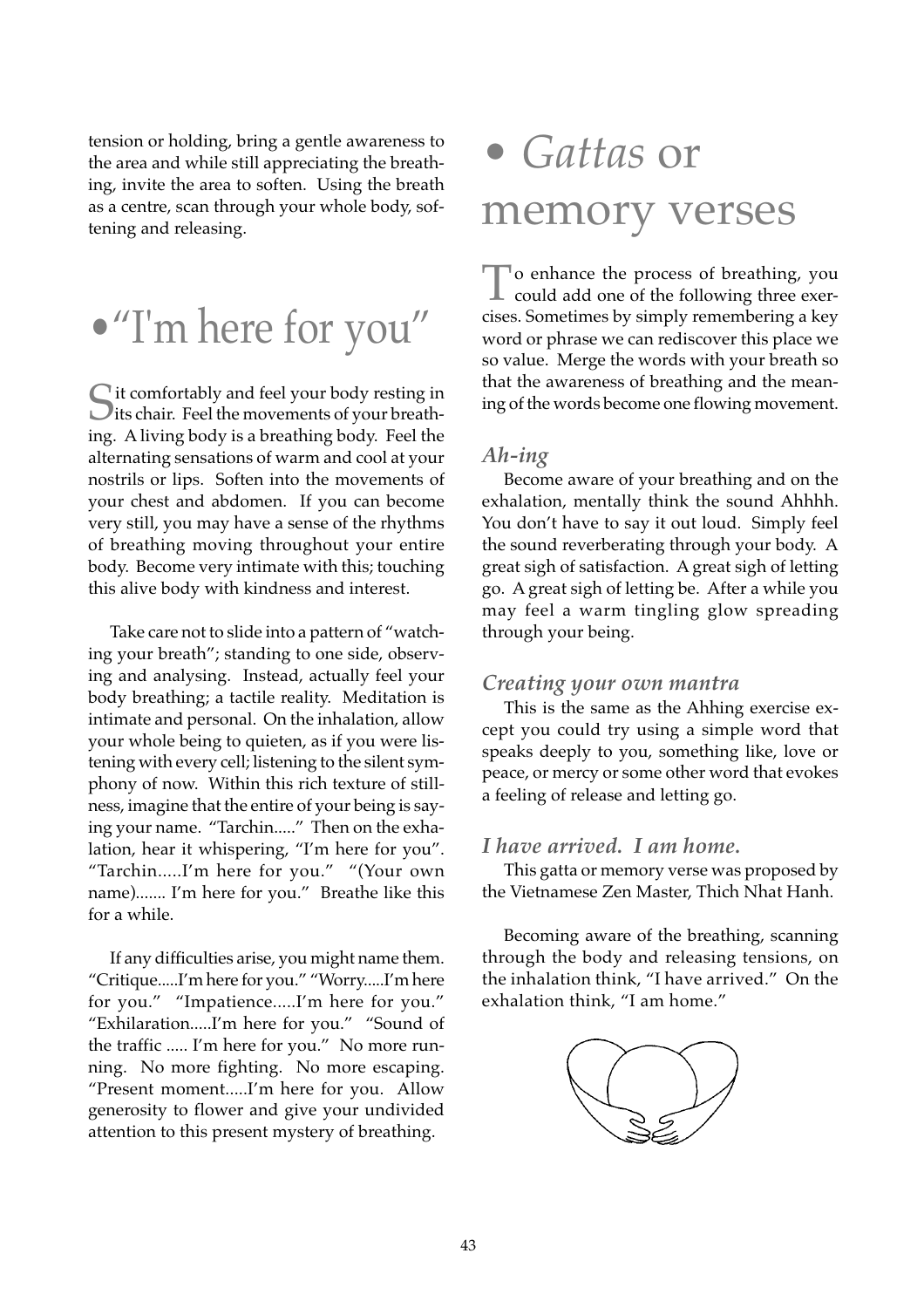# Embracing all Beings

## •Through individuals

**Resting easefully with an awareness of your**<br>breathing, bring a quality of lovingkindness to yourself. Use any of the preceding methods that work for you. A sign of success will be a warm, friendly, joyful glow suffusing your body and mind. Once this is established, either send this warm friendliness to your teacher or invite your teacher to dwell in the midst of this glow. Then in a similar way, extend it to your parents, then to immediate relatives, then to distant relatives, then to friends, to strangers and finally to beings you have difficulties with.

With each of these people, hold them in your mind's eye until you feel a quality of friendly openness throughout your being, then, wish them well, and move on to the next person. The main sign of success in the development of *metta* is that you can maintain an evenness of lovingkindness in the presence of all of these different beings; the same quality of love for strangers or enemies as for ones who are very close.

people in Australasia be well and happy. May all people in Africa be well and happy. And so forth. Another approach might be; may all people in hospitals be well and happy. May all people in prisons be well and happy. May all mothers in childbirth be well and happy. You can see there is limitless scope here.

After spending time with humans then move to animals, plants, fungi and micro organisms. There are many books that can help you with these categories for example: *The Larousse Book of Animal Life*, or *Five Kingdoms* by Lynn Margulis. As a discipline, I once worked my way through these two books, reading each section and then extending metta to the beings thus described. It really opened my appreciation of the diversity of life forms on Earth.-

After going through all the categories of life, then hold the entire planet, one great dynamic living system, *Gaia*. From here, send lovingkindness out to other planets and the beings that are manifesting them.

## • Through categories

A gain with awareness of breathing, estab-<br>lish a feeling of lovingkindness throughout your being. Then extend the feeling to all humans. You could do this all at once or you could divide them up into categories. May all

Finish off by holding the vision of all of these beings as one vast interdependently unfolding ecology. May all beings be well and happy.

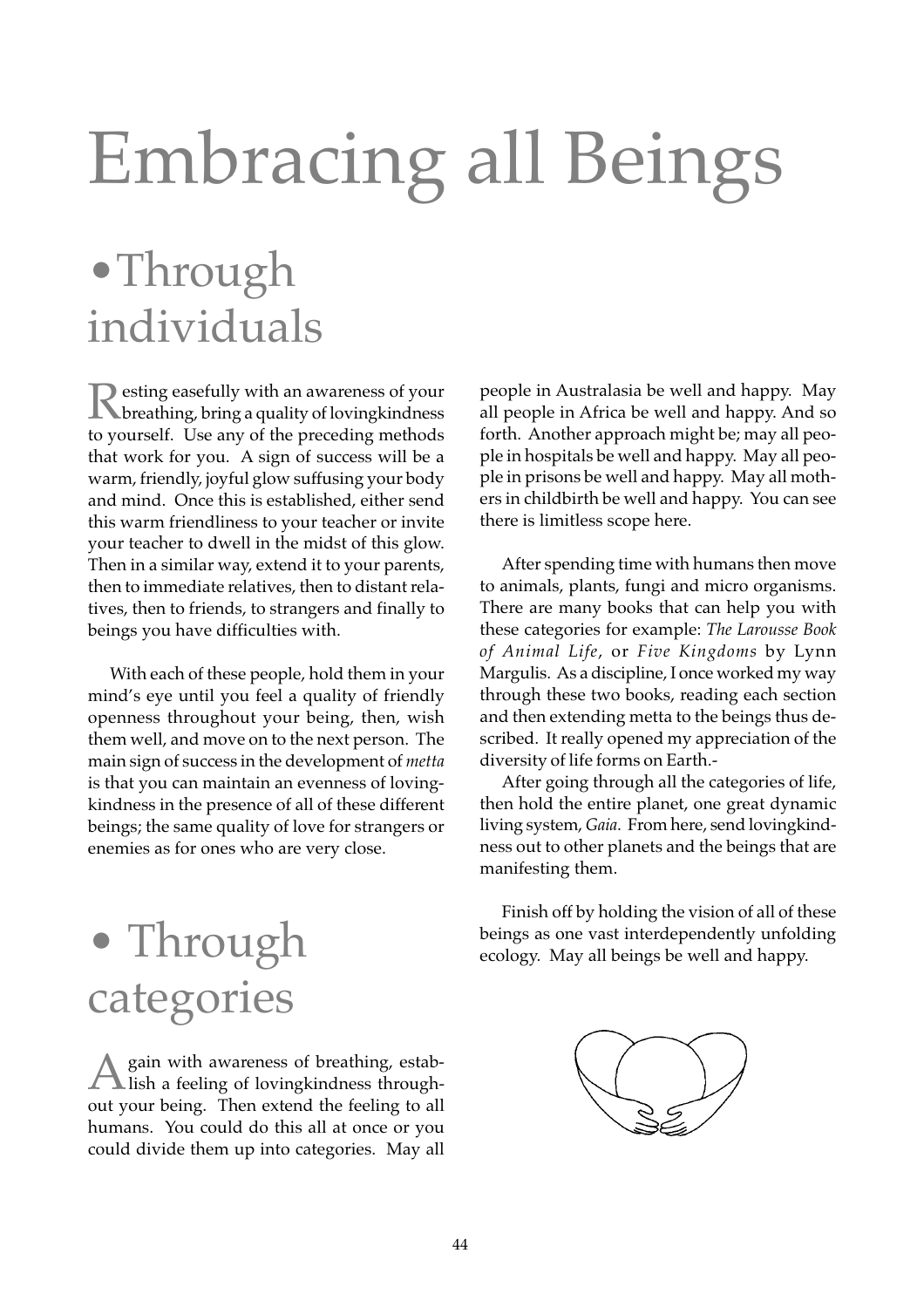## •Through direction

I magine in your heart a beautiful many-<br>petalled rose-coloured flower. Alternatively, petalled rose-coloured flower. Alternatively, you could imagine a soft ruby glow, a sphere of light. The rose light radiates in all directions filling your body and being with lovingkindness.

Join the experience of this light, this lightness of being, with the sensations of your breathing. Then allow the radiance to expand further. Think that whoever or whatever finds itself within this sphere of light is being bathed in the light of lovingkindness. This sphere of open friendliness expands in all directions, front, back, right, left, up and down, until it embraces the entire planet. From there you can allow it to move into space holding the solar system, the galaxy and so forth.

To strengthen this visualisation, try holding a real flower in your hands as you meditate, or sit in the presence of an actual ruby coloured light source. Alternatively you could paint flower mandalas or create mandalas from flower petals. Any of these activities will help to make your visualisation more tangible and alive. The light might eventually become flush goldenpeach in colour or even go towards rainbow.

## • Physical Massage

Although this could be done at any time, it<br>is a very good practice to do before going to bed at night. Have a hot bath or a sauna then take some massage oil and slowly and methodically massage your own body. Take time with each part. As you do, become aware of your breathing and let it harmonise with the movements of your hands. Massage slowly but thoroughly and on each exhalation, think "foot, (or whatever part of the body you are working on) may you be well and happy." Work your way through the whole body allowing your hands to express love and caring and support.

Finish by lying on your back with your hands by your sides. Hold an awareness of breathing and gently centre in your heart as you go to sleep. Alternately you could allow a sphere of well being to radiate from your heart embracing all beings. May all beings be well and happy.

## • Eating with love

**D** efore you begin to eat, pause for a few moments and be aware of your breathing. Scan through your body and let everything relax. Look at the food you are about to eat and mentally say, "May this food have been prepared in a state of love and may I receive it in a state of love."

Another method which is good, if you are together with friends who value this kind of work, is to surround the table and to link hands in a circle. Be aware of your breathing and at the same time, open all your senses. Seeing, hearing, touching, smelling, tasting and thinking of the food, your companions and the circumstances bringing you all together. Consider some of the factors that are supporting this moment. Vegetable gardens, rain, farmers, sun, parents, plate makers and so forth. Open your appreciation to the vast symbiosis of being arising as this unique moment. See the food and your friends. Feel your breathing. You might finish with a short prayer. Then enjoy your meal.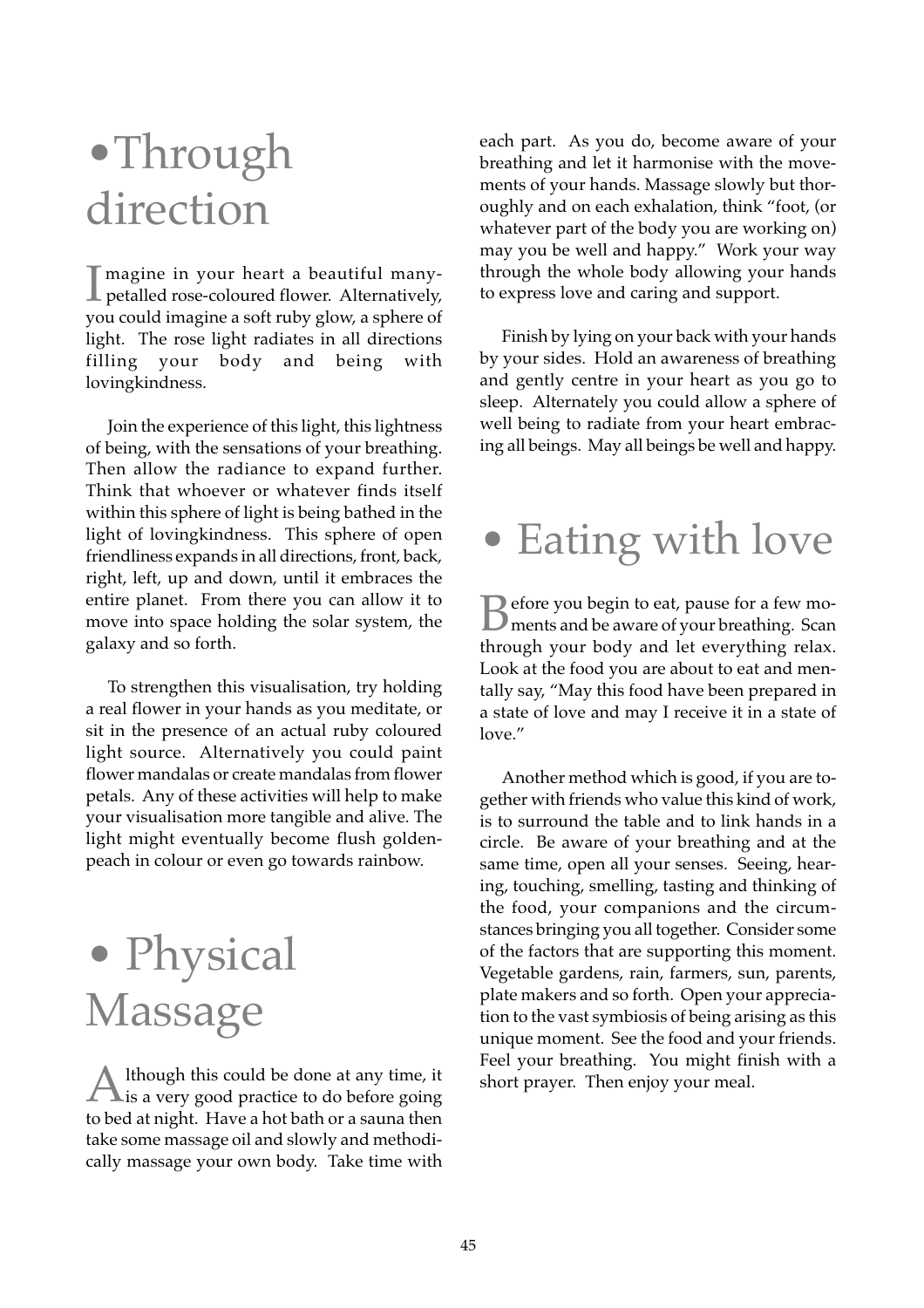## • Walking with love

Tan you walk so that moment by moment you are completely present, not leaning into the future or escaping into the past? Here are four reminders that together can transform your coming and going into a wonderful meditation.

#### 1 - *Smiling*

.

Allow a smile to illumine your being.

#### 2 - *Breathing*

Become aware of your breathing, just as it is, without trying to control it.

#### 3 - *Walking*

Become aware of the physical sensations of your body moving. Feel your feet touching the earth. The way your arms swing, your head and torso. Allow your breathing to harmonise with the rate of walking.

#### 4 - *Moving through a living being*

As you walk realise that you are stepping upon innumerable living beings; grass, micro organisms and so forth. Even the air is full of life. Life moving through life.

Every once in a while stop and check through these four points. Don't worry if you can't get them all together. You'll likely find you can combine two or three and from time to time you'll get all four. Try walking for the sheer pleasure of walking.

There is a story that when the Buddha was born, he took 17 steps and a flower sprang up from each footstep. You might try this. As you walk, imagine that you are blessing the earth and that through your feet, the earth is blessing you. With each step imagine a flower springs up from the earth.

## • Working with difficulties

**Here** is a meditation that can often bring<br>more space and light into difficult relationships.

#### *1 - Posture*

Sit in a posture that supports a sense of relaxation and alertness.

#### *2 - Breathing & Scanning*

Become aware of your breathing and scan through your body allowing any tight spots to soften.

#### *3 - Aspiration*

Bring to mind your aspiration for deepening love and understanding.

#### 4 *- Seeing Others*

Imagine in your mind's eye the person with whom you are having difficulties.

See that person just as you usually do. Then, as if you were pressing the fast rewind button on a video, run their life backwards until you see them around the age of three. Basically you take them back to an age where you can see them as innocent. In your imagination, watch them growing towards today. Certain types of foods are flowing in, emotional experiences, interactions with parents, hopes, fears, dreams, illnesses, accidents.

All these factors are weaving together a fabric of body-mind called this person. As they get older, they are shaped by experiences at school, by books and films and media, by social pressures, religious and political views. All of these together are shaping the being you know today.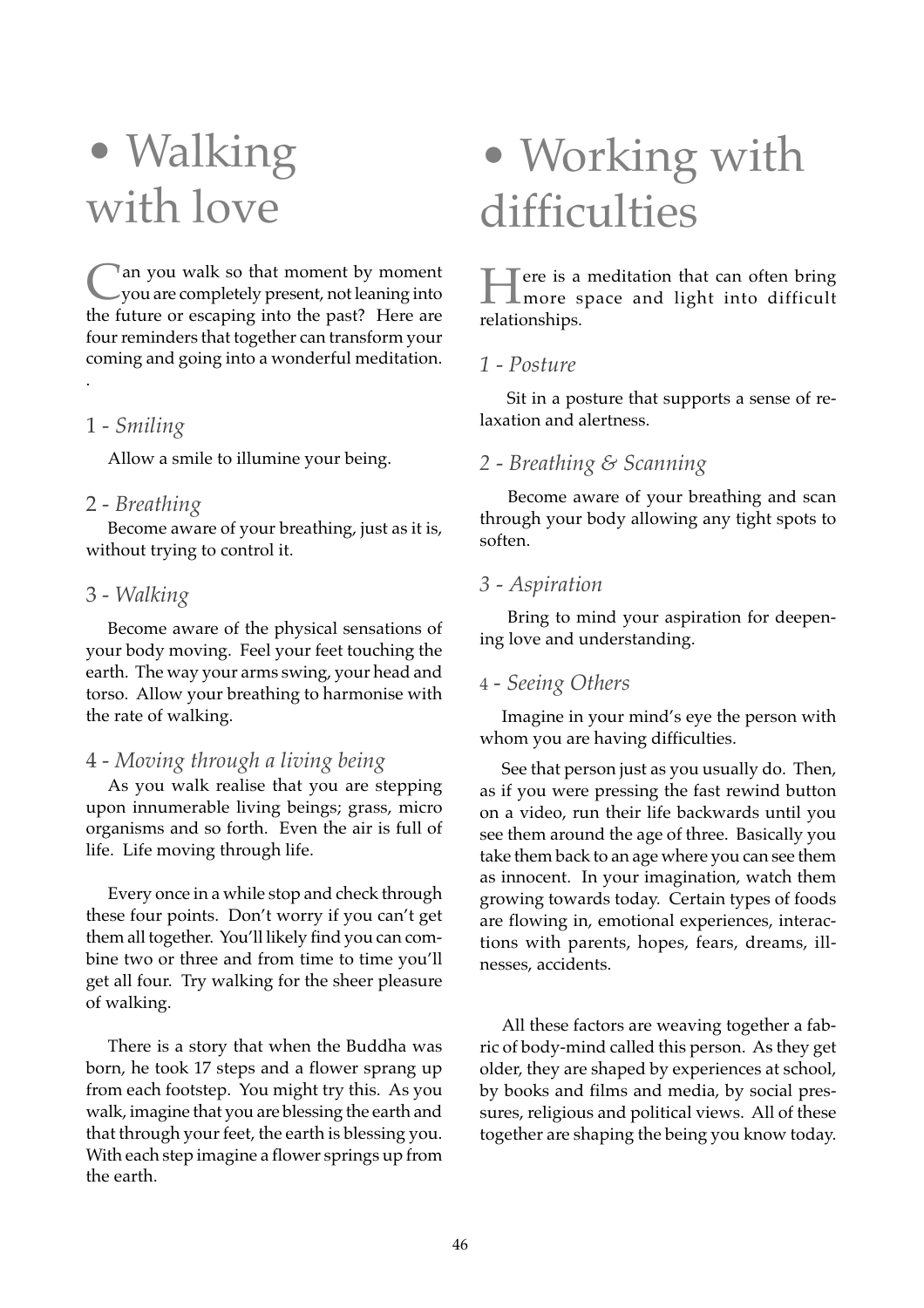Allow the video to accelerate showing you a growing 'interbeing' of uncountable circumstances and situations. Eventually you get them up to now and you observe them as a dynamic of all these factors. Then you let go of them and come back to the breathing and to simply sitting where you are.

#### *5 - Seeing Self*

Now imagine yourself in front and do the same thing you did in step four.

Take yourself back to the age of two or three and then watch yourself grow as a constantly changing, miraculously unfolding mystery of interbeing.

Appreciate how you are really an arising of uncountable factors; food, education, genetics, parents, social realities, economic fluctuations and so forth. In your mind's eye, watch yourself grow to this present moment, then, when you get up to who you are and how you are today, let go of the exercise and come back to simply breathing and sitting.

#### *6 - Seeing Self & Others*

Finally imagine yourself and the person you are having difficulties with are standing in front of you in a typical interaction.

See the interbeing them interacting with the interbeing you. Where is the basis of blame?

Although this meditation will not necessarily solve any problems, it will often give such a new perspective to the situation that a degree of tolerance, or understanding will emerge that wasn't there before. At this point forgiveness may become a real possibility.



## • Spontaneous presence

Sit in a posture that is easeful and alert. Settle into awareness of breathing and apart from that make no effort whatsoever to control or direct your attention. Allow the senses to operate freely and wherever your attention goes, look deeply into that thing or phenomena and mentally say, "May you be well and happy". It doesn't matter whether you are focusing on a tree, or on a sound or on a feeling or emotion, just stay with the awareness and wherever it alights, wish that thing well.

Working in this way you will often find the heart mind opening until rather than focusing on individual things that are arising in consciousness, you are appreciating the entire richness of present moment. "Present moment, may you be well and happy."

## • A Flowering **Jewel**

 $\bigcap$  it comfortably and make friends with your breathing. Imagine in your heart a beautiful jewel-like flower radiating light in all directions. On each inhalation, sink deeply into the vision and on each exhalation sound the mantra *Om Mani Padme Hum.*

The word *mani* means jewel and the word *padme*, usually pronounced pay-may means flower or flowering.

Let your whole being rest in the sound and feeling of the mantra. If you are less focussed it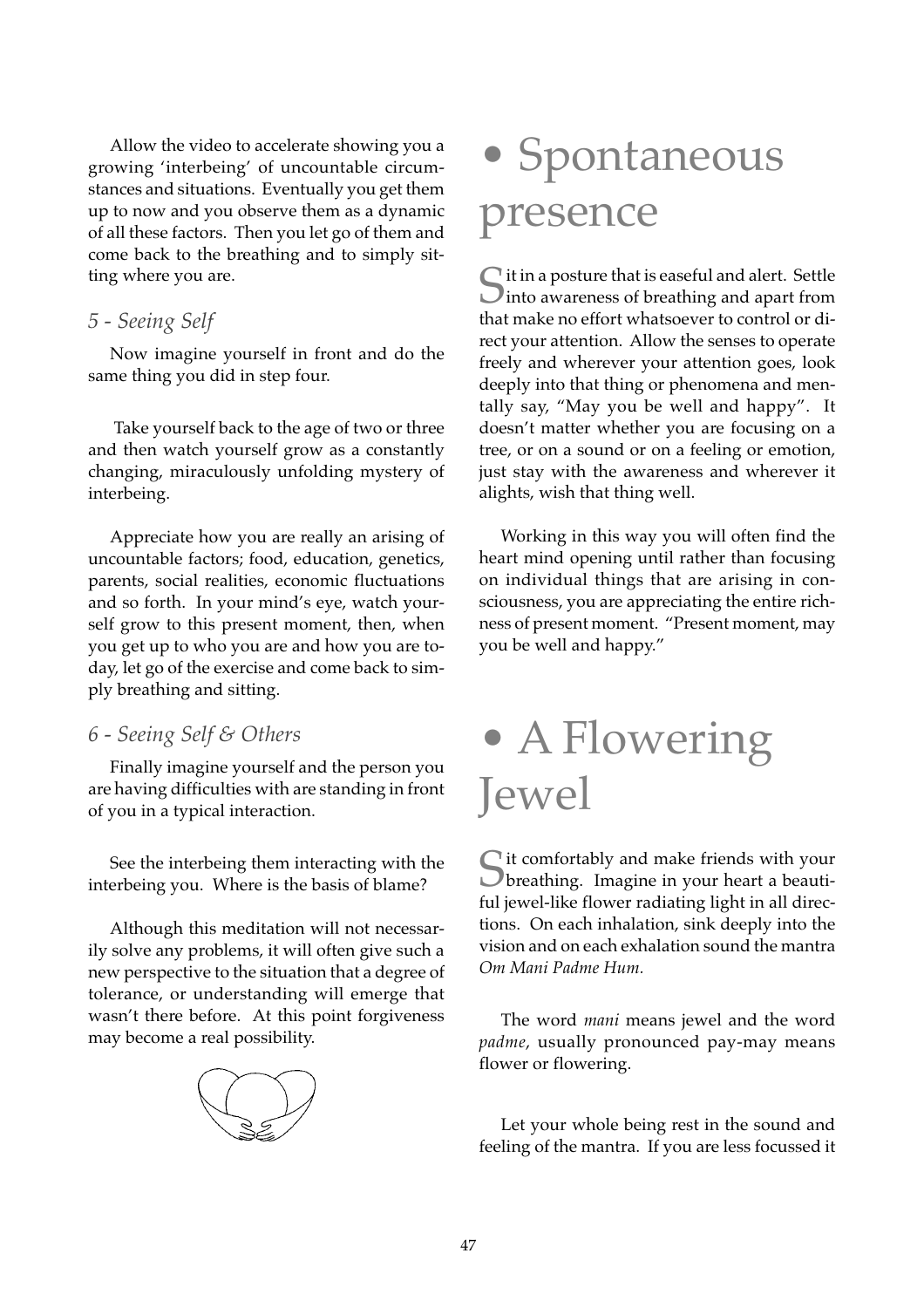will help to murmur the mantra audibly but as you become more focussed, the volume will naturally die away as you sense the sound in the silence.

Discover the flowering jewel that you are and then move to seeing the flowering jewel that is everyone else.

## • Looking with greatly merciful eyes

In the Mahayana tradition of Buddhism there<br>is a great Bodhisattva named *Avalokitesvaro* in n the Mahayana tradition of Buddhism there Sanskrit and *Chenrezi* in Tibetan. Chenrezi is thought to be the manifestation of wisdom–compassion. His Holiness the Dalai Lama is considered by the Tibetan people to be an embodiment of Chenrezi.

In the actual practice and meditation of Chenrezi, there is a prayer and in this prayer there is the line, "Looking with greatly merciful eyes on all that lives." Try taking this line to heart. Can you look with greatly merciful eyes on all who live, not only those who live outside of you such as plants and animals and other people but also those who live within you, such as your feelings, thoughts and memories.

You can extend this to all the senses. Listening with greatly merciful ears. Touching with greatly merciful hands or skin. Smelling with greatly merciful nose. Tasting with greatly merciful tongue. Thinking with greatly merciful mind.

Take this into every moment of the day. This is Chenrezi in action.

## •Tonglen

In the Tibetan tradition there is a wonderful<br>
meditation called the practice of receiving and<br>
Figures 1. The contract of the state of Theory and  $\mathbb T$ n the Tibetan tradition there is a wonderful sending. In Tibetan it is called *tonglen*. This method grapples very directly with the work of compassion and the flowering of lovingkindness.

Tonglen is taught in many ways. In this booklet we'll take a very simple approach that you could adapt and apply to many situations.

Begin by sitting in a posture that is easeful and alert. Become aware of your breathing and relax into the sensations currently arising in your body. As you inhale, imagine all illness and suffering is drawn through your nostrils, into the mandala in your heart where it is transformed in the light of clear seeing and deep understanding. As you exhale, the clear light of compassion goes back out nurturing and supporting all beings. Breathe like this for a while.

In this meditation, you can invite the difficulties of someone you know or you can invite the suffering of whole categories of beings. The entire meditation rests on putting the well being of others ahead of one's own well being; receiving the difficulties of others and sending them your strengths.

The practice can be combined with the mantra of Chenrezi, *Om Mani Padme Hum* and the visualisation given in the exercise, "The Flowering Jewel". Begin visualising the jeweled flower in your heart and blend this with the mantra. Once you have established a sense of well being, then, on the inhalation invite in the suffering of beings and on the exhalation, with the mantra, send out lovingkindness and support.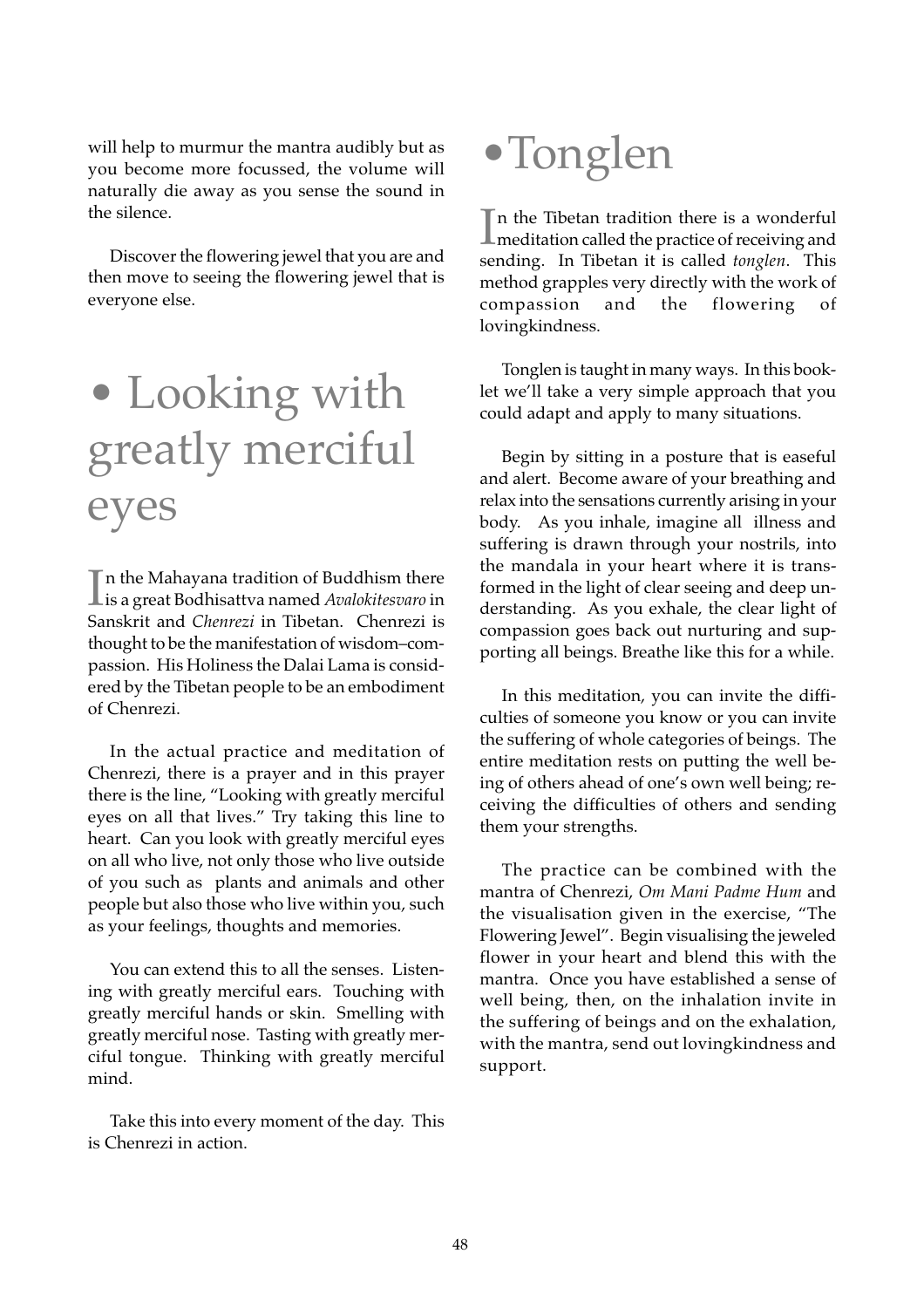# Classical Inspiration

## • The Four Divine Abidings

(From *Daily Puja* published by Wangapeka Books)

*May I be friendly, calm and free from ill-will and may I live in happiness. As I am, so, may all beings be friendly, calm and free from ill-will and may they live in happiness.*

Aham avero homi, abyāpajjho homi, anigho homi, sukhi attānam pariharāmi.

Aham viya sabbe sattā averā hontu, abyāpajjhā hontu, anīghā hontu, sukhī attānam pariharantu.

Now I become aware of my breathing. As I breathe, I imagine in my heart, a jewelled flower or a soft globe of light, radiating lovingkindness, compassion, sympathetic-joy and equanimity to every part of my body.

(Breathe with this for a few minutes.)

As feelings of easefulness, spaciousness and clarity flower in my experience, I send the light of these four divine abidings in all directions, touching beings throughout the universe, supporting their health and unfolding.



## • The Bodhisattva Vow

**B** *odhi* means awakening and *sattva* means<br>being. Bodhisattva means awakening being. In it's most general sense, everyone is bodhisattva as everyone is a manifestation of life awakening. In the Mahayana schools of Buddhism the word bodhisattva refers particularly to someone who is dedicating their life to the welfare of all beings.

This great aspiration has been taken as a path in itself by millions of beings all over the world. It is sometimes expressed as the Bodhisattva Vow. These four vows have appeared in different expressions throughout the centuries but the essential intent has always remained the same.

Try reciting this first thing each morning and then try to manifest it throughout the day.

*However innumerable beings are, I vow to meet them with kindness and interest. However inexhaustible the states of suffering are, I vow to touch them with patience and love. However immeasurable the Dharmas are, I vow to explore them deeply. However incomparable the mystery of interbeing, I vow to surrender to it freely.*

*From this day forth, with Wisdom and Compassion as my Lamp and Staff, I dedicate all my life energies to the welfare of all beings.*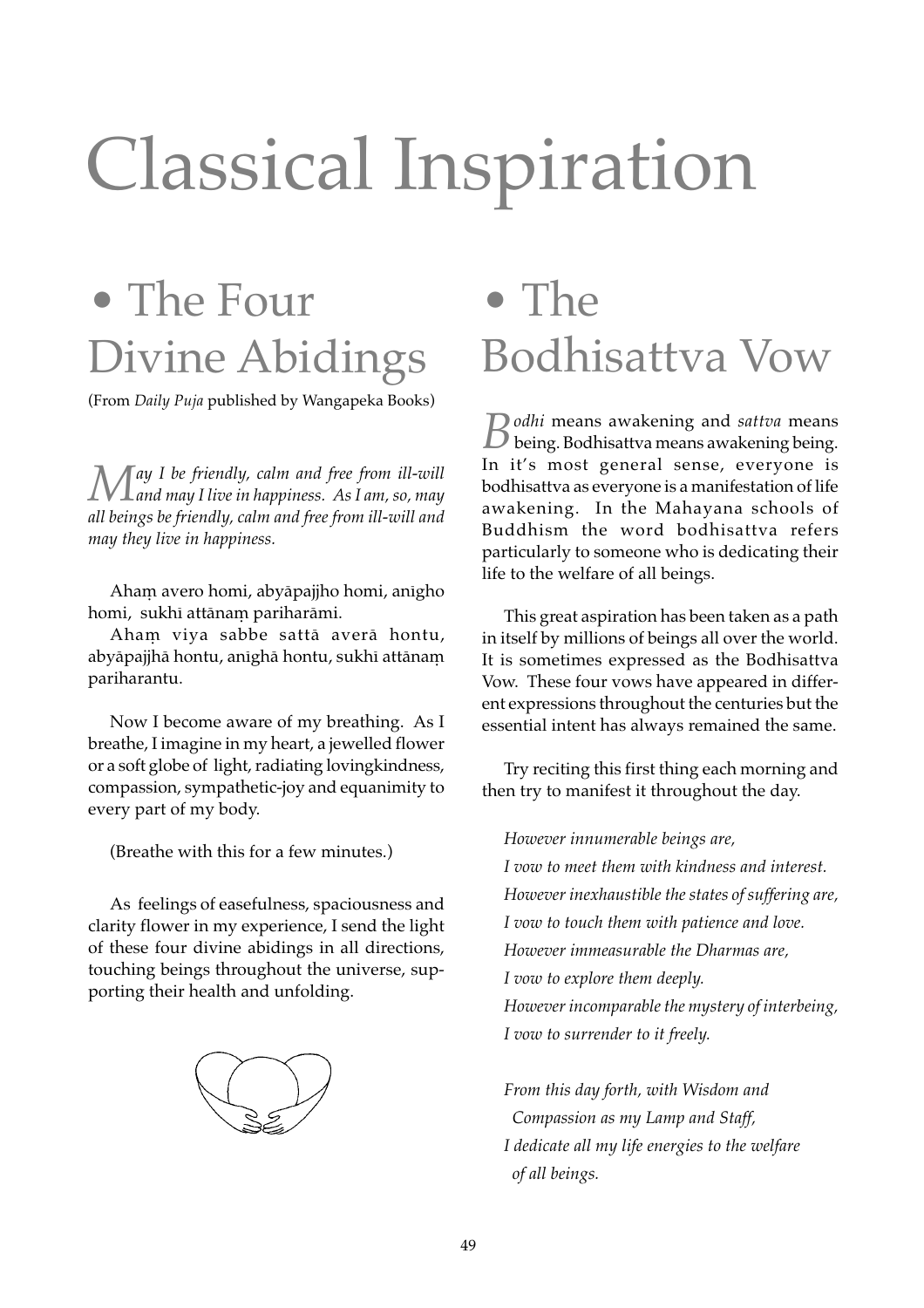# Francis of Assisi

This prayer by St Francis is loved by people<br>all over the world. Try reading it with the breath, by pausing at the end of each line to mindfully breathe in and breathe out. Allow the meaning behind the words to shape your experience.

*Lord, make me an instrument of thy peace. Where there is hatred, let me sow love. Where there is injury, let me sow pardon. Where there is doubt, let me sow faith. Where there is despair, let me sow hope. Where there is darkness, let me sow light Where there is sadness, let me sow joy. Oh, Great Spirit, grant that I may not so much seek to be consoled as to console. Seek to be understood as to understand. Seek to be loved as to love. For it is in giving that we receive. It is in pardoning that we are pardoned. And it is in dying that we are born again to everlasting life.*



## • Prayer of Saint • Lovingkindness Sutra

This ancient teaching on lovingkindness has<br>been practised virtually unchanged since the time of the Buddha. It is still used by many Buddhists today as the basis for their loving kindness practice. This version has been taken from "The Mirror of the Dhamma" published by the Buddhist Publication Society, Sri Lanka. The translation was done by the Venerable Narada Mahathera. The sutra is often chanted as a daily practice. Try reading through each verse and then pause to reflect and bring the experience into your life.

#### Karanıya Metta Sutta

(Pali version)

Karaṇiyam atthakusalena – yaṃ taṃ santaṃ padam abhisamecca

Sakko ujū ca sūjū ca – suvaco c'assa mudu anatimāni

*He who is skilled in goodness and who wishes to attain that state of calm should act thus: He should be able, upright, perfectly upright, obedient, gentle and humble.*

Santussa ko ca subharo ca – appakicco ca sallahukavutti

Santindriyo ca nipako ca – appagabbho kulesu ananugiddho

*Contented, easily supportable, with few duties, of light livelihood, controlled in sensing, discreet, not impudent, not greedily attached to families.*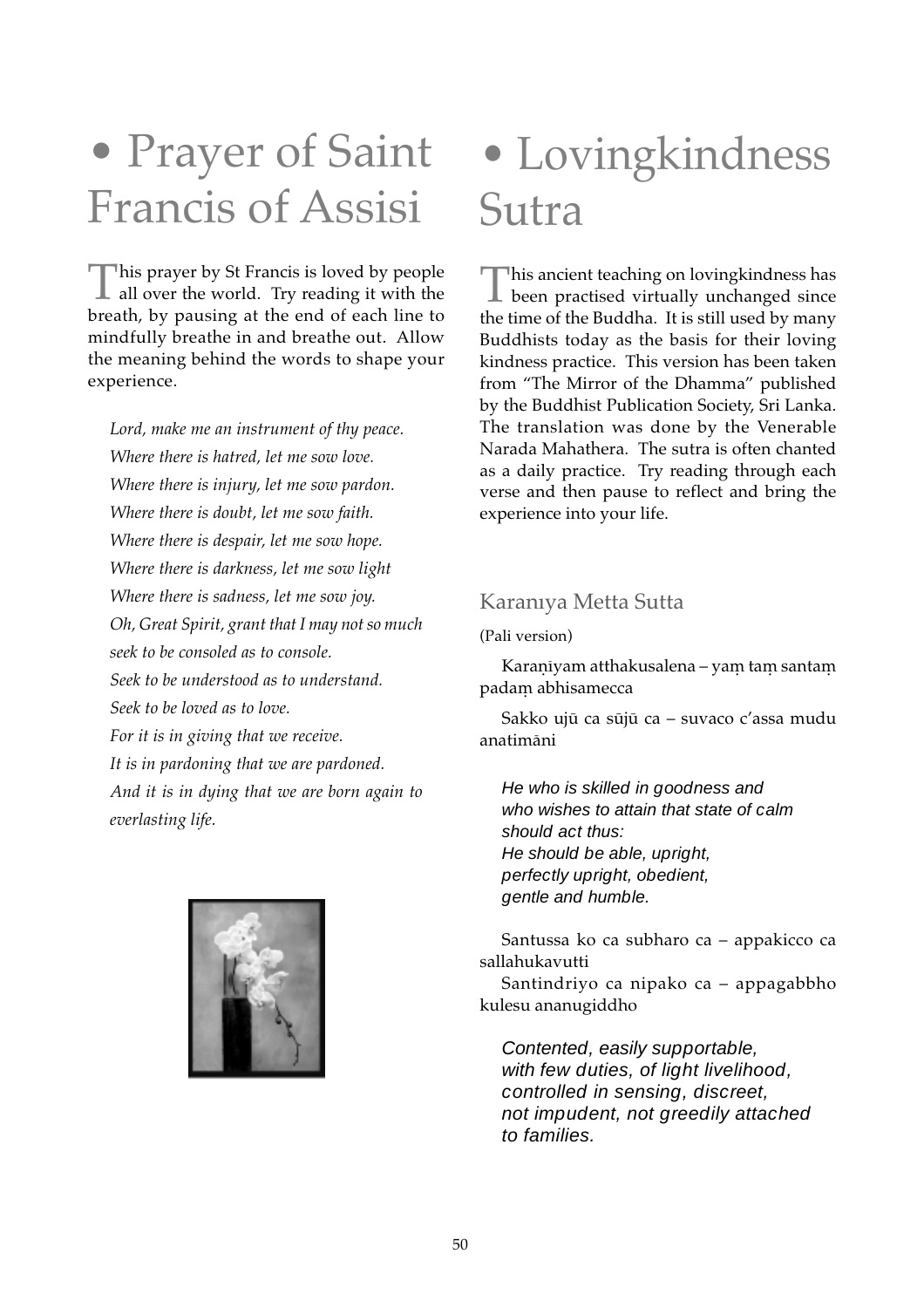Na ca khuddam samācare kiñci – yena viññū pare upavadeyyum

Sukhino vā khemino hontu - sabbe sattā bhavantu sukhitattā

*He should not commit any slight wrong such that other wise men might censure him. May all beings be happy and secure; may their minds be wholesome!*

Ye keci pānabhūtatthi – tasā vā thāvarā vā anavasesā

Dighā vā ye mahantā vā - majjhimā rassakānukathūlā

Ditthā vā yeva aditthā – ye ca dūre vasanti avidūre

 $Bh\bar{u}$ tā vā sambavesi vā – sabbe sattā bhavantu sukhitattā

*Whatever living beings there be: – feeble or strong, long, stout, or medium, short, small or large, seen or unseen, those dwelling far or near, those who are born and those who are to be born – may all beings, without exception, be happy-minded!*

Na paro param nikubbetha – nātimaññetha katthacinam kamci

Byārosanā paṭighasaññā – nāññamaññassa dukkham iccheyya

*Let not one deceive another not despise any person whatever in any place. In anger or illwill let him not wish any harm to another.*

Mātā yathā niyam puttam – āyusā ekaputtam anurakkhe

Evampi sabbabhūtesu – mānasam bhāvaye aparimānam

*Just as a mother would protect her only child even at the risk of her own life, even so let him cultivate a boundless heart towards all beings.*

Mettam ca sabba-lokasmim - mānasam bhāvaye aparimānam

Uddham adho ca tiriyañca – asambāham averam asapattam

*Let his thoughts of boundless love pervade the whole world: – above, below and across – without any obstruction, without any hatred, without any enmity.*

Tițțham caram nisinno vā - sayāno vā yāvat'assa vigatamiddho

Etam satim adhiṭṭheyya – brahmam etam vihāram idha māhu

*Whether he stands, walks, sits or lies down, as long as he is awake, he should develop his mindfulness. This, they say, is the Highest Conduct.*

Dițțhiñca anupagamma silavă - dassanena sampanno

Kāmeso vineyya gedham - na hi jātu gabbhaseyyam punar eti'ti.

*Not falling into error, virtuous and endowed with insight, he gives up attachment to sense desires. Of a truth he does not come again for conception in a womb.*